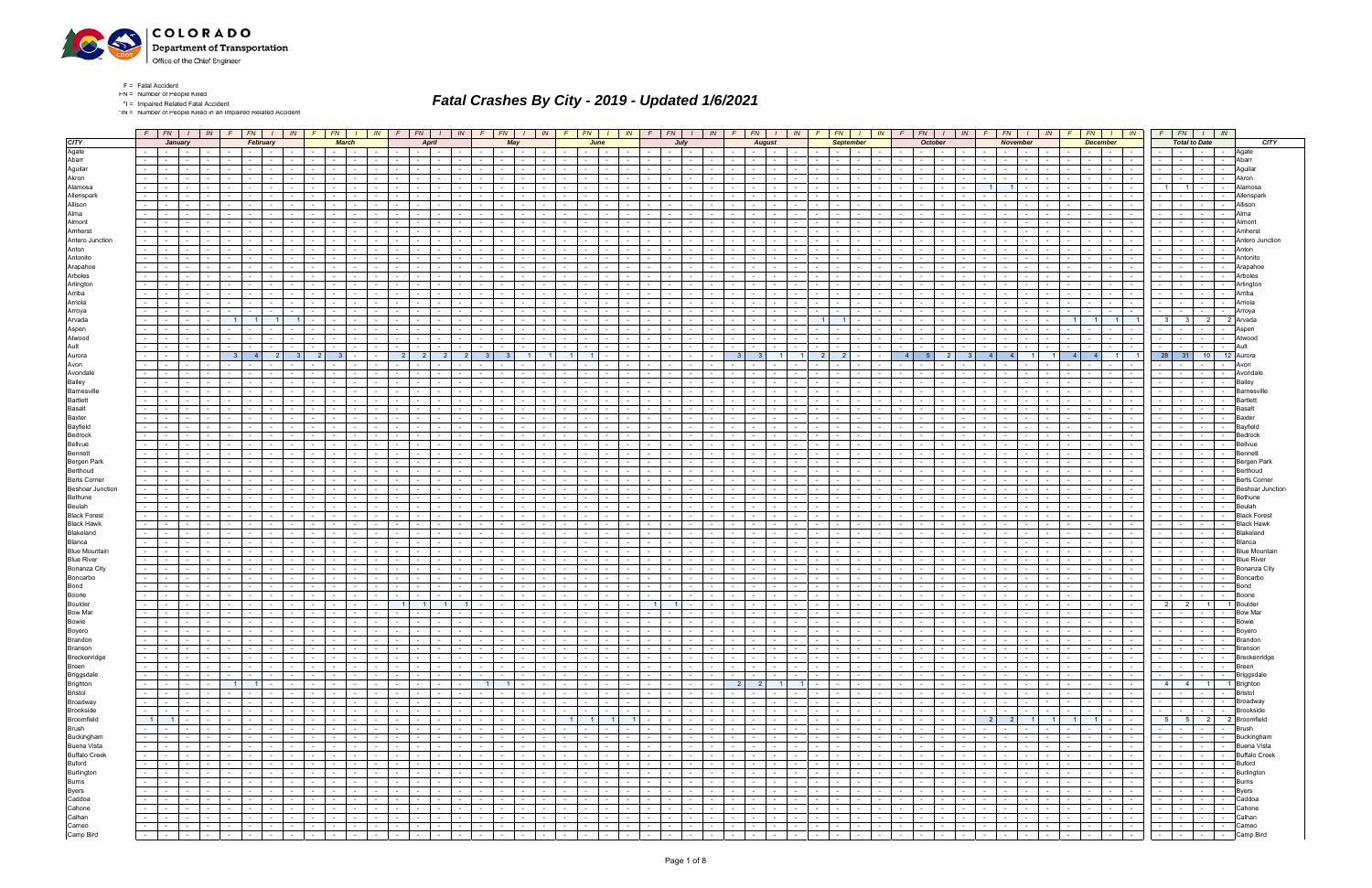

F = Fatal Accident FN = Number of People Killed

\*I = Impaired Related Fatal Accident

\*IN = Number of People Killed in an Impaired Related Accident

|                                                                                                            |                                                        |                                         |                  |                                             |        |                                                                |                      |                                                  |                                       |                                                                                                                                                                                                                                                                                                                                                                                                                                                                |                                                                                                                                                                                                                                |                 |                                                    |                  | $F$   $FN$   $I$   $IN$                                                                                                                                                                                                        |        |                               |                          |                                    |                               |                                                                  |                  |                                   |                 |                                        |                                              |               | F                         |                                    |        |                                    |                          |                                                                    |                                                                                                                                                                                                                                |                      |                                          |                               |        | F.                                                 | $FN$ $\mid$ $\mid$ $\mid$ $\mid$ $\mid$ $\mid$ $\mid$                                |                                    |               | $F$ $FN$ $I$ $N$                                                                                                     |                  |                 |                             | $F$ $FN$ $I$ $N$                                                                                     |                      |                                |                                               |
|------------------------------------------------------------------------------------------------------------|--------------------------------------------------------|-----------------------------------------|------------------|---------------------------------------------|--------|----------------------------------------------------------------|----------------------|--------------------------------------------------|---------------------------------------|----------------------------------------------------------------------------------------------------------------------------------------------------------------------------------------------------------------------------------------------------------------------------------------------------------------------------------------------------------------------------------------------------------------------------------------------------------------|--------------------------------------------------------------------------------------------------------------------------------------------------------------------------------------------------------------------------------|-----------------|----------------------------------------------------|------------------|--------------------------------------------------------------------------------------------------------------------------------------------------------------------------------------------------------------------------------|--------|-------------------------------|--------------------------|------------------------------------|-------------------------------|------------------------------------------------------------------|------------------|-----------------------------------|-----------------|----------------------------------------|----------------------------------------------|---------------|---------------------------|------------------------------------|--------|------------------------------------|--------------------------|--------------------------------------------------------------------|--------------------------------------------------------------------------------------------------------------------------------------------------------------------------------------------------------------------------------|----------------------|------------------------------------------|-------------------------------|--------|----------------------------------------------------|--------------------------------------------------------------------------------------|------------------------------------|---------------|----------------------------------------------------------------------------------------------------------------------|------------------|-----------------|-----------------------------|------------------------------------------------------------------------------------------------------|----------------------|--------------------------------|-----------------------------------------------|
| <b>CITY</b>                                                                                                |                                                        | January                                 |                  |                                             |        |                                                                | February             |                                                  |                                       |                                                                                                                                                                                                                                                                                                                                                                                                                                                                | <b>March</b>                                                                                                                                                                                                                   |                 |                                                    | <b>April</b>     |                                                                                                                                                                                                                                |        |                               | May                      |                                    |                               |                                                                  | June             |                                   |                 |                                        | July                                         |               |                           | <b>August</b>                      |        |                                    |                          | <b>September</b>                                                   |                                                                                                                                                                                                                                |                      | <b>October</b>                           |                               |        |                                                    | <b>November</b>                                                                      |                                    |               |                                                                                                                      | <b>December</b>  |                 |                             | <b>Total to Date</b>                                                                                 |                      |                                | CITY                                          |
| Campion                                                                                                    |                                                        | the contract                            |                  |                                             |        | $\sim$                                                         | $\sim$               |                                                  |                                       |                                                                                                                                                                                                                                                                                                                                                                                                                                                                | $\sim$                                                                                                                                                                                                                         | $\sim$          |                                                    | $\sim$           | $\sim$ 100 $\mu$                                                                                                                                                                                                               | $\sim$ |                               | $\sim$                   | $\sim$                             | $\overline{\phantom{a}}$      |                                                                  | $\sim$ 100 $\mu$ | $\sim$ $-$                        | $\sim$          |                                        | $\sim 10^{-11}$                              | $\sim$ $-$    |                           | <b>Service</b> State               |        |                                    |                          | <b>Contract</b>                                                    | $\sim$                                                                                                                                                                                                                         |                      | $\mathcal{L}^{\text{max}}$               | $\sim 10^{-10}$               | $\sim$ |                                                    | $\sim$<br>$\sim$ 100 $\sim$                                                          |                                    |               |                                                                                                                      | <b>Contract</b>  | $\sim$          |                             | the contract of                                                                                      |                      | $\sim$ $-$                     | Campion                                       |
| Campo                                                                                                      |                                                        | $\sim 100$                              | $\sim$           |                                             |        |                                                                |                      |                                                  |                                       |                                                                                                                                                                                                                                                                                                                                                                                                                                                                |                                                                                                                                                                                                                                |                 |                                                    | $\sim$           |                                                                                                                                                                                                                                |        |                               | $\sim$                   |                                    |                               |                                                                  |                  |                                   |                 |                                        | $\sim$                                       |               |                           |                                    |        |                                    |                          |                                                                    |                                                                                                                                                                                                                                |                      |                                          |                               |        |                                                    | $\sim$                                                                               |                                    |               |                                                                                                                      | $\sim$           |                 |                             |                                                                                                      | $\sim$               |                                | Campo                                         |
| Canon City                                                                                                 |                                                        | $\sim$<br>$\sim$ $-$                    | $\sim$<br>$\sim$ |                                             |        |                                                                |                      |                                                  |                                       |                                                                                                                                                                                                                                                                                                                                                                                                                                                                |                                                                                                                                                                                                                                |                 |                                                    | $\sim$<br>$\sim$ |                                                                                                                                                                                                                                |        |                               | $\sim$                   |                                    |                               |                                                                  |                  |                                   |                 |                                        | $\sim$<br>$\sim$                             |               |                           |                                    |        |                                    |                          |                                                                    |                                                                                                                                                                                                                                |                      |                                          | $\sim$                        |        |                                                    | $\sim$<br>$\sim$                                                                     |                                    |               | $\sim$                                                                                                               | $\sim$           |                 |                             |                                                                                                      | $\sim$<br>$\sim$ $-$ |                                | Canon City                                    |
| Capulin<br>Carbondale                                                                                      |                                                        |                                         |                  |                                             |        |                                                                |                      |                                                  |                                       |                                                                                                                                                                                                                                                                                                                                                                                                                                                                |                                                                                                                                                                                                                                |                 |                                                    |                  |                                                                                                                                                                                                                                |        |                               |                          |                                    |                               |                                                                  |                  |                                   |                 |                                        |                                              |               |                           |                                    |        |                                    |                          |                                                                    |                                                                                                                                                                                                                                |                      |                                          |                               |        |                                                    |                                                                                      |                                    |               |                                                                                                                      |                  |                 |                             |                                                                                                      |                      |                                | Capulin<br>Carbondal                          |
| Carlton                                                                                                    |                                                        |                                         |                  |                                             |        |                                                                |                      |                                                  |                                       |                                                                                                                                                                                                                                                                                                                                                                                                                                                                |                                                                                                                                                                                                                                |                 |                                                    |                  |                                                                                                                                                                                                                                |        |                               |                          |                                    |                               |                                                                  |                  |                                   |                 |                                        |                                              |               |                           |                                    |        |                                    |                          |                                                                    |                                                                                                                                                                                                                                |                      |                                          |                               |        |                                                    |                                                                                      |                                    |               |                                                                                                                      |                  |                 |                             |                                                                                                      | $\sim$               |                                | Carltor                                       |
| Carr                                                                                                       |                                                        |                                         |                  |                                             |        |                                                                |                      |                                                  |                                       |                                                                                                                                                                                                                                                                                                                                                                                                                                                                |                                                                                                                                                                                                                                |                 |                                                    |                  |                                                                                                                                                                                                                                |        |                               |                          |                                    |                               |                                                                  |                  |                                   |                 |                                        |                                              |               |                           |                                    |        |                                    |                          |                                                                    |                                                                                                                                                                                                                                |                      |                                          |                               |        |                                                    |                                                                                      |                                    |               |                                                                                                                      |                  |                 |                             |                                                                                                      | $\sim$ $-$           |                                |                                               |
| Cascade                                                                                                    |                                                        |                                         |                  |                                             |        |                                                                |                      |                                                  |                                       |                                                                                                                                                                                                                                                                                                                                                                                                                                                                |                                                                                                                                                                                                                                |                 |                                                    |                  |                                                                                                                                                                                                                                |        |                               |                          |                                    |                               |                                                                  |                  |                                   |                 |                                        |                                              |               |                           |                                    |        |                                    |                          |                                                                    |                                                                                                                                                                                                                                |                      |                                          |                               |        |                                                    |                                                                                      |                                    |               |                                                                                                                      |                  |                 |                             |                                                                                                      |                      |                                | Cascade                                       |
| Castle Rock                                                                                                | $\sim 100$                                             | $\sim$                                  | $\sim$           |                                             |        |                                                                |                      |                                                  |                                       |                                                                                                                                                                                                                                                                                                                                                                                                                                                                |                                                                                                                                                                                                                                |                 |                                                    | $\sim$           |                                                                                                                                                                                                                                |        |                               |                          |                                    |                               |                                                                  |                  |                                   |                 |                                        | $\sim$                                       |               |                           |                                    |        |                                    |                          |                                                                    |                                                                                                                                                                                                                                |                      |                                          |                               |        |                                                    | $\sim$                                                                               |                                    |               |                                                                                                                      |                  |                 |                             |                                                                                                      | $\sim$               |                                | `astle Roc                                    |
| Cedaredge                                                                                                  |                                                        |                                         |                  |                                             |        |                                                                |                      |                                                  |                                       |                                                                                                                                                                                                                                                                                                                                                                                                                                                                |                                                                                                                                                                                                                                |                 |                                                    |                  |                                                                                                                                                                                                                                |        |                               |                          |                                    |                               |                                                                  |                  |                                   |                 |                                        |                                              |               |                           |                                    |        |                                    |                          |                                                                    |                                                                                                                                                                                                                                |                      |                                          |                               |        |                                                    |                                                                                      |                                    |               |                                                                                                                      |                  |                 |                             |                                                                                                      |                      |                                |                                               |
| Cedarwood<br>Centennial                                                                                    |                                                        |                                         |                  |                                             |        |                                                                |                      |                                                  |                                       |                                                                                                                                                                                                                                                                                                                                                                                                                                                                |                                                                                                                                                                                                                                |                 |                                                    |                  |                                                                                                                                                                                                                                |        |                               |                          |                                    |                               |                                                                  |                  |                                   |                 |                                        |                                              |               |                           |                                    |        |                                    |                          |                                                                    |                                                                                                                                                                                                                                |                      |                                          |                               |        |                                                    |                                                                                      |                                    |               |                                                                                                                      |                  |                 |                             | 1 I                                                                                                  | $\blacksquare$       |                                | Cedarwood                                     |
| Center                                                                                                     |                                                        |                                         |                  |                                             |        |                                                                |                      |                                                  |                                       |                                                                                                                                                                                                                                                                                                                                                                                                                                                                |                                                                                                                                                                                                                                |                 |                                                    |                  |                                                                                                                                                                                                                                |        |                               |                          |                                    |                               |                                                                  |                  |                                   |                 |                                        |                                              |               |                           |                                    |        |                                    |                          |                                                                    |                                                                                                                                                                                                                                |                      |                                          |                               |        |                                                    |                                                                                      |                                    |               |                                                                                                                      |                  |                 |                             |                                                                                                      |                      |                                |                                               |
| Central City                                                                                               |                                                        |                                         |                  |                                             |        |                                                                |                      |                                                  |                                       |                                                                                                                                                                                                                                                                                                                                                                                                                                                                |                                                                                                                                                                                                                                |                 |                                                    |                  |                                                                                                                                                                                                                                |        |                               |                          |                                    |                               |                                                                  |                  |                                   |                 |                                        |                                              |               |                           |                                    |        |                                    |                          |                                                                    |                                                                                                                                                                                                                                |                      |                                          |                               |        |                                                    |                                                                                      |                                    |               |                                                                                                                      |                  |                 |                             |                                                                                                      |                      |                                | Central City                                  |
| Chama                                                                                                      |                                                        |                                         | $\sim$           |                                             |        |                                                                |                      |                                                  |                                       |                                                                                                                                                                                                                                                                                                                                                                                                                                                                |                                                                                                                                                                                                                                |                 |                                                    |                  |                                                                                                                                                                                                                                |        |                               |                          |                                    |                               |                                                                  |                  |                                   |                 |                                        | $\sim$                                       |               |                           |                                    |        |                                    |                          |                                                                    |                                                                                                                                                                                                                                |                      |                                          |                               |        |                                                    |                                                                                      |                                    |               |                                                                                                                      |                  |                 |                             | $\sim$                                                                                               | $\sim$ $-$           |                                | :hama                                         |
| <b>Cheney Center</b>                                                                                       |                                                        |                                         |                  |                                             |        |                                                                |                      |                                                  |                                       |                                                                                                                                                                                                                                                                                                                                                                                                                                                                |                                                                                                                                                                                                                                |                 |                                                    |                  |                                                                                                                                                                                                                                |        |                               |                          |                                    |                               |                                                                  |                  |                                   |                 |                                        |                                              |               |                           |                                    |        |                                    |                          |                                                                    |                                                                                                                                                                                                                                |                      |                                          |                               |        |                                                    |                                                                                      |                                    |               |                                                                                                                      |                  |                 |                             |                                                                                                      |                      |                                | Cheney Center                                 |
| Cheraw<br>Cherry Hills Village                                                                             | $\sim 100$                                             | $\sim$                                  | $\sim$           |                                             |        |                                                                |                      |                                                  |                                       |                                                                                                                                                                                                                                                                                                                                                                                                                                                                |                                                                                                                                                                                                                                |                 |                                                    |                  |                                                                                                                                                                                                                                |        |                               |                          |                                    |                               |                                                                  |                  |                                   |                 |                                        | $\sim$                                       |               |                           |                                    |        |                                    |                          |                                                                    |                                                                                                                                                                                                                                |                      |                                          |                               |        |                                                    | $\sim$                                                                               |                                    |               |                                                                                                                      |                  |                 |                             |                                                                                                      | $\sim$ $-$           |                                | Cheraw                                        |
| Cheyenne Wells                                                                                             |                                                        |                                         |                  |                                             |        |                                                                |                      |                                                  |                                       |                                                                                                                                                                                                                                                                                                                                                                                                                                                                |                                                                                                                                                                                                                                |                 |                                                    |                  |                                                                                                                                                                                                                                |        |                               |                          |                                    |                               |                                                                  |                  |                                   |                 |                                        |                                              |               |                           |                                    |        |                                    |                          |                                                                    |                                                                                                                                                                                                                                |                      |                                          |                               |        |                                                    |                                                                                      |                                    |               |                                                                                                                      |                  |                 |                             |                                                                                                      |                      |                                | Cherry Hills Village<br><b>Cheyenne Wells</b> |
| <b>Chimney Rock</b>                                                                                        | $\sim 100$                                             | $\sim$                                  |                  |                                             |        |                                                                |                      |                                                  |                                       |                                                                                                                                                                                                                                                                                                                                                                                                                                                                |                                                                                                                                                                                                                                |                 |                                                    |                  |                                                                                                                                                                                                                                |        |                               |                          |                                    |                               |                                                                  |                  |                                   |                 |                                        |                                              |               |                           |                                    |        |                                    |                          |                                                                    |                                                                                                                                                                                                                                |                      |                                          |                               |        |                                                    |                                                                                      |                                    |               |                                                                                                                      |                  |                 |                             |                                                                                                      | $\sim$               |                                | Chimney Rock                                  |
| Chipita Park                                                                                               |                                                        |                                         |                  |                                             |        |                                                                |                      |                                                  |                                       |                                                                                                                                                                                                                                                                                                                                                                                                                                                                |                                                                                                                                                                                                                                |                 |                                                    |                  |                                                                                                                                                                                                                                |        |                               |                          |                                    |                               |                                                                  |                  |                                   |                 |                                        | $\sim$                                       |               |                           |                                    |        |                                    |                          |                                                                    |                                                                                                                                                                                                                                |                      |                                          |                               |        |                                                    |                                                                                      |                                    |               |                                                                                                                      |                  |                 |                             |                                                                                                      |                      |                                | Chipita Park                                  |
| Chivington                                                                                                 |                                                        |                                         |                  |                                             |        |                                                                |                      |                                                  |                                       |                                                                                                                                                                                                                                                                                                                                                                                                                                                                |                                                                                                                                                                                                                                |                 |                                                    |                  |                                                                                                                                                                                                                                |        |                               |                          |                                    |                               |                                                                  |                  |                                   |                 |                                        |                                              |               |                           |                                    |        |                                    |                          |                                                                    |                                                                                                                                                                                                                                |                      |                                          |                               |        |                                                    |                                                                                      |                                    |               |                                                                                                                      |                  |                 |                             |                                                                                                      |                      |                                | Chivinaton                                    |
| Chromo                                                                                                     | $\sim 100$                                             |                                         |                  |                                             |        |                                                                |                      |                                                  |                                       |                                                                                                                                                                                                                                                                                                                                                                                                                                                                |                                                                                                                                                                                                                                |                 |                                                    |                  |                                                                                                                                                                                                                                |        |                               |                          |                                    |                               |                                                                  |                  |                                   |                 |                                        |                                              |               |                           |                                    |        |                                    |                          |                                                                    |                                                                                                                                                                                                                                |                      |                                          |                               |        |                                                    |                                                                                      |                                    |               |                                                                                                                      |                  |                 |                             |                                                                                                      | $\sim$               |                                | Chromo                                        |
| Cimarron<br>Clark                                                                                          |                                                        |                                         |                  |                                             |        |                                                                |                      |                                                  |                                       |                                                                                                                                                                                                                                                                                                                                                                                                                                                                |                                                                                                                                                                                                                                |                 |                                                    |                  |                                                                                                                                                                                                                                |        |                               |                          |                                    |                               |                                                                  |                  |                                   |                 |                                        |                                              |               |                           |                                    |        |                                    |                          |                                                                    |                                                                                                                                                                                                                                |                      |                                          |                               |        |                                                    |                                                                                      |                                    |               |                                                                                                                      |                  |                 |                             |                                                                                                      |                      |                                | ∑imarroı<br>Clark                             |
| Clarkville                                                                                                 | $\sim 10$                                              |                                         | $\sim$           |                                             |        |                                                                |                      |                                                  |                                       |                                                                                                                                                                                                                                                                                                                                                                                                                                                                |                                                                                                                                                                                                                                |                 |                                                    |                  |                                                                                                                                                                                                                                |        |                               |                          |                                    |                               |                                                                  |                  |                                   |                 |                                        | $\sim$                                       |               |                           |                                    |        |                                    |                          |                                                                    |                                                                                                                                                                                                                                |                      |                                          |                               |        |                                                    | $\sim$                                                                               |                                    |               |                                                                                                                      |                  |                 |                             |                                                                                                      | $\sim$ $-$           |                                | Clarkville                                    |
| Clifton                                                                                                    |                                                        |                                         |                  |                                             |        |                                                                |                      |                                                  |                                       |                                                                                                                                                                                                                                                                                                                                                                                                                                                                |                                                                                                                                                                                                                                |                 |                                                    |                  |                                                                                                                                                                                                                                |        |                               |                          |                                    |                               |                                                                  |                  |                                   |                 |                                        |                                              |               |                           |                                    |        |                                    |                          |                                                                    |                                                                                                                                                                                                                                |                      |                                          |                               |        |                                                    |                                                                                      |                                    |               |                                                                                                                      |                  |                 |                             |                                                                                                      |                      |                                | lifton                                        |
| Climax                                                                                                     | $\sim 100$                                             |                                         |                  |                                             |        |                                                                |                      |                                                  |                                       |                                                                                                                                                                                                                                                                                                                                                                                                                                                                |                                                                                                                                                                                                                                |                 |                                                    |                  |                                                                                                                                                                                                                                |        |                               |                          |                                    |                               |                                                                  |                  |                                   |                 |                                        |                                              |               |                           |                                    |        |                                    |                          |                                                                    |                                                                                                                                                                                                                                |                      |                                          |                               |        |                                                    |                                                                                      |                                    |               |                                                                                                                      |                  |                 |                             |                                                                                                      |                      |                                | :lima                                         |
| Coal Creek                                                                                                 |                                                        |                                         |                  |                                             |        |                                                                |                      |                                                  |                                       |                                                                                                                                                                                                                                                                                                                                                                                                                                                                |                                                                                                                                                                                                                                |                 |                                                    |                  |                                                                                                                                                                                                                                |        |                               |                          |                                    |                               |                                                                  |                  |                                   |                 |                                        | $\sim$                                       |               |                           |                                    |        |                                    |                          |                                                                    |                                                                                                                                                                                                                                |                      |                                          |                               |        |                                                    |                                                                                      |                                    |               |                                                                                                                      |                  |                 |                             |                                                                                                      | $\sim$               |                                |                                               |
| Coaldale<br>Coalmont                                                                                       | $\sim 100$                                             | $\sim$                                  | $\sim$<br>$\sim$ |                                             |        |                                                                |                      |                                                  |                                       |                                                                                                                                                                                                                                                                                                                                                                                                                                                                |                                                                                                                                                                                                                                |                 |                                                    |                  |                                                                                                                                                                                                                                |        |                               |                          |                                    |                               |                                                                  |                  |                                   |                 |                                        |                                              |               |                           |                                    |        |                                    |                          |                                                                    |                                                                                                                                                                                                                                |                      |                                          |                               |        |                                                    |                                                                                      |                                    |               |                                                                                                                      |                  |                 |                             |                                                                                                      | $\sim$               |                                | Coalmon                                       |
| Cokedale                                                                                                   |                                                        |                                         |                  |                                             |        |                                                                |                      |                                                  |                                       |                                                                                                                                                                                                                                                                                                                                                                                                                                                                |                                                                                                                                                                                                                                |                 |                                                    |                  |                                                                                                                                                                                                                                |        |                               |                          |                                    |                               |                                                                  |                  |                                   |                 |                                        |                                              |               |                           |                                    |        |                                    |                          |                                                                    |                                                                                                                                                                                                                                |                      |                                          |                               |        |                                                    |                                                                                      |                                    |               |                                                                                                                      |                  |                 |                             |                                                                                                      | $\sim$               |                                | Cokedale                                      |
| Collbran                                                                                                   |                                                        |                                         | $\sim$           |                                             |        |                                                                |                      |                                                  |                                       |                                                                                                                                                                                                                                                                                                                                                                                                                                                                |                                                                                                                                                                                                                                |                 |                                                    |                  |                                                                                                                                                                                                                                |        |                               |                          |                                    |                               |                                                                  |                  |                                   |                 |                                        |                                              |               |                           |                                    |        |                                    |                          |                                                                    |                                                                                                                                                                                                                                |                      |                                          |                               |        |                                                    |                                                                                      |                                    |               |                                                                                                                      |                  |                 |                             |                                                                                                      | $\sim$               |                                | Collbran                                      |
| Colorado City                                                                                              |                                                        |                                         |                  |                                             |        |                                                                |                      |                                                  |                                       |                                                                                                                                                                                                                                                                                                                                                                                                                                                                |                                                                                                                                                                                                                                |                 |                                                    |                  |                                                                                                                                                                                                                                |        |                               |                          |                                    |                               |                                                                  |                  |                                   |                 |                                        |                                              |               |                           |                                    |        |                                    |                          |                                                                    |                                                                                                                                                                                                                                |                      |                                          |                               |        |                                                    |                                                                                      |                                    |               |                                                                                                                      |                  |                 |                             |                                                                                                      | $\sim$ $-$           | $\sim$                         | Colorado City                                 |
| Colorado Springs<br>Columbine                                                                              | 3 <sup>1</sup>                                         |                                         |                  |                                             |        | 2 <sup>1</sup><br>2                                            |                      |                                                  |                                       |                                                                                                                                                                                                                                                                                                                                                                                                                                                                |                                                                                                                                                                                                                                |                 | $\overline{4}$                                     |                  |                                                                                                                                                                                                                                |        | $\overline{\mathbf{3}}$       |                          |                                    |                               | $\overline{4}$                                                   |                  |                                   |                 |                                        |                                              |               |                           |                                    |        |                                    |                          |                                                                    |                                                                                                                                                                                                                                |                      |                                          |                               |        |                                                    |                                                                                      | $\overline{2}$                     |               |                                                                                                                      |                  |                 | 39                          | 40                                                                                                   | 15<br>$\sim$         |                                | 15 Colorado Springs<br>Columbine              |
| Columbine Valley                                                                                           | $\sim 10$                                              | $\sim$                                  | $\sim$           |                                             |        |                                                                |                      |                                                  |                                       |                                                                                                                                                                                                                                                                                                                                                                                                                                                                |                                                                                                                                                                                                                                |                 |                                                    | $\sim$           |                                                                                                                                                                                                                                |        |                               | $\sim$                   |                                    |                               |                                                                  |                  |                                   |                 |                                        | $\sim$                                       |               |                           | $\sim$                             |        |                                    |                          |                                                                    |                                                                                                                                                                                                                                |                      |                                          |                               |        |                                                    | $\sim$<br>$\sim$                                                                     |                                    |               | $\sim$                                                                                                               | $\sim$           |                 |                             | $\sim$ $-$                                                                                           | $\sim$ $-$           | $\sim$                         | <b>Columbine Valley</b>                       |
| Commerce City                                                                                              | $\overline{1}$                                         |                                         |                  |                                             |        |                                                                |                      |                                                  |                                       |                                                                                                                                                                                                                                                                                                                                                                                                                                                                |                                                                                                                                                                                                                                |                 |                                                    |                  |                                                                                                                                                                                                                                |        |                               |                          |                                    |                               |                                                                  |                  |                                   |                 |                                        |                                              |               |                           |                                    |        |                                    |                          |                                                                    |                                                                                                                                                                                                                                |                      |                                          |                               |        |                                                    |                                                                                      |                                    |               | 2<br>2 <sup>1</sup>                                                                                                  |                  |                 | 11                          | 12                                                                                                   | 1 <sup>1</sup>       |                                | 2 Commerce City                               |
| Como                                                                                                       |                                                        |                                         |                  |                                             |        |                                                                |                      |                                                  |                                       |                                                                                                                                                                                                                                                                                                                                                                                                                                                                |                                                                                                                                                                                                                                |                 |                                                    |                  |                                                                                                                                                                                                                                |        |                               |                          |                                    |                               |                                                                  |                  |                                   |                 |                                        |                                              |               |                           |                                    |        |                                    |                          |                                                                    |                                                                                                                                                                                                                                |                      |                                          |                               |        |                                                    |                                                                                      |                                    |               |                                                                                                                      |                  |                 |                             |                                                                                                      |                      |                                | Como                                          |
| Conejos                                                                                                    | $\sim 100$                                             | <b>Contract Contract</b>                | $\sim$ $-$       |                                             | $\sim$ | $\sim$                                                         |                      |                                                  |                                       |                                                                                                                                                                                                                                                                                                                                                                                                                                                                |                                                                                                                                                                                                                                |                 |                                                    | $\sim$           | $\sim$                                                                                                                                                                                                                         |        |                               | $\sim$                   |                                    |                               | $\sim$                                                           | $\sim$ 100 $\mu$ |                                   | $\sim$          | $\sim$                                 | $\sim$                                       |               | $\sim$                    | $\sim$ $\sim$                      | $\sim$ |                                    |                          |                                                                    |                                                                                                                                                                                                                                |                      | $\sim$                                   | $\sim$ 100 $\mu$              |        |                                                    | $\sim$<br>$\sim$                                                                     |                                    |               | $\sim$                                                                                                               | $\sim$           | $\sim$          |                             | <b>Contract</b>                                                                                      | $\sim 10^{-11}$      | $\sim$                         | Conejos                                       |
| Conifer<br>Cope                                                                                            |                                                        | $\sim$                                  |                  |                                             |        |                                                                |                      |                                                  |                                       |                                                                                                                                                                                                                                                                                                                                                                                                                                                                |                                                                                                                                                                                                                                |                 |                                                    |                  |                                                                                                                                                                                                                                |        |                               |                          |                                    |                               |                                                                  |                  |                                   |                 |                                        |                                              |               |                           |                                    |        |                                    |                          |                                                                    |                                                                                                                                                                                                                                |                      |                                          |                               |        |                                                    |                                                                                      |                                    |               |                                                                                                                      |                  |                 |                             |                                                                                                      | $\sim$               |                                | Conifer<br>Cope                               |
| Copper Mountain                                                                                            | $\sim 100$                                             | <b>Contract Contract</b>                | $\sim$ $-$       |                                             | $\sim$ |                                                                | $\sim$               |                                                  |                                       | $\sim$ 100 $\mu$                                                                                                                                                                                                                                                                                                                                                                                                                                               |                                                                                                                                                                                                                                | $\sim$          |                                                    | $\sim 100$       |                                                                                                                                                                                                                                |        |                               | $\sim$                   |                                    |                               | $\sim$                                                           |                  | $\sim 100$                        | $\sim$          | $\sim$                                 | $\sim$                                       |               | $\sim$                    | $\sim$ 100 $\mu$                   | $\sim$ |                                    |                          |                                                                    |                                                                                                                                                                                                                                |                      | $\sim$                                   |                               | $\sim$ |                                                    | $\sim$                                                                               |                                    |               | $\sim$                                                                                                               | $\sim$ 100 $\mu$ |                 |                             |                                                                                                      | $\sim 10^{-11}$      |                                | Copper Mountain                               |
| Cornish                                                                                                    |                                                        |                                         |                  |                                             |        |                                                                |                      |                                                  |                                       |                                                                                                                                                                                                                                                                                                                                                                                                                                                                |                                                                                                                                                                                                                                |                 |                                                    |                  |                                                                                                                                                                                                                                |        |                               |                          |                                    |                               |                                                                  |                  |                                   |                 |                                        |                                              |               |                           |                                    |        |                                    |                          |                                                                    |                                                                                                                                                                                                                                |                      |                                          |                               |        |                                                    |                                                                                      |                                    |               |                                                                                                                      |                  |                 |                             |                                                                                                      |                      |                                |                                               |
| Cortez                                                                                                     | $\sim 100$                                             | $\sim$                                  | $\sim$           |                                             |        |                                                                |                      |                                                  |                                       |                                                                                                                                                                                                                                                                                                                                                                                                                                                                |                                                                                                                                                                                                                                |                 |                                                    | $\sim$           |                                                                                                                                                                                                                                |        |                               |                          |                                    |                               |                                                                  |                  |                                   |                 |                                        | $\sim$                                       |               |                           |                                    |        |                                    |                          |                                                                    |                                                                                                                                                                                                                                |                      |                                          |                               |        |                                                    | $\sim$                                                                               |                                    |               |                                                                                                                      | $\sim$           |                 |                             |                                                                                                      | $\sim$               |                                | Cortez                                        |
| Cotopaxi                                                                                                   |                                                        | $\sim$                                  | $\sim$           |                                             |        |                                                                |                      |                                                  |                                       |                                                                                                                                                                                                                                                                                                                                                                                                                                                                |                                                                                                                                                                                                                                |                 |                                                    | $\sim$           |                                                                                                                                                                                                                                |        |                               |                          |                                    |                               |                                                                  |                  |                                   |                 |                                        | $\sim$                                       |               |                           |                                    |        |                                    |                          |                                                                    |                                                                                                                                                                                                                                |                      |                                          |                               |        |                                                    |                                                                                      |                                    |               |                                                                                                                      |                  |                 |                             |                                                                                                      |                      |                                | Cotopax<br>owdre:                             |
| Cowdrey<br>Craig                                                                                           | $\sim 100$                                             | $\sim$                                  | $\sim$           |                                             |        |                                                                |                      |                                                  |                                       |                                                                                                                                                                                                                                                                                                                                                                                                                                                                |                                                                                                                                                                                                                                |                 |                                                    | $\sim$           |                                                                                                                                                                                                                                |        |                               |                          |                                    |                               |                                                                  |                  |                                   |                 |                                        | $\sim$                                       |               |                           |                                    |        |                                    |                          |                                                                    |                                                                                                                                                                                                                                |                      |                                          |                               |        |                                                    | $\sim$                                                                               |                                    |               |                                                                                                                      | $\sim$           |                 |                             |                                                                                                      | $\sim$ $-$           |                                | Craig                                         |
| Crawford                                                                                                   |                                                        |                                         |                  |                                             |        |                                                                |                      |                                                  |                                       |                                                                                                                                                                                                                                                                                                                                                                                                                                                                |                                                                                                                                                                                                                                |                 |                                                    |                  |                                                                                                                                                                                                                                |        |                               |                          |                                    |                               |                                                                  |                  |                                   |                 |                                        | $\sim$                                       |               |                           |                                    |        |                                    |                          |                                                                    |                                                                                                                                                                                                                                |                      |                                          |                               |        |                                                    |                                                                                      |                                    |               |                                                                                                                      |                  |                 |                             |                                                                                                      |                      |                                | Crawforc                                      |
| Creede                                                                                                     |                                                        |                                         |                  |                                             |        |                                                                |                      |                                                  |                                       |                                                                                                                                                                                                                                                                                                                                                                                                                                                                |                                                                                                                                                                                                                                |                 |                                                    |                  |                                                                                                                                                                                                                                |        |                               |                          |                                    |                               |                                                                  |                  |                                   |                 |                                        |                                              |               |                           |                                    |        |                                    |                          |                                                                    |                                                                                                                                                                                                                                |                      |                                          |                               |        |                                                    |                                                                                      |                                    |               |                                                                                                                      |                  |                 |                             |                                                                                                      |                      |                                | :reed                                         |
| <b>Crested Butte</b>                                                                                       |                                                        |                                         |                  |                                             |        |                                                                |                      |                                                  |                                       |                                                                                                                                                                                                                                                                                                                                                                                                                                                                |                                                                                                                                                                                                                                |                 |                                                    |                  |                                                                                                                                                                                                                                |        |                               |                          |                                    |                               |                                                                  |                  |                                   |                 |                                        | $\sim$                                       |               |                           |                                    |        |                                    |                          |                                                                    |                                                                                                                                                                                                                                |                      |                                          |                               |        |                                                    | $\sim$                                                                               |                                    |               |                                                                                                                      |                  |                 |                             |                                                                                                      | $\sim$ $-$           |                                | :rested B⊔tt                                  |
| Crestone<br><b>Cripple Creek</b>                                                                           |                                                        | $\sim$                                  | $\sim$<br>$\sim$ |                                             |        |                                                                |                      |                                                  |                                       |                                                                                                                                                                                                                                                                                                                                                                                                                                                                |                                                                                                                                                                                                                                |                 |                                                    | $\sim$<br>$\sim$ |                                                                                                                                                                                                                                |        |                               | $\overline{\phantom{a}}$ |                                    |                               |                                                                  |                  |                                   |                 |                                        | $\sim$<br>$\sim$                             |               |                           |                                    |        |                                    |                          |                                                                    |                                                                                                                                                                                                                                |                      |                                          |                               |        |                                                    | $\sim$                                                                               |                                    |               |                                                                                                                      |                  |                 |                             | $\sim$                                                                                               | $\sim$<br>$\sim 100$ |                                | Crestone<br>Cripple Creek                     |
| Crook                                                                                                      | $\sim 100$                                             | $\sim 10^{-11}$                         | $\sim$           | $\sim$                                      | $\sim$ |                                                                |                      |                                                  |                                       | $\sim$ 100 $\mu$                                                                                                                                                                                                                                                                                                                                                                                                                                               | $\sim$                                                                                                                                                                                                                         | $\sim$ $-$      |                                                    | $\sim$           |                                                                                                                                                                                                                                | $\sim$ |                               | $\sim$                   |                                    |                               |                                                                  |                  | $\sim 100$<br>$\sim$ $-$          | $\sim$          |                                        | $\sim$                                       |               |                           | $\sim$ 100 $\mu$                   | $\sim$ |                                    |                          |                                                                    | $\sim$                                                                                                                                                                                                                         |                      | $\sim 10$                                | <b>Contract</b>               | $\sim$ |                                                    | $\sim$<br>$\sim$                                                                     |                                    |               |                                                                                                                      |                  |                 | $\sim$ 10 $\pm$             | $\sim 100$                                                                                           | $\sim$ $-$           | $\sim$                         | Crook                                         |
| Crowley                                                                                                    |                                                        | $-1 - 1 - 1 - 1$                        |                  |                                             |        | .                                                              | $\sim$               |                                                  |                                       |                                                                                                                                                                                                                                                                                                                                                                                                                                                                |                                                                                                                                                                                                                                |                 |                                                    |                  |                                                                                                                                                                                                                                |        | $\mathbf{I}$ . $\mathbf{I}$ . |                          | $\mathbf{1}$ $\mathbf{1}$          | $\sim$                        | $\sim$ $\sim$ $\sim$ $\sim$ $\sim$                               |                  | and the contract of               |                 |                                        | .                                            |               |                           | $\sim$ $\sim$ $\sim$ $\sim$ $\sim$ |        | <b>Contract</b>                    |                          | the contract of the contract of                                    |                                                                                                                                                                                                                                |                      |                                          | and the state of the state    |        | $\mathbf{I}$ , and $\mathbf{I}$ , and $\mathbf{I}$ |                                                                                      | $\sim$ $\sim$ $\sim$ $\sim$ $\sim$ |               |                                                                                                                      |                  | .               |                             |                                                                                                      |                      |                                | - Crowley                                     |
| Cuchara                                                                                                    | $\sim$ $\sim$                                          | and the state of the state of the state |                  |                                             |        |                                                                |                      |                                                  |                                       | $\sim$ $-$                                                                                                                                                                                                                                                                                                                                                                                                                                                     | and the contract of the con-                                                                                                                                                                                                   |                 | and the contract of the contract of                |                  | and the state of the state of                                                                                                                                                                                                  |        | the contract of               |                          | <b>Contract Contract</b>           | $\sim$                        | $\sim$ $-$                                                       | $\sim 10^{-11}$  |                                   | <b>Contract</b> |                                        | and the contract of the contract of the con- |               | $\mathbb{Z}^{\mathbb{Z}}$ | and the state of the state of      |        |                                    | $\sim$ 1.000 $\sim$      |                                                                    | the contract of                                                                                                                                                                                                                |                      | $\sim 10^{-10}$                          | and the state of the state of |        | $\sim 10^{-10}$                                    | $\sim 10^{-11}$<br>$\sim$ $-$                                                        |                                    |               |                                                                                                                      |                  |                 | $\sim$ $\sim$ $\sim$ $\sim$ | the contract of the con-                                                                             |                      |                                | - Cuchara                                     |
| Dacono                                                                                                     | $\sim 100$<br>the contract of the contract of the con- | and the state                           |                  | $\sim 10^{-10}$<br><b>Contract Contract</b> |        | the collection of<br>$\sim$ $\sim$ $\sim$ $\sim$ $\sim$ $\sim$ | $\sim$<br>$\sim$     | <b>Contract</b><br>$\mathbf{I}$ and $\mathbf{I}$ | $\sim$ $\sim$ $\sim$                  |                                                                                                                                                                                                                                                                                                                                                                                                                                                                | <b>Carolina College</b><br>the contract of the contract of the con-                                                                                                                                                            |                 | the contract of<br>the contract of the contract of |                  | and the con-<br>and the state of the state                                                                                                                                                                                     |        | <b>Contract Contract</b>      |                          | $\sim$ $\sim$                      | $\sim$ $-$                    | the contract of<br><b>Contract Contract Contract</b>             |                  | <b>Contract Contract</b>          | $\sim 10^{-10}$ |                                        | .                                            |               | $\sim$<br>$\sim 10^{-1}$  | and the state                      |        | $\sim 10^{-11}$<br>$\mathbf{1}$    | the contract of the con- | the contract of the contract of                                    | and the state                                                                                                                                                                                                                  | $\sim$ $\sim$ $\sim$ | $\sim$ $\sim$ $\sim$<br>.                | and the state                 |        | $\sim 10^{-11}$                                    | the contract of the con-<br>$-1 - 1 - 1 - 1$                                         | $\sim$ $-$                         |               | .<br>$-1 - 1 - 1 - 1 - 1$                                                                                            |                  | $\sim$          |                             | -   -   -   - Dailey                                                                                 |                      |                                | - Dacono                                      |
|                                                                                                            | <b>Allen Barnet</b>                                    |                                         |                  | <b>Contract Contract</b>                    |        | the contract of                                                | $\sim$ $-$           | <b>Contract</b>                                  | $\sim$ $\sim$ $\sim$                  | $\sim$ $-$                                                                                                                                                                                                                                                                                                                                                                                                                                                     | the contract of                                                                                                                                                                                                                |                 | the contract of the con-                           |                  | $\sim$ $\sim$ $\sim$ $\sim$                                                                                                                                                                                                    |        |                               |                          |                                    | $\sim 10^{-11}$               | the contract of the con-                                         |                  |                                   |                 |                                        | the contract of the con-                     |               | $\sim$                    | and the state                      |        | <b>Contract</b>                    | the contract of the con- |                                                                    | the contract of                                                                                                                                                                                                                |                      | <u>कार। स्</u>                           |                               |        | <b>Contract Contract</b>                           | the contract of the contract of                                                      |                                    |               |                                                                                                                      |                  | $\sim 100$      | <b>Contract Contract</b>    |                                                                                                      |                      |                                | - - De Beque                                  |
| Dailey<br>De Beque<br>Deckers                                                                              |                                                        | $-1 - 1 - 1 - 1$                        |                  | <b>Contract Contract</b>                    |        | and the contract of the con-                                   | $\sim$               | <b>Contract</b>                                  |                                       |                                                                                                                                                                                                                                                                                                                                                                                                                                                                | .                                                                                                                                                                                                                              |                 |                                                    |                  |                                                                                                                                                                                                                                |        | the contract of               |                          | $\sim$ $-$                         | $\sim$ $-$                    | and the state                                                    |                  | the contract of                   |                 |                                        |                                              |               | $\sim$                    | the collection                     |        | <b>Contract</b>                    |                          |                                                                    | .                                                                                                                                                                                                                              |                      |                                          |                               |        |                                                    |                                                                                      |                                    |               |                                                                                                                      |                  |                 |                             | -   -   -   -   Deckers                                                                              |                      |                                |                                               |
|                                                                                                            |                                                        | $-1 - 1 - 1 - 1$                        |                  | $\sim 10^{-10}$                             |        |                                                                | $\sim$               | $\sim$ 100 $\mu$                                 | $\sim 10^{-10}$                       | $\sim$ $-$                                                                                                                                                                                                                                                                                                                                                                                                                                                     | and the contract                                                                                                                                                                                                               |                 | and the contract of the con-                       |                  | and the state of the state of                                                                                                                                                                                                  |        |                               |                          |                                    | $\sim$                        | $\sim$ $\sim$ $\sim$<br>$\sim 10^{-11}$                          |                  | the contract of                   | $\sim 10^{-10}$ |                                        | the contract of the con-                     |               | $\sim$ $-$                | and the state                      |        | $\sim$                             | the contract of the con- |                                                                    | the contract of                                                                                                                                                                                                                | $\sim$ $\sim$ $\sim$ | $\sim 10^{-10}$                          | and the control               |        | $\sim 10^{-10}$                                    | the contract of the con-                                                             | $\sim$ $-$                         |               |                                                                                                                      |                  | $\sim$          | $\sim$ $\sim$               |                                                                                                      |                      |                                | -   -   - Deer Ridge                          |
|                                                                                                            | $-1 - 1 - 1$                                           |                                         |                  | <b>Contract</b>                             |        | $-1 - 1 - 1$                                                   | $\sim$ $-$           | <b>Contract</b>                                  | $\sim$ $\sim$                         |                                                                                                                                                                                                                                                                                                                                                                                                                                                                |                                                                                                                                                                                                                                |                 |                                                    |                  |                                                                                                                                                                                                                                |        | .                             |                          |                                    | $\sim 10^{-11}$               | the company's                                                    |                  | the contract of                   |                 | and the characters of the con-         |                                              |               | $\sim$                    | the contract of                    |        | $\sim$ $-$                         |                          | the contract of                                                    | and the contract of the contract of the contract of the contract of the contract of the contract of the contract of the contract of the contract of the contract of the contract of the contract of the contract of the contra |                      |                                          |                               |        | $\sim 10^{-10}$                                    |                                                                                      |                                    |               | $     -$                                                                                                             |                  |                 | $\sim$ $\sim$ $\sim$        |                                                                                                      |                      |                                | - - Deer Trail                                |
|                                                                                                            | the contract of the con-                               |                                         |                  | <b>Contract Contract</b><br>$\sim 10^{-10}$ |        |                                                                | $\sim$<br>$\sim$     | $\sim$ $-$<br>$\sim$                             | $\sim$ $-$                            | $\sim$ $-$                                                                                                                                                                                                                                                                                                                                                                                                                                                     | the contract of                                                                                                                                                                                                                |                 | <b>Contract Contract</b>                           |                  | and the state                                                                                                                                                                                                                  |        | the contract of               |                          | $\sim$ $\sim$ $\sim$ $\sim$ $\sim$ | $\sim 10^{-1}$<br>$\sim$      | <b>Contract Contract</b><br>$\sim$ $\sim$ $\sim$<br>$\sim$ $-$   |                  | the collection<br>the contract of | $\sim 10^{-10}$ | .                                      | and the contract of the contract of          |               | $\sim$<br>$\sim 10$       | the collection<br>and the state    |        | <b>Contract</b><br>$\sim 10^{-11}$ | the contract of the con- |                                                                    | $-1 - 1 - 1 - 1 - 1$<br>and the state                                                                                                                                                                                          | $\sim$ $\sim$ $\sim$ | $\sim 10^{-10}$                          | and the control               |        | $\sim 10^{-10}$                                    | the contract of the contract of the contract of<br>$\sim 10^{-11}$<br>$\blacksquare$ | $\sim$                             |               | .                                                                                                                    |                  | $\sim$          | $\sim$ $\sim$               | -   -   - Delhi                                                                                      |                      |                                | -   -   -   - Del Norte                       |
| Deckers<br>Deer Trial<br>Del Norte<br>Del Norte<br>Del Del Denver<br>Deora<br>Devine<br>Dillon<br>Dinssaur |                                                        | $-1 - 1 - 1 -$                          |                  | <b>Contract Contract</b>                    |        | the contract of the con-                                       | $\sim$ $-$           | $\mathbf{I}$ and $\mathbf{I}$                    | $\sim$ $\sim$                         |                                                                                                                                                                                                                                                                                                                                                                                                                                                                |                                                                                                                                                                                                                                |                 |                                                    |                  | the contract of the contract of the contract of the contract of the contract of the contract of the contract of the contract of the contract of the contract of the contract of the contract of the contract of the contract o |        |                               |                          |                                    | $\sim$ $-$                    | <b>Service State</b>                                             |                  |                                   |                 | te die die die die die s               |                                              |               | $\sim$                    | and the state                      |        | in Andr                            |                          | the contract of                                                    |                                                                                                                                                                                                                                |                      | 77   20   20   20                        |                               |        |                                                    | $-1 - 1 - 1 - 1 - 1$                                                                 |                                    |               | <u>a je po predstavanja pro</u>                                                                                      |                  |                 |                             | $\overline{\cdot}$ $\overline{\cdot}$ $\overline{\cdot}$ $\overline{\cdot}$ $\overline{\cdot}$ Delta |                      |                                |                                               |
|                                                                                                            |                                                        |                                         |                  |                                             |        | $3$ $3$ $1$ $1$ $6$ $5$ $-$                                    |                      | $\sim 10^{-11}$                                  |                                       |                                                                                                                                                                                                                                                                                                                                                                                                                                                                | $2 \mid 2 \mid - \mid -$                                                                                                                                                                                                       |                 |                                                    |                  |                                                                                                                                                                                                                                |        |                               |                          |                                    |                               | 8 8 1 1 8 9 5 5 5 6                                              |                  | the company                       |                 | 7 8 2 3                                |                                              |               |                           | $7 \mid 7 \mid 3 \mid 3 \mid$      |        |                                    |                          |                                                                    | 4 4 1 1 2 2 -                                                                                                                                                                                                                  |                      |                                          |                               |        |                                                    | $3 \mid 3 \mid 1$                                                                    |                                    |               | $4 \mid 4 \mid -1$                                                                                                   |                  | $\sim$          |                             | 59 61 14 15 Denver                                                                                   |                      |                                |                                               |
|                                                                                                            |                                                        | the contract of the con-                |                  | $\sim 10^{-11}$                             |        |                                                                | $\sim$               | <b>Contract</b>                                  |                                       | the contract of the contract of                                                                                                                                                                                                                                                                                                                                                                                                                                | the contract of                                                                                                                                                                                                                |                 | the contract of the con-                           |                  | and the state                                                                                                                                                                                                                  |        | .                             |                          |                                    | $\sim$                        | the contract                                                     |                  | the contract of                   | $\sim 10^{-10}$ |                                        | and the state of the state                   |               | $\sim$                    | and the state                      |        | <b>Contract</b>                    | the contract of          |                                                                    | the contract of                                                                                                                                                                                                                |                      | the contract of                          | and the state                 |        | $\sim 10^{-10}$                                    | $\sim 100$<br>$\sim$ $-$                                                             | $\sim$                             |               |                                                                                                                      |                  | $\sim$ $-$      | $  -$                       | <b>Contract Contract</b>                                                                             |                      | - Deora                        |                                               |
|                                                                                                            | the contract of the contract of the con-<br>$\sim 100$ | the contract of                         |                  | $\sim 10^{-10}$<br>$\sim$                   |        | the contract of the con-                                       | $\sim$ $-$<br>$\sim$ | $\sim$ $\sim$<br>$\sim$ 100 $\sim$               | $\sim$ $\sim$ $\sim$<br>$\sim$ $\sim$ | <b>Contract</b>                                                                                                                                                                                                                                                                                                                                                                                                                                                | المتوارث والمتوارث<br>$\sim$ $-$                                                                                                                                                                                               | $\sim 10^{-11}$ | the contract of                                    |                  | and the state of the state                                                                                                                                                                                                     |        | .<br>and the state            |                          | $\sim 10^{-11}$                    | $\sim$<br>$\sim$              | <b>Second Contract</b><br>$\sim$ $\sim$ $\sim$<br>$\sim 10^{-1}$ |                  | $-1 - 1$<br>the collection        | $\sim 10^{-11}$ | .<br><b>Contract Contract Contract</b> |                                              | and the state | $\sim 10$<br>$\sim$       | and the state                      |        | $\sim 10^{-11}$<br>$\sim 10^{-11}$ |                          | the contract of the contract of<br>the contract of the contract of | <b>Contract Contract</b>                                                                                                                                                                                                       |                      | $\blacksquare$ 1                         | and the state<br>$2$ $ -$     |        | <b>Service</b>                                     | $-1 - 1 - 1 - 1 -$<br>$-1 - 1$                                                       | $\sim$ $-$                         |               | <b>Second Contract Contract</b>                                                                                      |                  | $\sim$ $-$      |                             | - - - - - Devine<br>$1 \quad 2 \quad - \quad -$ Dillon                                               |                      |                                |                                               |
|                                                                                                            |                                                        |                                         |                  | <b>Contract</b>                             |        | the contract of the con-                                       | $\sim$               | <b>Contract</b>                                  |                                       | the contract of the con-                                                                                                                                                                                                                                                                                                                                                                                                                                       | the contract of                                                                                                                                                                                                                |                 | the contract of the con-                           |                  | the collection                                                                                                                                                                                                                 |        | the company of                |                          | $\sim$ $ -$                        | $\sim$                        | $-1$<br>$\sim$                                                   |                  | the contract of                   | <b>Contract</b> |                                        | .                                            |               | $\sim$ $-$                | the contract of                    |        | <b>Contract</b>                    | the contract of the con- |                                                                    | the contract of                                                                                                                                                                                                                |                      |                                          |                               |        | $\sim 100$                                         | the contract of the con-                                                             | $\sim$ $-$                         |               |                                                                                                                      |                  | $\sim$ $-$      | $\sim 100$                  |                                                                                                      |                      |                                | - - - - Dinosaur                              |
| Divide                                                                                                     | $-1 - 1 -$                                             |                                         |                  | <b>Contract</b>                             |        | the contract of                                                | $\sim$               | <b>Contract</b>                                  |                                       |                                                                                                                                                                                                                                                                                                                                                                                                                                                                |                                                                                                                                                                                                                                |                 |                                                    |                  |                                                                                                                                                                                                                                |        | and the con-                  |                          | $\sim$ $-$                         | $\sim$ $-$                    | and the state                                                    |                  | the contract of                   |                 | .                                      |                                              |               | $\sim$                    |                                    |        | $\sim$ $-$                         |                          | the contract of                                                    | .                                                                                                                                                                                                                              |                      |                                          | and the state                 |        |                                                    |                                                                                      |                                    |               | .                                                                                                                    |                  |                 |                             | the contract of                                                                                      |                      | - Divide                       |                                               |
| Dolores                                                                                                    | $\sim 100$                                             | and the state                           |                  | <b>Contract Contract</b>                    |        | <b>Contract Contract Contract</b>                              | $\sim$               | $\sim$ 100 $\mu$                                 |                                       | the contract of the contract of                                                                                                                                                                                                                                                                                                                                                                                                                                | and the contract                                                                                                                                                                                                               |                 | and the contract of the con-                       |                  | and the state of the state                                                                                                                                                                                                     |        | and the control               |                          | $\sim$ $\sim$ $\sim$ $\sim$ $\sim$ | $\sim$                        | and the state                                                    |                  | <b>Contract Contract Contract</b> | $\sim 10^{-11}$ |                                        |                                              |               | $\sim$                    | the contract of                    |        | <b>Contract</b>                    |                          | the contract of the contract of                                    | and the state                                                                                                                                                                                                                  | <b>Contract</b>      | $\sim 10^{-10}$                          | and the state                 |        | <b>Contract Contract</b>                           | and the contract                                                                     |                                    |               |                                                                                                                      |                  | $\sim$ $-$      | $\sim 10^{-10}$             | $\sim$ $\sim$ $\sim$ Dolores                                                                         |                      |                                |                                               |
| Dotsero                                                                                                    |                                                        |                                         |                  | $\sim 100$ m $^{-1}$                        |        |                                                                | $\sim$               | <b>Contract</b>                                  |                                       | $\overline{\mathcal{L}^{\mathcal{L}}(\mathcal{L}^{\mathcal{L}}(\mathcal{L}^{\mathcal{L}}(\mathcal{L}^{\mathcal{L}}(\mathcal{L}^{\mathcal{L}}(\mathcal{L}^{\mathcal{L}}(\mathcal{L}^{\mathcal{L}}(\mathcal{L}^{\mathcal{L}}(\mathcal{L}^{\mathcal{L}}(\mathcal{L}^{\mathcal{L}}(\mathcal{L}^{\mathcal{L}}(\mathcal{L}^{\mathcal{L}}(\mathcal{L}^{\mathcal{L}}(\mathcal{L}^{\mathcal{L}}(\mathcal{L}^{\mathcal{L}}(\mathcal{L}^{\mathcal{L}}(\mathcal{L}^{\math$ | the contract of                                                                                                                                                                                                                |                 | and the state                                      |                  | the collection                                                                                                                                                                                                                 |        | .                             |                          |                                    | $\sim 10^{-11}$               | $ -$<br>$\sim 100$                                               |                  |                                   | $\sim 10^{-10}$ |                                        | and the state of the state of the state      |               | $\sim$                    | the contract of                    |        | <b>Contract</b>                    | the contract of the con- |                                                                    | the contract of                                                                                                                                                                                                                |                      | the contract of the contract of the con- |                               |        | $\sim 10^{-11}$                                    | .                                                                                    |                                    |               |                                                                                                                      |                  | $\sim$ $-$      | $\sim$ $-$                  | - - - Dotsero                                                                                        |                      |                                |                                               |
| Dove Creek<br>Dowd<br>Doyleville                                                                           | $\sim$ $-$<br>the contract of the contract of the con- | the contract of                         |                  | <b>Contract</b><br><b>Contract Contract</b> |        | the contract of<br>the contract of the contract of             | $\sim$<br>$\sim$     | $\sim$ 100 $\mu$<br>$\sim$ 100 $\mu$             | $\sim 10^{-10}$                       |                                                                                                                                                                                                                                                                                                                                                                                                                                                                | 1 - 1 - 1 - 1                                                                                                                                                                                                                  |                 |                                                    |                  |                                                                                                                                                                                                                                |        | and the control               |                          | $\sim$ $\sim$                      | $\sim$ $-$<br>$\sim 10^{-11}$ | <b>Service</b> Service<br>and the state                          |                  | المحارب والمنافذ                  |                 | .<br>.                                 |                                              |               | $\sim$ $-$<br>$\sim$      | the contract of the con-           |        | $\sim$ $-$                         | the contract of          | the contract of the contract of                                    | and the state                                                                                                                                                                                                                  |                      |                                          |                               |        | and the control<br>$\sim 10^{-10}$                 | and the contract                                                                     |                                    |               | .<br>the contract of the contract of the contract of the contract of the contract of the contract of the contract of |                  |                 | $\sim$ $\sim$               | - - - Dowd                                                                                           |                      |                                | -   -   -   -   Dove Creek                    |
|                                                                                                            | <b>Second Second Second</b>                            |                                         |                  | $\sim 10^{-10}$                             |        | <b>Contract Contract</b>                                       | $\sim$               | $\mathcal{L} = \mathcal{L}$                      |                                       |                                                                                                                                                                                                                                                                                                                                                                                                                                                                | the contract of the contract of the contract of the contract of the contract of the contract of the contract of the contract of the contract of the contract of the contract of the contract of the contract of the contract o |                 |                                                    |                  | $-1 - 1 - 1 -$                                                                                                                                                                                                                 |        |                               |                          |                                    | $\sim$                        | <b>Service</b> State                                             |                  |                                   |                 |                                        |                                              |               | $\sim$                    | and the state                      |        | $\mathbf{I}$ and $\mathbf{I}$      |                          | $-1 - 1$                                                           | 도미치                                                                                                                                                                                                                            |                      | .                                        |                               |        | 7- T                                               | <b>Committee State</b>                                                               |                                    |               | $-1 - 1 - 1$                                                                                                         |                  | $\sim 10^{-1}$  | $\sim$ 100 $\pm$            |                                                                                                      |                      |                                | - - - Doyleville                              |
| Drake                                                                                                      | the contract of the con-                               |                                         |                  | $\sim 10^{-11}$                             |        |                                                                | and the contract     | $\sim$ $-$                                       |                                       |                                                                                                                                                                                                                                                                                                                                                                                                                                                                | the contract of the contract of the con-                                                                                                                                                                                       |                 |                                                    |                  |                                                                                                                                                                                                                                |        |                               |                          |                                    | $\sim$                        |                                                                  |                  |                                   |                 | .                                      |                                              |               | $\sim$                    | 1949 - Peter                       |        | المنابي                            |                          |                                                                    |                                                                                                                                                                                                                                |                      |                                          |                               |        |                                                    | and the characters of the con-                                                       |                                    |               | <b>The Committee of the Committee</b>                                                                                |                  |                 |                             |                                                                                                      |                      | $\overline{\phantom{a}}$ Drake |                                               |
| Dumont                                                                                                     | <b>The Common</b>                                      |                                         |                  | $\sim 10^{-10}$                             |        | the contract of                                                | $\sim$               | <b>Contract</b>                                  | $\sim$ $\sim$                         | $\sim$ $\sim$ $\sim$                                                                                                                                                                                                                                                                                                                                                                                                                                           | and the co                                                                                                                                                                                                                     |                 | and the control                                    |                  | and the state                                                                                                                                                                                                                  |        |                               |                          |                                    | $\sim$                        | $\sim$ $\sim$                                                    | $\sim 10^{-11}$  | .                                 |                 |                                        | the contract of the con-                     |               | $\sim$                    | <b>Contract Contract</b>           |        | <b>Contract</b>                    |                          | the contract of                                                    | the contract of                                                                                                                                                                                                                |                      | and the co                               | and the state                 |        | $\sim$ $\sim$                                      | .                                                                                    |                                    | $\sim$ $\sim$ |                                                                                                                      | the contract of  | $\sim 10^{-11}$ | $\sim$                      | <b>Carl Carl</b>                                                                                     |                      |                                | - Dumont                                      |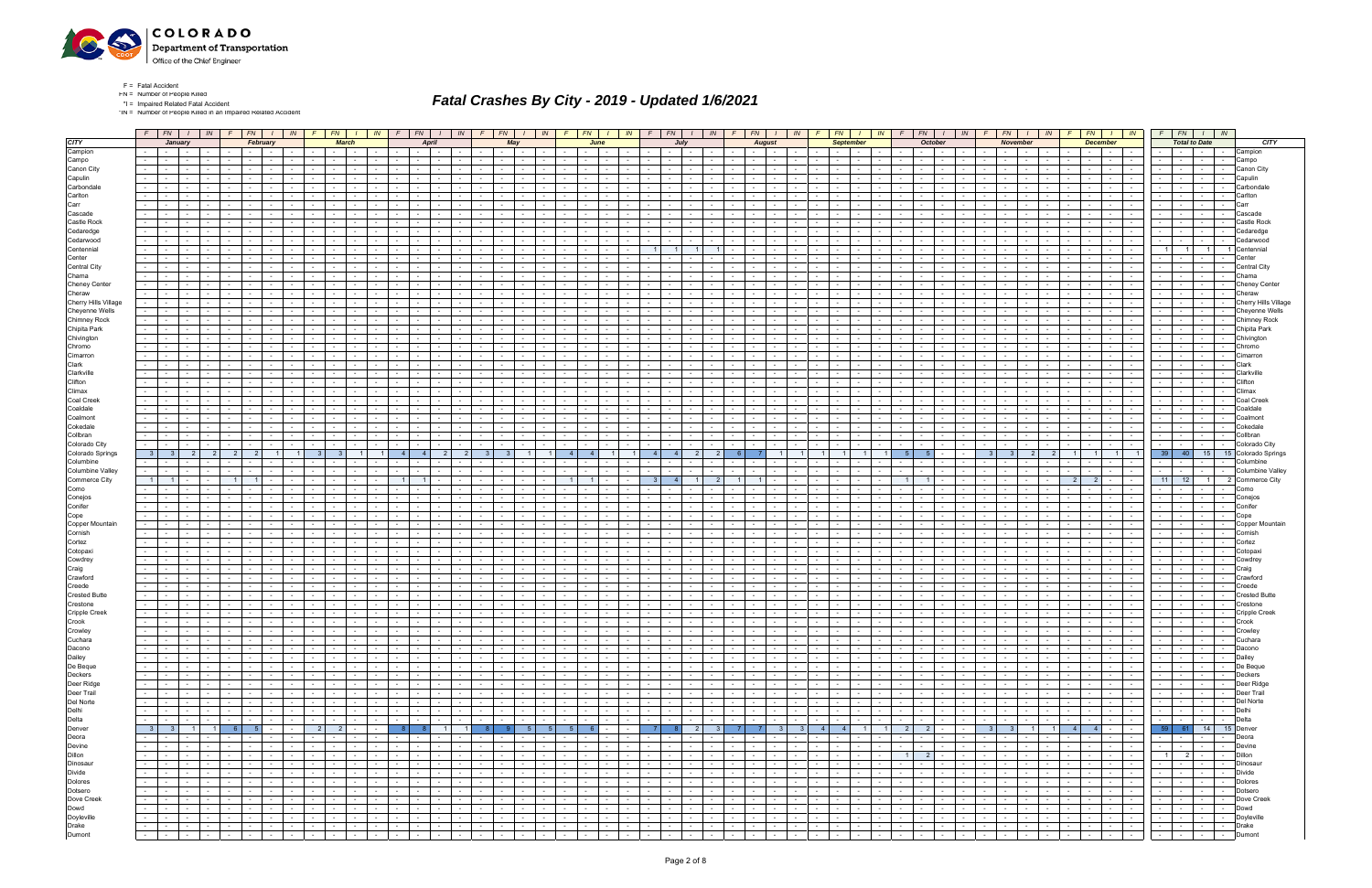

\*IN = Number of People Killed in an Impaired Related Accident

|                         | $F$ $FN$ $I$ $N$                                                                                                                                                                                                               | $F$ $FN$ $I$<br>IN                                                     | $F$ $FN$ $I$                                                          | $F$ $FN$ $I$<br>IN                                                 | IN                                           |                          | $F$ $FN$ $1$                                                                                                                                                                                                                   | IN             | $F$ $FN$ $1$             |                | IN.                                          |                 | $F$ $FN$ $I$ $N$                         |                          |                                           |                 | $F$ $FN$ $1$                  | IN                   | $F$ $FN$                                                                                                                                                                                                                       |                  | IN                          | F              | $FN$ $I$<br>$\mathbb{N}$                                          | $\sqrt{F}$               | FN                                           | <b>IN</b>                               |                          | $FN$ $I$ $IN$                                                                                                  |                | $F$ $FN$ $I$ $N$                                                                                                                                                                                                               |                         |            |                     |
|-------------------------|--------------------------------------------------------------------------------------------------------------------------------------------------------------------------------------------------------------------------------|------------------------------------------------------------------------|-----------------------------------------------------------------------|--------------------------------------------------------------------|----------------------------------------------|--------------------------|--------------------------------------------------------------------------------------------------------------------------------------------------------------------------------------------------------------------------------|----------------|--------------------------|----------------|----------------------------------------------|-----------------|------------------------------------------|--------------------------|-------------------------------------------|-----------------|-------------------------------|----------------------|--------------------------------------------------------------------------------------------------------------------------------------------------------------------------------------------------------------------------------|------------------|-----------------------------|----------------|-------------------------------------------------------------------|--------------------------|----------------------------------------------|-----------------------------------------|--------------------------|----------------------------------------------------------------------------------------------------------------|----------------|--------------------------------------------------------------------------------------------------------------------------------------------------------------------------------------------------------------------------------|-------------------------|------------|---------------------|
|                         | January                                                                                                                                                                                                                        | February                                                               | <b>March</b>                                                          | April                                                              |                                              |                          | May                                                                                                                                                                                                                            |                |                          | June           |                                              |                 | July                                     |                          |                                           |                 | <b>August</b>                 |                      |                                                                                                                                                                                                                                | <b>September</b> |                             |                | <b>October</b>                                                    |                          | <b>November</b>                              |                                         | <b>December</b>          |                                                                                                                |                |                                                                                                                                                                                                                                | <b>Total to Date</b>    |            |                     |
|                         | $\sim$ 100 $\mu$<br>$\sim$                                                                                                                                                                                                     | $\sim 10^{-11}$                                                        |                                                                       |                                                                    |                                              |                          |                                                                                                                                                                                                                                |                |                          |                |                                              |                 |                                          |                          |                                           |                 | $\sim$                        |                      |                                                                                                                                                                                                                                |                  |                             |                |                                                                   |                          |                                              |                                         | $\sim$                   | $\sim 10^{-11}$                                                                                                |                | $\sim$ $-$                                                                                                                                                                                                                     |                         |            | Dunton              |
|                         | $\sim$                                                                                                                                                                                                                         |                                                                        |                                                                       |                                                                    |                                              |                          |                                                                                                                                                                                                                                |                |                          |                |                                              |                 |                                          |                          |                                           |                 |                               |                      |                                                                                                                                                                                                                                |                  |                             |                |                                                                   |                          |                                              |                                         |                          | $\sim$                                                                                                         |                | $\sim$                                                                                                                                                                                                                         |                         |            | Dupont              |
|                         | $\sim$<br>$\sim$ $\sim$<br>$\sim$                                                                                                                                                                                              | $\sim$<br>$\sim$                                                       | $\sim$                                                                |                                                                    |                                              |                          | $\sim$<br>$\sim$                                                                                                                                                                                                               |                | 11                       | $\overline{1}$ |                                              |                 | $\sim$                                   |                          |                                           |                 |                               |                      | $\sim$                                                                                                                                                                                                                         | $\sim$           |                             |                |                                                                   |                          |                                              |                                         |                          |                                                                                                                |                | 11                                                                                                                                                                                                                             | $1 -$                   | $\sim$     | Durango             |
|                         |                                                                                                                                                                                                                                |                                                                        |                                                                       |                                                                    |                                              |                          |                                                                                                                                                                                                                                |                |                          |                |                                              |                 |                                          |                          |                                           |                 |                               |                      |                                                                                                                                                                                                                                |                  |                             |                |                                                                   |                          |                                              |                                         |                          |                                                                                                                |                |                                                                                                                                                                                                                                |                         |            | Eads                |
|                         |                                                                                                                                                                                                                                |                                                                        |                                                                       |                                                                    |                                              |                          |                                                                                                                                                                                                                                |                |                          |                |                                              |                 |                                          |                          |                                           |                 |                               |                      |                                                                                                                                                                                                                                |                  |                             |                |                                                                   |                          |                                              |                                         |                          |                                                                                                                |                |                                                                                                                                                                                                                                |                         |            |                     |
|                         | $\sim$                                                                                                                                                                                                                         |                                                                        |                                                                       |                                                                    |                                              |                          |                                                                                                                                                                                                                                |                |                          |                |                                              |                 |                                          |                          |                                           |                 |                               |                      |                                                                                                                                                                                                                                |                  |                             |                |                                                                   |                          |                                              |                                         |                          |                                                                                                                |                | $\sim$                                                                                                                                                                                                                         |                         |            | Eagle               |
|                         | $\sim$                                                                                                                                                                                                                         |                                                                        |                                                                       |                                                                    |                                              |                          |                                                                                                                                                                                                                                |                |                          |                |                                              |                 |                                          |                          |                                           |                 |                               |                      |                                                                                                                                                                                                                                |                  |                             |                |                                                                   |                          |                                              |                                         |                          |                                                                                                                |                | $\sim$                                                                                                                                                                                                                         |                         |            | East Conon          |
|                         |                                                                                                                                                                                                                                |                                                                        |                                                                       |                                                                    |                                              |                          |                                                                                                                                                                                                                                |                |                          |                |                                              |                 |                                          |                          |                                           |                 |                               |                      |                                                                                                                                                                                                                                |                  |                             |                |                                                                   |                          |                                              |                                         |                          |                                                                                                                |                |                                                                                                                                                                                                                                |                         |            | East Porta          |
|                         |                                                                                                                                                                                                                                |                                                                        |                                                                       |                                                                    |                                              |                          |                                                                                                                                                                                                                                |                |                          |                |                                              |                 |                                          |                          |                                           |                 |                               |                      |                                                                                                                                                                                                                                |                  |                             |                |                                                                   |                          |                                              |                                         |                          |                                                                                                                |                |                                                                                                                                                                                                                                |                         |            | Eastlake            |
|                         | $\sim$                                                                                                                                                                                                                         |                                                                        |                                                                       |                                                                    |                                              |                          |                                                                                                                                                                                                                                |                |                          |                |                                              |                 |                                          |                          |                                           |                 |                               |                      |                                                                                                                                                                                                                                |                  |                             |                |                                                                   |                          |                                              |                                         |                          |                                                                                                                |                | $\sim$                                                                                                                                                                                                                         |                         |            | Eaton               |
|                         |                                                                                                                                                                                                                                |                                                                        |                                                                       |                                                                    |                                              |                          |                                                                                                                                                                                                                                |                |                          |                |                                              |                 |                                          |                          |                                           |                 |                               |                      |                                                                                                                                                                                                                                |                  |                             |                |                                                                   |                          |                                              |                                         |                          |                                                                                                                |                |                                                                                                                                                                                                                                |                         |            | Echo Lake           |
|                         |                                                                                                                                                                                                                                |                                                                        |                                                                       |                                                                    |                                              |                          |                                                                                                                                                                                                                                |                |                          |                |                                              |                 |                                          |                          |                                           |                 |                               |                      |                                                                                                                                                                                                                                |                  |                             |                |                                                                   |                          |                                              |                                         |                          |                                                                                                                |                |                                                                                                                                                                                                                                |                         |            | Eckley              |
|                         | $\sim 100$<br>$\sim$                                                                                                                                                                                                           |                                                                        |                                                                       |                                                                    |                                              |                          |                                                                                                                                                                                                                                |                |                          |                |                                              |                 |                                          |                          |                                           |                 |                               |                      |                                                                                                                                                                                                                                |                  |                             |                |                                                                   |                          |                                              |                                         |                          |                                                                                                                |                |                                                                                                                                                                                                                                |                         |            |                     |
|                         | $\sim$                                                                                                                                                                                                                         |                                                                        |                                                                       |                                                                    |                                              |                          |                                                                                                                                                                                                                                |                |                          |                |                                              |                 |                                          |                          |                                           |                 |                               |                      |                                                                                                                                                                                                                                |                  |                             |                |                                                                   |                          |                                              |                                         |                          |                                                                                                                |                |                                                                                                                                                                                                                                |                         |            | Edgewate            |
|                         |                                                                                                                                                                                                                                |                                                                        |                                                                       |                                                                    |                                              |                          |                                                                                                                                                                                                                                |                |                          |                |                                              |                 |                                          |                          |                                           |                 |                               |                      |                                                                                                                                                                                                                                |                  |                             |                |                                                                   |                          |                                              |                                         |                          |                                                                                                                |                |                                                                                                                                                                                                                                |                         |            | Edwards             |
|                         | $\sim 100$<br>$\sim$                                                                                                                                                                                                           |                                                                        |                                                                       |                                                                    |                                              |                          |                                                                                                                                                                                                                                |                |                          |                |                                              |                 |                                          |                          |                                           |                 |                               |                      |                                                                                                                                                                                                                                |                  |                             |                |                                                                   |                          |                                              |                                         |                          |                                                                                                                |                | $\sim$                                                                                                                                                                                                                         | $\sim$ $-$              |            | Egnar               |
|                         |                                                                                                                                                                                                                                |                                                                        |                                                                       |                                                                    |                                              |                          |                                                                                                                                                                                                                                |                |                          |                |                                              |                 |                                          |                          |                                           |                 |                               |                      |                                                                                                                                                                                                                                |                  |                             |                |                                                                   |                          |                                              |                                         |                          |                                                                                                                |                |                                                                                                                                                                                                                                |                         |            | El Moro             |
|                         |                                                                                                                                                                                                                                |                                                                        |                                                                       |                                                                    |                                              |                          |                                                                                                                                                                                                                                |                |                          |                |                                              |                 |                                          |                          |                                           |                 |                               |                      |                                                                                                                                                                                                                                |                  |                             |                |                                                                   |                          |                                              |                                         |                          |                                                                                                                |                | $\sim$                                                                                                                                                                                                                         |                         |            | El Rancho           |
|                         | $\sim$                                                                                                                                                                                                                         |                                                                        |                                                                       |                                                                    |                                              |                          |                                                                                                                                                                                                                                |                |                          |                |                                              |                 |                                          |                          |                                           |                 |                               |                      |                                                                                                                                                                                                                                |                  |                             |                |                                                                   |                          |                                              |                                         |                          |                                                                                                                |                | $\sim$                                                                                                                                                                                                                         |                         |            | ∃lbert              |
|                         |                                                                                                                                                                                                                                |                                                                        |                                                                       |                                                                    |                                              |                          |                                                                                                                                                                                                                                |                |                          |                |                                              |                 |                                          |                          |                                           |                 |                               |                      |                                                                                                                                                                                                                                |                  |                             |                |                                                                   |                          |                                              |                                         |                          |                                                                                                                |                |                                                                                                                                                                                                                                |                         |            |                     |
|                         | $\sim$                                                                                                                                                                                                                         |                                                                        |                                                                       |                                                                    |                                              |                          |                                                                                                                                                                                                                                |                |                          |                |                                              |                 |                                          |                          |                                           |                 |                               |                      |                                                                                                                                                                                                                                |                  |                             |                |                                                                   |                          |                                              |                                         |                          |                                                                                                                |                | $\sim$                                                                                                                                                                                                                         | $\sim$ $-$              |            | Eldora              |
| Eldorado Springs        |                                                                                                                                                                                                                                |                                                                        |                                                                       |                                                                    |                                              |                          |                                                                                                                                                                                                                                |                |                          |                |                                              |                 |                                          |                          |                                           |                 |                               |                      |                                                                                                                                                                                                                                |                  |                             |                |                                                                   |                          |                                              |                                         |                          |                                                                                                                |                | $\sim$                                                                                                                                                                                                                         | $\sim$ $-$              |            | Eldorado Springs    |
|                         | $\sim 10$<br>$\sim$                                                                                                                                                                                                            |                                                                        |                                                                       |                                                                    |                                              |                          |                                                                                                                                                                                                                                |                |                          |                |                                              |                 |                                          |                          |                                           |                 |                               |                      |                                                                                                                                                                                                                                |                  |                             |                |                                                                   |                          |                                              |                                         |                          |                                                                                                                |                | $\sim$                                                                                                                                                                                                                         |                         |            | Elizabeth           |
|                         |                                                                                                                                                                                                                                |                                                                        |                                                                       |                                                                    |                                              |                          |                                                                                                                                                                                                                                |                |                          |                |                                              |                 |                                          |                          |                                           |                 |                               |                      |                                                                                                                                                                                                                                |                  |                             |                |                                                                   |                          |                                              |                                         |                          |                                                                                                                |                |                                                                                                                                                                                                                                |                         |            | <b>Elk Springs</b>  |
|                         |                                                                                                                                                                                                                                |                                                                        |                                                                       |                                                                    |                                              |                          |                                                                                                                                                                                                                                |                |                          |                |                                              |                 |                                          |                          |                                           |                 |                               |                      |                                                                                                                                                                                                                                |                  |                             |                |                                                                   |                          |                                              |                                         |                          |                                                                                                                |                |                                                                                                                                                                                                                                |                         |            | Ellicott            |
|                         | $\sim$                                                                                                                                                                                                                         |                                                                        |                                                                       |                                                                    |                                              |                          |                                                                                                                                                                                                                                |                |                          |                |                                              |                 |                                          |                          |                                           |                 |                               |                      |                                                                                                                                                                                                                                |                  |                             |                |                                                                   |                          |                                              |                                         |                          |                                                                                                                |                | $\sim$                                                                                                                                                                                                                         |                         |            | Empire              |
|                         |                                                                                                                                                                                                                                |                                                                        |                                                                       |                                                                    |                                              |                          |                                                                                                                                                                                                                                |                |                          |                |                                              |                 |                                          |                          |                                           |                 |                               |                      |                                                                                                                                                                                                                                |                  |                             |                |                                                                   |                          |                                              |                                         |                          |                                                                                                                |                |                                                                                                                                                                                                                                |                         |            | Englewood           |
|                         |                                                                                                                                                                                                                                |                                                                        |                                                                       |                                                                    |                                              |                          |                                                                                                                                                                                                                                |                |                          |                |                                              |                 |                                          |                          |                                           |                 |                               |                      |                                                                                                                                                                                                                                |                  |                             |                |                                                                   |                          |                                              |                                         |                          |                                                                                                                |                |                                                                                                                                                                                                                                |                         |            |                     |
|                         | $\sim$                                                                                                                                                                                                                         | $\sim$                                                                 |                                                                       |                                                                    |                                              |                          |                                                                                                                                                                                                                                |                |                          |                |                                              |                 |                                          |                          |                                           |                 |                               |                      |                                                                                                                                                                                                                                |                  |                             |                |                                                                   |                          |                                              |                                         |                          | $\sim$ 100 $\pm$                                                                                               |                | $\sim$                                                                                                                                                                                                                         | $\sim$ 100 $\mu$        | $\sim$     | Erie                |
|                         |                                                                                                                                                                                                                                |                                                                        |                                                                       |                                                                    |                                              |                          |                                                                                                                                                                                                                                |                |                          |                |                                              |                 |                                          |                          |                                           |                 |                               |                      |                                                                                                                                                                                                                                |                  |                             |                |                                                                   |                          |                                              |                                         |                          |                                                                                                                |                |                                                                                                                                                                                                                                |                         |            | Estes Park          |
|                         | $\sim$                                                                                                                                                                                                                         |                                                                        |                                                                       |                                                                    |                                              |                          |                                                                                                                                                                                                                                |                |                          |                |                                              |                 |                                          |                          |                                           |                 |                               |                      |                                                                                                                                                                                                                                |                  |                             |                |                                                                   |                          |                                              |                                         |                          |                                                                                                                | $\overline{1}$ |                                                                                                                                                                                                                                | $1 -$                   |            | Evans               |
|                         | $\sim$                                                                                                                                                                                                                         |                                                                        |                                                                       |                                                                    |                                              |                          |                                                                                                                                                                                                                                |                |                          |                |                                              |                 |                                          |                          |                                           |                 |                               |                      |                                                                                                                                                                                                                                |                  |                             |                |                                                                   |                          |                                              |                                         |                          |                                                                                                                |                | $\sim$                                                                                                                                                                                                                         |                         |            | Evergree            |
|                         |                                                                                                                                                                                                                                |                                                                        |                                                                       |                                                                    |                                              |                          |                                                                                                                                                                                                                                |                |                          |                |                                              |                 |                                          |                          |                                           |                 |                               |                      |                                                                                                                                                                                                                                |                  |                             |                |                                                                   |                          |                                              |                                         |                          |                                                                                                                |                |                                                                                                                                                                                                                                |                         |            | Fairplay            |
|                         | $\sim$                                                                                                                                                                                                                         |                                                                        |                                                                       |                                                                    |                                              |                          |                                                                                                                                                                                                                                |                |                          |                |                                              |                 |                                          |                          |                                           |                 |                               |                      |                                                                                                                                                                                                                                |                  |                             |                |                                                                   |                          |                                              |                                         |                          |                                                                                                                |                | $\sim$                                                                                                                                                                                                                         | $\sim$ $-$              |            | Falcon              |
|                         | $\sim$                                                                                                                                                                                                                         |                                                                        |                                                                       |                                                                    |                                              |                          |                                                                                                                                                                                                                                |                |                          |                |                                              |                 |                                          |                          |                                           |                 |                               |                      |                                                                                                                                                                                                                                |                  |                             |                |                                                                   |                          |                                              |                                         |                          |                                                                                                                |                | $\sim$                                                                                                                                                                                                                         | $\sim$                  |            | Farisita            |
|                         |                                                                                                                                                                                                                                |                                                                        |                                                                       |                                                                    |                                              |                          |                                                                                                                                                                                                                                |                |                          |                |                                              |                 |                                          |                          |                                           |                 |                               |                      |                                                                                                                                                                                                                                |                  |                             |                |                                                                   |                          |                                              |                                         |                          |                                                                                                                |                |                                                                                                                                                                                                                                |                         |            | Federal Heights     |
|                         |                                                                                                                                                                                                                                |                                                                        |                                                                       |                                                                    |                                              |                          |                                                                                                                                                                                                                                |                |                          |                |                                              |                 |                                          |                          |                                           |                 |                               |                      |                                                                                                                                                                                                                                |                  |                             |                |                                                                   |                          |                                              |                                         |                          |                                                                                                                |                |                                                                                                                                                                                                                                |                         |            |                     |
|                         |                                                                                                                                                                                                                                |                                                                        |                                                                       |                                                                    |                                              |                          |                                                                                                                                                                                                                                |                |                          |                |                                              |                 |                                          |                          |                                           |                 |                               |                      |                                                                                                                                                                                                                                |                  |                             |                |                                                                   |                          |                                              |                                         |                          |                                                                                                                | $\overline{1}$ |                                                                                                                                                                                                                                | $1 \cdot$               |            | Firestone           |
|                         | $\mathcal{L}_{\rm{max}}$<br>$\sim$                                                                                                                                                                                             | $\sim$                                                                 |                                                                       |                                                                    |                                              |                          |                                                                                                                                                                                                                                |                |                          | $\sim$         |                                              |                 |                                          |                          |                                           |                 |                               |                      |                                                                                                                                                                                                                                |                  |                             |                |                                                                   |                          |                                              |                                         |                          |                                                                                                                |                | $\sim$                                                                                                                                                                                                                         |                         |            | Firstview           |
|                         |                                                                                                                                                                                                                                |                                                                        |                                                                       |                                                                    |                                              |                          |                                                                                                                                                                                                                                |                |                          |                |                                              |                 |                                          |                          |                                           |                 |                               |                      |                                                                                                                                                                                                                                |                  |                             |                |                                                                   |                          |                                              |                                         |                          |                                                                                                                |                |                                                                                                                                                                                                                                |                         |            | -lagler             |
|                         | $\sim$<br>$\sim$                                                                                                                                                                                                               |                                                                        |                                                                       |                                                                    |                                              |                          |                                                                                                                                                                                                                                |                |                          |                |                                              |                 |                                          |                          |                                           |                 |                               |                      |                                                                                                                                                                                                                                |                  |                             |                |                                                                   |                          |                                              |                                         |                          | $\sim$                                                                                                         |                | $\sim$                                                                                                                                                                                                                         | $\sim$ $-$              |            | Fleming             |
|                         | $\sim$                                                                                                                                                                                                                         |                                                                        |                                                                       |                                                                    |                                              |                          |                                                                                                                                                                                                                                |                |                          |                |                                              |                 |                                          |                          |                                           |                 |                               |                      |                                                                                                                                                                                                                                |                  |                             |                |                                                                   |                          |                                              |                                         |                          |                                                                                                                |                | $\sim$                                                                                                                                                                                                                         |                         |            | Florence            |
|                         |                                                                                                                                                                                                                                |                                                                        |                                                                       |                                                                    |                                              |                          |                                                                                                                                                                                                                                |                |                          |                |                                              |                 |                                          |                          |                                           |                 |                               |                      |                                                                                                                                                                                                                                |                  |                             |                |                                                                   |                          |                                              |                                         |                          |                                                                                                                |                |                                                                                                                                                                                                                                |                         |            | Florissan           |
|                         | $\overline{1}$<br>$\sim$                                                                                                                                                                                                       |                                                                        |                                                                       |                                                                    |                                              |                          |                                                                                                                                                                                                                                |                |                          |                |                                              |                 |                                          |                          |                                           |                 |                               |                      |                                                                                                                                                                                                                                |                  |                             |                |                                                                   |                          |                                              |                                         |                          | $\sim$                                                                                                         |                | -9                                                                                                                                                                                                                             | - 3                     |            | <b>Fort Collins</b> |
|                         |                                                                                                                                                                                                                                |                                                                        |                                                                       |                                                                    |                                              |                          |                                                                                                                                                                                                                                |                |                          |                |                                              |                 |                                          |                          |                                           |                 |                               |                      |                                                                                                                                                                                                                                |                  |                             |                |                                                                   |                          |                                              |                                         |                          |                                                                                                                | - 9            |                                                                                                                                                                                                                                |                         |            |                     |
|                         |                                                                                                                                                                                                                                |                                                                        |                                                                       |                                                                    |                                              |                          |                                                                                                                                                                                                                                |                |                          |                |                                              |                 |                                          |                          |                                           |                 |                               |                      |                                                                                                                                                                                                                                |                  |                             |                |                                                                   |                          |                                              |                                         |                          |                                                                                                                |                |                                                                                                                                                                                                                                |                         |            | Fort Garland        |
|                         |                                                                                                                                                                                                                                |                                                                        |                                                                       |                                                                    |                                              |                          |                                                                                                                                                                                                                                |                |                          |                |                                              |                 |                                          |                          |                                           |                 |                               |                      |                                                                                                                                                                                                                                |                  |                             |                |                                                                   |                          |                                              |                                         |                          |                                                                                                                |                | $\sim$                                                                                                                                                                                                                         |                         |            | Fort Lewis          |
|                         | $\sim$                                                                                                                                                                                                                         |                                                                        |                                                                       |                                                                    |                                              |                          |                                                                                                                                                                                                                                |                |                          |                |                                              |                 |                                          |                          |                                           |                 |                               |                      |                                                                                                                                                                                                                                |                  |                             |                |                                                                   |                          |                                              |                                         |                          |                                                                                                                |                | $1 \mid$                                                                                                                                                                                                                       | $1 \cdot$               |            | Fort Lupton         |
|                         |                                                                                                                                                                                                                                |                                                                        |                                                                       |                                                                    |                                              |                          |                                                                                                                                                                                                                                |                |                          |                |                                              |                 |                                          |                          |                                           |                 |                               |                      |                                                                                                                                                                                                                                |                  |                             |                |                                                                   |                          |                                              |                                         |                          |                                                                                                                |                |                                                                                                                                                                                                                                |                         |            | Fort Lyon           |
|                         | $\sim$                                                                                                                                                                                                                         |                                                                        |                                                                       |                                                                    |                                              |                          |                                                                                                                                                                                                                                |                |                          |                |                                              |                 |                                          |                          |                                           |                 |                               |                      |                                                                                                                                                                                                                                |                  |                             |                |                                                                   |                          |                                              |                                         |                          |                                                                                                                |                | $\sim$                                                                                                                                                                                                                         |                         |            | Fort Morgar         |
|                         | $\sim$                                                                                                                                                                                                                         |                                                                        |                                                                       |                                                                    |                                              |                          |                                                                                                                                                                                                                                |                |                          |                |                                              |                 |                                          |                          |                                           |                 |                               |                      |                                                                                                                                                                                                                                |                  |                             |                |                                                                   |                          |                                              |                                         |                          |                                                                                                                |                |                                                                                                                                                                                                                                |                         |            | Fosston             |
|                         |                                                                                                                                                                                                                                |                                                                        |                                                                       |                                                                    |                                              |                          |                                                                                                                                                                                                                                |                |                          |                |                                              |                 |                                          |                          |                                           |                 |                               |                      |                                                                                                                                                                                                                                |                  |                             |                |                                                                   |                          |                                              |                                         |                          |                                                                                                                | $\overline{1}$ | 11                                                                                                                                                                                                                             |                         |            | Fountair            |
|                         |                                                                                                                                                                                                                                |                                                                        |                                                                       |                                                                    |                                              |                          |                                                                                                                                                                                                                                |                |                          |                |                                              |                 |                                          |                          |                                           |                 |                               |                      |                                                                                                                                                                                                                                |                  |                             |                |                                                                   |                          |                                              |                                         |                          |                                                                                                                |                |                                                                                                                                                                                                                                |                         |            |                     |
|                         |                                                                                                                                                                                                                                |                                                                        |                                                                       |                                                                    |                                              |                          |                                                                                                                                                                                                                                |                |                          |                |                                              |                 |                                          |                          |                                           |                 |                               |                      |                                                                                                                                                                                                                                |                  |                             |                |                                                                   |                          |                                              |                                         |                          |                                                                                                                |                |                                                                                                                                                                                                                                |                         |            | owler               |
|                         |                                                                                                                                                                                                                                |                                                                        |                                                                       |                                                                    |                                              |                          |                                                                                                                                                                                                                                |                |                          |                |                                              |                 |                                          |                          |                                           |                 |                               |                      |                                                                                                                                                                                                                                |                  |                             |                |                                                                   |                          |                                              |                                         |                          |                                                                                                                |                |                                                                                                                                                                                                                                |                         |            | oxfield             |
|                         |                                                                                                                                                                                                                                |                                                                        |                                                                       |                                                                    |                                              |                          |                                                                                                                                                                                                                                |                |                          |                |                                              |                 |                                          |                          |                                           |                 |                               |                      |                                                                                                                                                                                                                                |                  |                             |                |                                                                   |                          |                                              |                                         |                          |                                                                                                                |                |                                                                                                                                                                                                                                |                         |            | Foxton              |
|                         | $\sim$                                                                                                                                                                                                                         | $\overline{\phantom{a}}$                                               |                                                                       |                                                                    |                                              |                          |                                                                                                                                                                                                                                |                |                          |                |                                              |                 |                                          |                          |                                           |                 |                               |                      |                                                                                                                                                                                                                                |                  |                             |                |                                                                   |                          |                                              |                                         |                          |                                                                                                                |                | $\sim$                                                                                                                                                                                                                         |                         |            | Franktow            |
|                         |                                                                                                                                                                                                                                |                                                                        |                                                                       |                                                                    |                                              |                          |                                                                                                                                                                                                                                |                |                          |                |                                              |                 |                                          |                          |                                           |                 |                               |                      |                                                                                                                                                                                                                                |                  |                             |                |                                                                   |                          |                                              |                                         |                          |                                                                                                                |                |                                                                                                                                                                                                                                |                         |            | rase                |
|                         |                                                                                                                                                                                                                                |                                                                        |                                                                       |                                                                    |                                              |                          |                                                                                                                                                                                                                                |                |                          |                |                                              |                 |                                          |                          |                                           |                 |                               |                      |                                                                                                                                                                                                                                |                  |                             |                |                                                                   |                          |                                              |                                         |                          |                                                                                                                |                |                                                                                                                                                                                                                                |                         |            | rederick            |
|                         | $\sim 100$<br>$\sim$ $-$<br>$\sim$<br>$\sim$                                                                                                                                                                                   | $\sim$<br>$\sim$<br>$\sim$                                             | $\sim$<br>$\sim$                                                      | $\sim$ 100 $\pm$                                                   |                                              |                          | $\sim$<br>$\sim$                                                                                                                                                                                                               |                |                          | $\sim$         |                                              |                 | $\sim$                                   | $\sim$                   |                                           |                 | $\sim$                        |                      | $\sim$<br>$\sim$                                                                                                                                                                                                               | $\sim$           |                             |                |                                                                   |                          | $\sim$                                       |                                         | $\sim$                   | $\sim$ $-$<br><b>Contract Contract</b>                                                                         |                | $\sim 10^{-11}$                                                                                                                                                                                                                | $\sim$ $-$              | $\sim$     | Frisco              |
|                         | $\sim$ $-$<br>$\sim$                                                                                                                                                                                                           | $1 \vert$<br>$\overline{1}$                                            |                                                                       |                                                                    |                                              |                          | $\sim$<br>$\sim$                                                                                                                                                                                                               |                | $\sim$                   | $\sim$         |                                              |                 | $\sim$                                   |                          |                                           |                 | $\sim$                        |                      | $\sim$                                                                                                                                                                                                                         | $\sim$           |                             |                |                                                                   |                          |                                              |                                         |                          |                                                                                                                | $1 \vert$      | $1 \vert$                                                                                                                                                                                                                      |                         |            | Fruita              |
|                         | $\sim$                                                                                                                                                                                                                         | 1 <sup>1</sup>                                                         |                                                                       |                                                                    |                                              |                          |                                                                                                                                                                                                                                |                |                          |                |                                              |                 |                                          |                          |                                           |                 |                               |                      |                                                                                                                                                                                                                                |                  |                             |                |                                                                   |                          |                                              |                                         |                          |                                                                                                                |                |                                                                                                                                                                                                                                |                         |            |                     |
|                         | the contract of<br>l – I                                                                                                                                                                                                       | $\sim$ $\sim$ $\sim$ $\sim$<br>$\mathbf{I}$ $\mathbf{I}$<br>$\sim$ $-$ | $1 - 1 - 1 - 1$<br>$\sim$                                             | the contract of the contract of                                    | and the state of the state of the            |                          |                                                                                                                                                                                                                                |                | $\sim$ $\sim$ $\sim$     |                | $1 - 1 - 1$                                  |                 |                                          |                          |                                           |                 |                               |                      |                                                                                                                                                                                                                                |                  | $\mathbf{I}$ $\mathbf{I}$   | $\sim$         | $-1$<br>$\sim$ $-$<br>$\blacksquare$                              |                          | $\mathbf{1}$ $\mathbf{1}$                    | $\sim 10^{-10}$                         | the contract of          | and the state                                                                                                  |                | -   -   -   - Galatea                                                                                                                                                                                                          |                         |            |                     |
|                         | $\sim$ $\sim$ $\sim$<br>the contract of                                                                                                                                                                                        | $\sim 10$<br>the collection<br><b>Contract</b>                         | $\sim$<br>$\vert \cdot \vert$ $\vert$ $\vert$ $\vert$ $\vert$ $\vert$ | <b>Contract</b><br>$-1$                                            | <b>Second Second Second</b>                  |                          |                                                                                                                                                                                                                                |                | in a britain an          |                | $\sim$ 100 $\pm$ 100 $\pm$<br>$\sim 10^{-1}$ |                 |                                          |                          |                                           |                 | and the state of the state    | $\sim$ $-$           | and the collection                                                                                                                                                                                                             |                  | <b>Contract</b>             | $\sim$         | .<br>$\sim 10^{-11}$                                              | the contract of          | $\sim 10^{-11}$                              | $\sim 10^{-11}$                         | the contract of          | the collection                                                                                                 |                | $      -$                                                                                                                                                                                                                      |                         |            | Galeton             |
|                         | $\sim 100$<br><b>Contract Contract</b><br><b>Contract</b><br>$\sim$                                                                                                                                                            | $\sim$ $  -$<br>$\sim$<br>$\sim$                                       | $\sim$<br>$\sim$ $\sim$ $\sim$<br>$\sim$ $-$                          | $\sim$<br><b>Contract Contract</b>                                 | <b>Contract Contract</b><br>$\sim$ 100 $\mu$ | <b>Contract Contract</b> | <b>Contract</b><br>$\sim 100$                                                                                                                                                                                                  | $\sim$         | the contract of          |                | $\sim$                                       | the contract of | $\sim 10^{-1}$                           | <b>Contract Contract</b> | $\sim$ $-$<br>$\sim$ $\sim$ $\sim$ $\sim$ | <b>Contract</b> | <b>Contract</b>               | $\sim$               | $\sim$ $-$<br><b>Contract Contract</b>                                                                                                                                                                                         | $\sim$           | $\sim 100$                  |                | <b>Service</b><br>$\sim$<br>$\sim$                                | $\sim$                   | $\sim$ $ \sim$<br>$\sim$ $-$                 | $\sim$ $-$<br>$\sim$ $-$                | <b>Contract</b>          | <b>Contract Contract</b>                                                                                       |                | $-1 - 1 - 1 - 1$                                                                                                                                                                                                               |                         |            | Garcia              |
|                         | $-1 - 1 - 1 - 1 - 1 - 1 - 1 = 0$                                                                                                                                                                                               | $\sim$<br>n e 1 e 1<br>$\sim 100$                                      | and the state<br>$\sim$                                               | <b>Service</b><br>$\sim$ $  -$<br>$\sim$ $-$                       | the contract of                              |                          |                                                                                                                                                                                                                                | $\sim 10^{-1}$ | the contract of          |                | <b>Contractor</b><br>$\sim$                  |                 | .                                        |                          | $\sim$ $-$                                |                 |                               | <b>Contract</b>      | the contract of                                                                                                                                                                                                                | $\sim 100$       | $\sim 100$ km s $^{-1}$     | $\sim$         | the collection<br>$\sim 100$                                      | the contract of          | $\sim 10^{-11}$                              | $\sim 10^{-11}$                         | the contract of          | the collection                                                                                                 |                | .                                                                                                                                                                                                                              |                         |            | Garden City         |
|                         | $\sim$ $\sim$<br>and the contract                                                                                                                                                                                              | المتحال المناب<br>$\sim$<br><b>Contract</b>                            | <b>Carl Carl</b><br>$\sim$                                            | $\sim$ $\sim$ $\sim$<br>$\sim 10^{-11}$                            | المحال والمحال                               |                          | $-1 - 1 - 1 - 1$                                                                                                                                                                                                               | $\sim 100$     | the contract of          |                | $\sim$ $ -$<br>$\sim$                        |                 | .                                        |                          | $\sim 10^{-1}$                            |                 | 1981 - The T                  | $\sim$ $-$           |                                                                                                                                                                                                                                | $\sim 100$       | <b>Contract</b>             | $\sim$ $-$     | and the state<br>$\sim 100$                                       | the contract of          | $\sim 10^{-11}$                              | $\sim$ $-$                              |                          | - - - - - - - -                                                                                                |                | the contract of the contract of the con-                                                                                                                                                                                       |                         |            | Gardner             |
|                         | $\sim$ $\sim$<br>the contract of the con-<br>$\sim$                                                                                                                                                                            | .<br>$\sim$<br>$\sim$                                                  | the contract<br>$\sim$                                                | $\sim 10^{-11}$<br><b>Service</b>                                  | <b>Contract Contract</b><br>$\sim 10^{-11}$  | <b>Contract Contract</b> | $\sim 10^{-11}$<br><b>Contract</b>                                                                                                                                                                                             | $\sim$         | the contract of          |                | $\sim$ 100 $\mu$<br>$\sim$                   | $-1$            | $\sim 10^{-1}$                           | <b>Contract</b>          | $\sim 10^{-11}$<br>$\sim$ $-$             | $\sim 10^{-1}$  | $\sim 10^{-11}$               | $\sim$               | $\sim$<br><b>Contract</b>                                                                                                                                                                                                      | $\sim$ $-$       | $\sim 10^{-11}$             | $\sim$         | $\sim$<br>$\sim$ $-$                                              | $\sim$                   | <b>Contract</b><br><b>Contract</b>           | $\sim 10^{-11}$<br>$\sim$               | <b>Contract</b>          | <b>Contract Contract</b>                                                                                       |                | the collection of the collection                                                                                                                                                                                               |                         |            | Garfield            |
|                         | $\sim$ $\sim$<br>and the contract of the con-<br>$\sim$ 100 $\pm$                                                                                                                                                              | $\sim 100$<br><b>Contract Contract</b><br>$\sim$ $-$                   | $\sim$<br>$\sim$ $\sim$ $\sim$ $\sim$<br>$\sim$ $-$                   | $\sim 100$<br><b>Contract</b><br>$\sim$ $-$                        | the contract of                              | the contract of          | <b>Common</b>                                                                                                                                                                                                                  | $\sim$         | <b>Contract Contract</b> |                | <b>Contract</b><br>$\sim$                    | $-1$            | $\sim 10^{-11}$                          | $\sim$ $-$               | $\sim$ $-$<br>$\sim$ $\sim$ $\sim$ $\sim$ | $\sim$ $ -$     | <b>Contract</b>               | <b>Contract</b>      | the contract of                                                                                                                                                                                                                | $\sim 100$       | $\sim 10^{-11}$             | $\sim$         | $-1$<br>$\sim$<br>$\sim 100$                                      | $\sim$                   | $\mathbf{I}$ and $\mathbf{I}$<br>$\sim 100$  | $\sim 10^{-11}$                         | the contract of          | and the state of the state                                                                                     |                | $-1 - 1 - 1 - 1$                                                                                                                                                                                                               |                         |            | Garo Park           |
|                         |                                                                                                                                                                                                                                |                                                                        |                                                                       |                                                                    |                                              |                          |                                                                                                                                                                                                                                |                |                          |                |                                              |                 |                                          |                          |                                           |                 |                               |                      |                                                                                                                                                                                                                                |                  |                             |                |                                                                   |                          |                                              |                                         |                          |                                                                                                                |                |                                                                                                                                                                                                                                |                         |            |                     |
|                         | $\sim$ $\sim$<br>and the state of the state of the state                                                                                                                                                                       | $\sim$<br>and the state<br>$\sim$ $-$                                  | $\sim$<br>the contract                                                | $\sim 10^{-11}$<br>$\sim$                                          | <b>Second Second Second</b>                  |                          |                                                                                                                                                                                                                                | $\sim$         | the contract of          |                | <b>Contract</b><br>$\sim$                    |                 | the contract                             | $\sim 10^{-10}$          | $\sim$ $-$                                | $-1 - 1$        | <b>Contract</b>               | <b>Contract</b>      | the contract of                                                                                                                                                                                                                | $\sim 100$       | <b>Contract</b>             | $\sim$         | $\sim$ $\sim$<br>$\sim$ $-$<br>$\sim 100$                         | $\sim$                   | $\sim$ $-$<br>$\sim$ $-$                     | $\sim$ $-$                              | the company of           | and the state                                                                                                  |                | $-1 - 1 - 1 - 1$                                                                                                                                                                                                               |                         |            | Gateway             |
|                         | $\sim$ $-$<br><b>Contract</b>                                                                                                                                                                                                  | .<br>$\sim 100$                                                        | and the state<br>$\sim$                                               | $\sim 10^{-11}$<br><b>Contract Contract</b>                        | $\sim 100$                                   | <b>Contract Contract</b> | $\sim 10^{-11}$<br><b>Contract</b>                                                                                                                                                                                             | $\sim$         | the contract of          |                | $\sim$ 100 $\mu$<br>$\sim$                   | $\sim$ $\sim$   | $\sim 10^{-1}$                           | <b>Contract</b>          | $\sim$ $-$<br>$\sim$ $-$                  | $\sim 10^{-1}$  | $\sim 10^{-11}$               | $\sim$               | $\sim 100$<br><b>Contract</b>                                                                                                                                                                                                  | $\sim$ $-$       | $\sim 100$                  | $\sim$         | <b>Service</b><br>$\sim$<br>$\sim$ 100 $\sim$                     | $\sim$                   | .<br>$\sim 10^{-11}$                         | $\sim 10^{-11}$<br>$\sim$ 100 $\mu$     | <b>Contract</b>          | and the state                                                                                                  |                | the collection of the collection                                                                                                                                                                                               |                         |            | <b>Gem Village</b>  |
|                         | $-1$<br>the contract of the contract                                                                                                                                                                                           | $\sim$<br><b>Contract Contract</b><br>$\sim$ $-$                       | $\sim$<br>$\sim$ $\sim$ $\sim$ $\sim$<br>$\sim$ $-$                   | $\sim 100$<br><b>Contract</b><br>$\sim$ $-$                        | the contract of                              | the contract of          | $\mathbf{I}$ and $\mathbf{I}$                                                                                                                                                                                                  | $\sim 100$     | <b>Contract Contract</b> |                | $\sim$ 100 $\mu$<br>$\sim$                   | $-1$            | $\sim 10^{-11}$                          | <b>Common</b>            | $\sim$ $-$<br>$\sim$ $\sim$ $\sim$ $\sim$ | $\sim$ $ -$     | <b>Contract</b>               | <b>Contract</b>      | the contract of                                                                                                                                                                                                                | $\sim 10^{-11}$  | $\sim 10^{-11}$             | $\sim$         | $-1$<br>$\sim$<br>$\sim 100$                                      | $\sim$                   | $\mathbf{I}$ and $\mathbf{I}$<br>$\sim 100$  | $\sim 10^{-11}$                         | the contract of          | and the state of the state                                                                                     |                |                                                                                                                                                                                                                                |                         |            | Genoa               |
|                         | .                                                                                                                                                                                                                              | $\sim 100$<br>and the state<br><b>Contract Contract</b>                | $\sim$ $\sim$<br>the collection                                       | $\sim 10^{-11}$<br>$\sim$ $-$                                      | and the collection                           |                          | $-$ 1 $-$ 1 $-$ 1 $-$                                                                                                                                                                                                          |                | the contract of          |                | $\sim$<br>$\sim 10^{-11}$                    |                 | the contract of the con-                 |                          | $\sim$ $-$                                |                 | the company of the company of | <b>Contract</b>      | the contract of the contract of the contract of the contract of the contract of the contract of the contract of the contract of the contract of the contract of the contract of the contract of the contract of the contract o |                  | <b>Contract</b>             | $\sim$ $-$     | the contract of<br><b>Service</b>                                 | the contract of the con- | $\sim 10^{-11}$                              | $\sim$ $-$                              |                          | .                                                                                                              |                | the contract of the contract of the contract of the contract of the contract of the contract of the contract of the contract of the contract of the contract of the contract of the contract of the contract of the contract o |                         |            | Georgtown           |
|                         | the contract of the contract of the contract of<br>$\sim$                                                                                                                                                                      | $\sim$<br><b>Contract Contract</b><br>$\sim$ 100 $\sim$                | $\sim 10^{-1}$<br>$\sim$ $-$<br>$-1$                                  | <b>Service</b><br><b>Contract Contract</b>                         | and the state                                |                          | <b>Contract</b>                                                                                                                                                                                                                | $\sim$         | the contract of          |                | <b>Service</b><br>$\sim$                     | $-1$            | $\sim$ $-$                               | <b>Contract</b>          | $\sim$ $\sim$ $\sim$<br>$\sim$ $-$        | $\sim 10^{-10}$ | <b>Contract</b>               | $\sim 10^{-11}$      | <b>Service State</b>                                                                                                                                                                                                           | $\sim 10^{-1}$   | <b>Contract</b>             | $\sim$         | $-1$<br>$\sim 10^{-1}$<br>$\sim 10^{-11}$                         | $\sim$                   | $\sim 10^{-10}$<br>$\mathbf{1}$ $\mathbf{1}$ | $\sim$ $\sim$ $\sim$<br>$\sim 10^{-11}$ | $\sim 10^{-10}$          | and the con-                                                                                                   |                |                                                                                                                                                                                                                                |                         | $\sim 100$ | Gilcrest            |
|                         | $-1 - 1 - 1 - 1 - 1$                                                                                                                                                                                                           | <b>Andrew Park</b><br><b>Contract</b>                                  | $\sim$<br>$\sim$ $\sim$ $\sim$                                        | $\sim$ $\sim$<br>$\sim$ $-$                                        |                                              |                          | the contract of the contract of the contract of the contract of the contract of the contract of the contract of the contract of the contract of the contract of the contract of the contract of the contract of the contract o |                | the contract             |                | $\sim 100$<br>$\sim$                         |                 | the contract of the con-                 |                          | $\sim$ $-$                                |                 | the contract of the con-      | <b>Contract</b>      | $-1 - 1 - 1 - 1$                                                                                                                                                                                                               |                  | <b>Contract</b>             | $\sim$         | the collection<br><b>Contract</b>                                 | the contract of          | $\sim$ $-$                                   | $\sim 10^{-10}$                         | the contract of          | and the state                                                                                                  |                | $-1 - 1 - 1 - 1 - 1$                                                                                                                                                                                                           |                         |            | Gill                |
|                         |                                                                                                                                                                                                                                |                                                                        |                                                                       |                                                                    |                                              |                          |                                                                                                                                                                                                                                |                |                          |                |                                              |                 |                                          |                          |                                           |                 |                               |                      |                                                                                                                                                                                                                                |                  |                             |                |                                                                   |                          |                                              |                                         |                          |                                                                                                                |                | $-1$ , $-1$ , $-1$ , $-1$                                                                                                                                                                                                      |                         |            | Gilman              |
|                         | $\sim$ $\sim$<br>the contract of the contract of the con-                                                                                                                                                                      | $\sim$<br><b>Contract Contract</b><br>$\sim$ $-$                       | the contract<br>$\sim$                                                | $\sim$ $-$<br>$\sim$ $-$<br>$\sim$                                 | the contract of                              |                          |                                                                                                                                                                                                                                | $\sim 100$     | the contract of          |                | $\sim$ 100 $\mu$<br>$\sim$                   |                 | the contract                             | <b>Common</b>            | $\sim$ $-$                                |                 | <b>Contract</b>               | $\sim 100$           | the contract of                                                                                                                                                                                                                | $\sim 100$       | $\sim 10^{-11}$             | $\sim$         | <b>Contract Contract</b><br>$\sim$ $ \sim$<br>$\sim$ $-$          | $\sim$ $-$               | <b>Common</b><br>$\sim$ $-$                  | $\sim 10^{-11}$                         | the contract of          | the contract of                                                                                                |                |                                                                                                                                                                                                                                |                         |            |                     |
|                         | $\sim$ $\sim$<br>the contract of the contract                                                                                                                                                                                  | the collection<br>$\sim$ $-$<br>$\sim 100$                             | and the state<br>$-1$                                                 | $\sim 10^{-10}$<br><b>Contract</b><br>$\sim$                       | the contract of                              |                          |                                                                                                                                                                                                                                | $\sim$         | the contract of          |                | <b>Contract</b><br>$\sim$                    |                 | the contract of the con-                 |                          | $\sim$<br>$\sim$ $\sim$                   | <b>Contract</b> | <b>Contract</b>               | $\sim 100$           | the contract of                                                                                                                                                                                                                | $\sim$ $-$       | $\sim 100$                  | $\sim$         | $\sim$ $-$<br>$\sim$ $ \sim$<br>$\sim$ $-$                        | the contract of          | $\sim$ $-$                                   | $\sim$ $\sim$ $\sim$<br>$\sim 10^{-11}$ | <b>Contract</b>          | the contract of                                                                                                |                | .                                                                                                                                                                                                                              |                         |            | Glade Park          |
|                         | $\sim$ 1<br>$-1 - 1 - 1 - 1$                                                                                                                                                                                                   | 1 - 1 -<br>$\sim 100$<br><b>Service</b>                                | $1 - 1 -$<br>$\sim$                                                   | $\sim$ $\sim$<br><b>Contract</b>                                   | $-1 - 1 - 1 - 1 = 0$                         |                          | the contract of the contract of the contract of the contract of the contract of the contract of the contract of the contract of the contract of the contract of the contract of the contract of the contract of the contract o |                | the collection           |                | $\sim$ $\sim$ $\sim$<br>$\sim$               |                 | the contract of the con-                 |                          | $\sim$ $-$                                | the contract of | $\sim 10^{-11}$               | $\sim 10^{-11}$      | the contract of                                                                                                                                                                                                                | $\sim$ $-$       | $\mathbf{r}$ = $\mathbf{r}$ | $\sim$         | the contract<br>$\sim 100$                                        | the contract of          | $\sim 10^{-11}$                              | $\sim$ $-$                              |                          | n en liveli                                                                                                    |                | $-1 - 1 - 1 - 1 - 1$                                                                                                                                                                                                           |                         |            | Gladstone           |
|                         | $\sim 100$<br>$\sim 100$<br><b>Contract Contract</b>                                                                                                                                                                           | $\sim$<br>.<br>$\sim$ 100 $\sim$                                       | $\sim$<br>$\sim$<br>$\sim$ $\sim$ $\sim$                              | $\sim 10^{-11}$<br>$\sim 10^{-11}$<br>$\sim$ $-$                   | the contract of                              | <b>Contract Contract</b> | $\sim$ $\sim$ $\sim$                                                                                                                                                                                                           | $\sim$         | the contract             |                | <b>Contract</b><br>$\sim$                    | $\sim$ $-$      | $\sim$                                   | $\sim 10^{-11}$          | $\sim$                                    | the contract of | $\sim$ $-$                    | $\sim 10^{-1}$       | the company's                                                                                                                                                                                                                  | $\sim$ $ \sim$   | <b>Contract</b>             | $\sim$         | $\sim$ $\sim$ $\sim$<br>$\sim$<br>$\sim 10^{-11}$                 | $\sim$ $-$               | $\sim 100$ km s $^{-1}$<br>$\sim$ $-$        | $\sim$ $\sim$<br>$\sim$                 | $\sim 10^{-11}$          | <b>Contract Contract</b>                                                                                       |                | $      -$                                                                                                                                                                                                                      |                         |            | Glen Haven          |
|                         | $-$ 1 $-$ 1 $-$ 1 $-$                                                                                                                                                                                                          | $\sim 100$<br>the collection<br>$\sim 100$                             | and the state<br>$\sim$                                               | $\sim 10^{-10}$<br><b>Contract</b>                                 | the contract of                              |                          |                                                                                                                                                                                                                                | $\sim$ $-$     | $\sim$ $\sim$ $\sim$     |                | <b>Contract</b><br>$\sim$                    |                 | the contract of the con-                 |                          | $\sim$ $-$                                | the contract of | <b>Contract</b>               | <b>Contract</b>      | the contract of                                                                                                                                                                                                                | $\sim$ $-$       | $\sim 100$                  | $\sim$ $-$     | $\sim$ $-$<br>$\sim$ $ \sim$<br>$\sim$ 100 $\mu$                  | the contract of          | $\sim$ $-$                                   | $\sim 10^{-11}$                         | the contract of          | the contract of                                                                                                |                | $    -$ Glendale                                                                                                                                                                                                               |                         |            |                     |
|                         | $\sim$ 1<br>and the contract                                                                                                                                                                                                   | <b>Andrew Park</b><br>$\sim 10^{-11}$                                  | $1 - 1 -$<br>$\sim$                                                   | $\sim$ $\sim$<br><b>Contract</b>                                   | and the later                                |                          | the contract of the contract of the contract of the contract of the contract of the contract of the contract of the contract of the contract of the contract of the contract of the contract of the contract of the contract o |                | <b>Service</b> Service   |                | $\sim$<br>$\sim$ $\sim$ $\sim$               |                 | the contract of the con-                 |                          | $\sim$ $-$                                | the contract of | $\sim 10^{-10}$               | <b>Contract</b>      | the contract of                                                                                                                                                                                                                | $\sim$ $-$       | $\mathbf{r}$ = $\mathbf{r}$ | $\sim$         | the contract<br>$\sim 10^{-11}$                                   | $-1 - 1$                 | $\sim 10^{-11}$                              | $\sim$ $-$                              |                          | - Tangle - Head - Head - Head - Head - Head - Head - Head - Head - Head - Head - Head - Head - Head - Head - H |                | -   -   -   - Glendevey                                                                                                                                                                                                        |                         |            |                     |
| <b>Glenwood Springs</b> | $\sim$ $-$                                                                                                                                                                                                                     | $-1 - 1 - 1 - 1$<br>$\sim$                                             | $\sim$<br>$1 - 1 - 1$                                                 | $\sim$ $-$<br>$\sim$ $\sim$ $\sim$                                 |                                              |                          |                                                                                                                                                                                                                                | $\sim 10^{-1}$ |                          |                | $\sim$                                       |                 |                                          |                          | $\sim$                                    | the contract of |                               | $\sim$               |                                                                                                                                                                                                                                | $\sim 10^{-11}$  | $\sim 10^{-10}$             | $\sim$ $-$     | $\sim$ $\sim$ $\sim$ $\sim$<br>$\sim 10^{-11}$<br>$\sim 10^{-11}$ | the contract of          | $\sim 10^{-10}$                              |                                         | 그리 나는                    |                                                                                                                |                | - - - - - Glenwood Springs                                                                                                                                                                                                     |                         |            |                     |
|                         | and the state of the state of the state                                                                                                                                                                                        |                                                                        |                                                                       |                                                                    | and the collection                           |                          | $-1 - 1 - 1 - 1$                                                                                                                                                                                                               |                | the contract             |                | $\sim 10^{-10}$                              |                 | the contract of the con-                 |                          |                                           |                 | $\sim 10^{-11}$               |                      | the contract of                                                                                                                                                                                                                |                  |                             |                |                                                                   |                          |                                              | $\sim$                                  |                          | <b>Contract Contract</b>                                                                                       |                |                                                                                                                                                                                                                                |                         |            |                     |
|                         | $\sim$ 1<br>the contract of the contract of the con-                                                                                                                                                                           | $1 \mid 1 \mid 1$<br>$\blacksquare$ 1                                  | $1 \mid 1 \mid$                                                       | $\sim$ $-$<br>$\sim$ $\sim$ $\sim$ $\sim$<br>$\sim 10^{-11}$       | and the state of the state                   |                          | $-1 - 1 - 1 - 1 - 1$                                                                                                                                                                                                           |                |                          |                | <b>Contract</b><br>$\sim$                    |                 |                                          |                          | $\sim$ $-$                                |                 | the contract of the con-      | <b>Contract</b>      | $1 \quad 1$                                                                                                                                                                                                                    |                  | <b>Contract</b>             | $\sim$ $-$     | the contract of<br>$\sim 10^{-11}$                                | the contract of          | $\sim$ $\sim$ $\sim$                         | $\sim$ $-$                              | <b>Contract Contract</b> | $\sim$ $\sim$ $\sim$ $\sim$                                                                                    |                | 3 3 1 1 Golden                                                                                                                                                                                                                 |                         |            |                     |
|                         | $\sim 100$<br>the contract of the contract of                                                                                                                                                                                  | $-1 - 1 - 1 - 1$<br><b>Contract</b>                                    | $\sim$ $\sim$<br>the contract of                                      | the contract of the contract of the contract of<br><b>Contract</b> |                                              |                          |                                                                                                                                                                                                                                |                | <b>Contract Contract</b> |                | $\sim$<br>$\sim 100$                         |                 | the contract of the contract of the con- |                          |                                           |                 | the contract of the con-      | $\sim$ $\sim$        | the contract of the contract of                                                                                                                                                                                                |                  | $\sim 10^{-10}$             | $\sim 10^{-1}$ | the contract<br><b>Contract</b>                                   |                          | the collection of the collection             |                                         | the contract of          | and the state                                                                                                  |                | $     -$ Goodrich                                                                                                                                                                                                              |                         |            |                     |
|                         | the contract of the contract of the contract of the contract of the contract of the contract of the contract of the contract of the contract of the contract of the contract of the contract of the contract of the contract o | $\overline{z}$                                                         | .                                                                     | रामिक समिति<br>$\sim 10^{-11}$                                     |                                              |                          |                                                                                                                                                                                                                                |                | .                        |                | $\sim 10^{-11}$                              |                 | रामानामा समिति                           |                          |                                           |                 |                               | $\sim$ $\sim$ $\sim$ | <u>ta masa</u> ng ka                                                                                                                                                                                                           |                  | $\sim 10^{-10}$             |                | the contract of the con-<br>$\mathbb{R}^n$                        | and the contract         | <b>Carl Carl</b>                             |                                         | $\overline{\phantom{a}}$ | the contract of                                                                                                |                | .                                                                                                                                                                                                                              |                         |            | Gould               |
|                         | <u>रतारत साम</u>                                                                                                                                                                                                               |                                                                        |                                                                       |                                                                    |                                              |                          |                                                                                                                                                                                                                                |                |                          |                |                                              |                 |                                          |                          |                                           |                 |                               |                      |                                                                                                                                                                                                                                |                  |                             |                |                                                                   |                          |                                              |                                         |                          |                                                                                                                |                |                                                                                                                                                                                                                                | -   -   -   -   Granada |            |                     |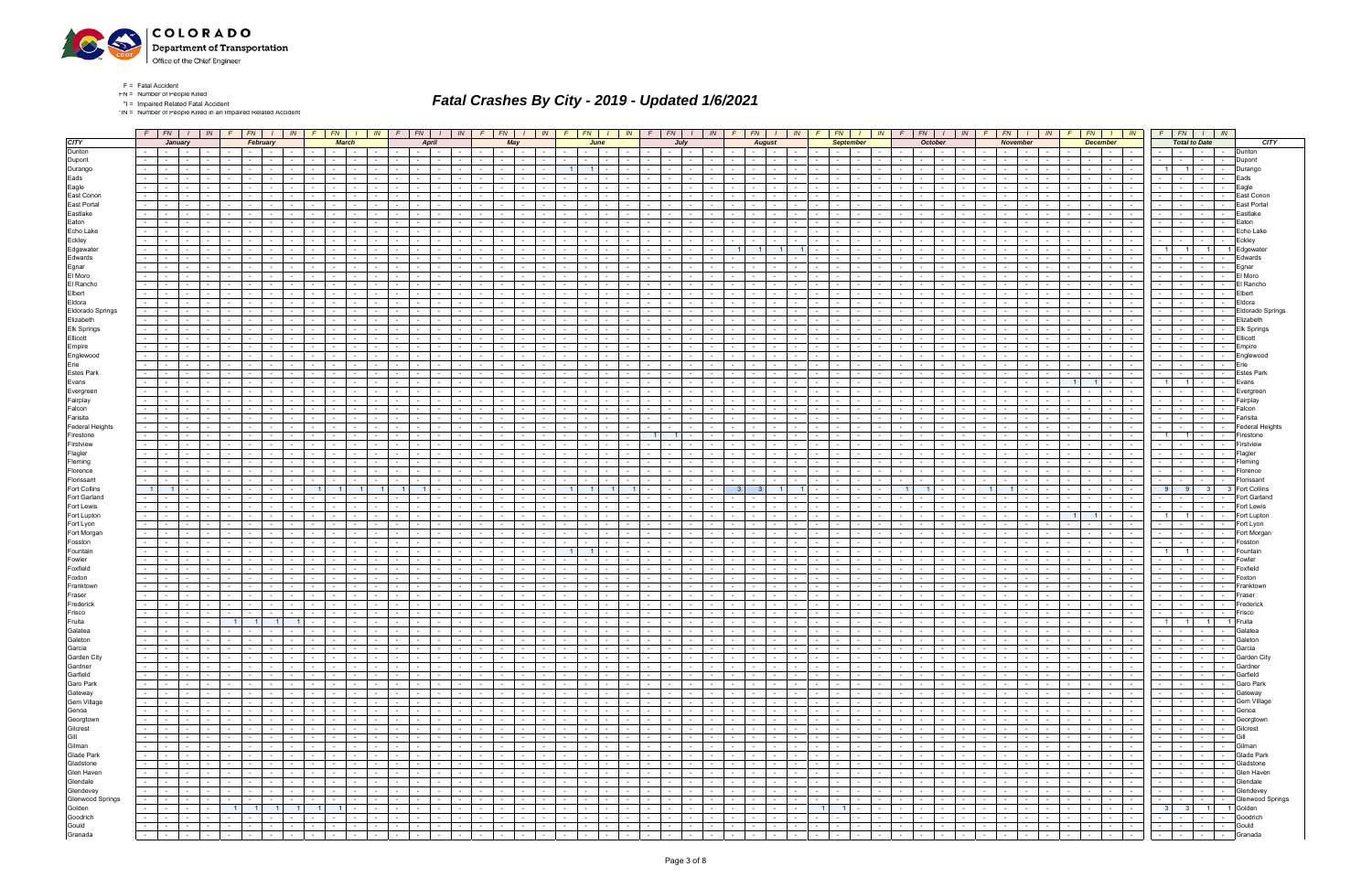

\*IN = Number of People Killed in an Impaired Related Accident

| <b>CITY</b>                |                      |                          | January                                  |                                             |                     | February                                                    |                  |                               |                      | <b>March</b>             |                          |                 | $F$   FN   I   IN   F   FN   I   IN   F   FN   I   IN   F   FN   I   IN | <b>April</b>                  |                 |                               | May    |                                       |                                                                 | June                 |                             |                             | $F$   FN   I   IN   F   FN   I   IN   F   FN   I   IN  <br>July        |                                             |                                                            |                          | $F$   FN   $I$   IN   F<br><b>August</b>                                                                        |                           |                          | <b>September</b>           |                     |                                          | $FN$ $I$ $N$ $F$ $F$ $N$ $I$ $N$         | <b>October</b>                | $F$ $FN$ $1$                                                                                                                                                                                                                   | <b>November</b>                          | $\sqrt{N}$      |                          | <b>December</b> | $F$ $F$ $N$ $I$ $N$                                    | $F$ $FN$ $I$ $N$                                                                                                          | <b>Total to Date</b>        |        | <b>CITY</b>                       |
|----------------------------|----------------------|--------------------------|------------------------------------------|---------------------------------------------|---------------------|-------------------------------------------------------------|------------------|-------------------------------|----------------------|--------------------------|--------------------------|-----------------|-------------------------------------------------------------------------|-------------------------------|-----------------|-------------------------------|--------|---------------------------------------|-----------------------------------------------------------------|----------------------|-----------------------------|-----------------------------|------------------------------------------------------------------------|---------------------------------------------|------------------------------------------------------------|--------------------------|-----------------------------------------------------------------------------------------------------------------|---------------------------|--------------------------|----------------------------|---------------------|------------------------------------------|------------------------------------------|-------------------------------|--------------------------------------------------------------------------------------------------------------------------------------------------------------------------------------------------------------------------------|------------------------------------------|-----------------|--------------------------|-----------------|--------------------------------------------------------|---------------------------------------------------------------------------------------------------------------------------|-----------------------------|--------|-----------------------------------|
| Granby                     |                      |                          | and the state of the state of the        |                                             |                     |                                                             |                  |                               |                      |                          |                          |                 | $\sim$                                                                  |                               |                 |                               |        |                                       |                                                                 |                      |                             |                             |                                                                        |                                             |                                                            |                          | $\sim$                                                                                                          |                           |                          |                            |                     |                                          |                                          |                               |                                                                                                                                                                                                                                |                                          |                 |                          | $\sim$          |                                                        | $\sim$                                                                                                                    |                             |        | Granby                            |
| <b>Grand Junction</b>      |                      | $\sim$ $-$               |                                          |                                             |                     |                                                             |                  |                               |                      |                          |                          |                 |                                                                         |                               |                 |                               |        |                                       |                                                                 |                      |                             |                             |                                                                        |                                             |                                                            |                          |                                                                                                                 |                           |                          |                            |                     |                                          |                                          |                               |                                                                                                                                                                                                                                | $\overline{1}$                           |                 |                          |                 |                                                        | - 5                                                                                                                       | 2 <sup>1</sup>              |        | 2 Grand Junction                  |
| <b>Grand Lake</b>          | $\sim 10$            | <b>Contract Contract</b> | $\sim$                                   |                                             |                     |                                                             |                  |                               |                      |                          |                          |                 |                                                                         |                               |                 |                               |        |                                       |                                                                 |                      |                             |                             |                                                                        | $\sim$                                      | $\sim$                                                     |                          | $\sim$                                                                                                          |                           |                          |                            |                     |                                          |                                          |                               |                                                                                                                                                                                                                                |                                          |                 |                          | $\sim$          | $\sim$                                                 | $\sim$                                                                                                                    |                             | $\sim$ | <b>Grand Lake</b>                 |
| <b>Grand Valley</b>        |                      |                          |                                          |                                             |                     |                                                             |                  |                               |                      |                          |                          |                 |                                                                         |                               |                 |                               |        |                                       |                                                                 |                      |                             |                             |                                                                        |                                             |                                                            |                          |                                                                                                                 |                           |                          |                            |                     |                                          |                                          |                               |                                                                                                                                                                                                                                |                                          |                 |                          |                 |                                                        |                                                                                                                           |                             |        | <b>Grand Valley</b>               |
| Granite                    |                      |                          |                                          |                                             |                     |                                                             |                  |                               |                      |                          |                          |                 |                                                                         |                               |                 |                               |        |                                       |                                                                 |                      |                             |                             |                                                                        |                                             |                                                            |                          |                                                                                                                 |                           |                          |                            |                     |                                          |                                          |                               |                                                                                                                                                                                                                                |                                          |                 |                          |                 |                                                        |                                                                                                                           |                             |        | Granite                           |
| Grant                      |                      |                          |                                          |                                             |                     |                                                             |                  |                               |                      |                          |                          |                 |                                                                         |                               |                 |                               |        |                                       |                                                                 |                      |                             |                             |                                                                        |                                             |                                                            |                          |                                                                                                                 |                           |                          |                            |                     |                                          |                                          |                               |                                                                                                                                                                                                                                |                                          |                 |                          |                 | $\sim$                                                 | $\sim$                                                                                                                    |                             |        | Grant                             |
| <b>Great Divide</b>        |                      |                          |                                          |                                             |                     |                                                             |                  |                               |                      |                          |                          |                 |                                                                         |                               |                 |                               |        |                                       |                                                                 |                      |                             |                             |                                                                        |                                             |                                                            |                          |                                                                                                                 |                           |                          |                            |                     |                                          |                                          |                               |                                                                                                                                                                                                                                |                                          |                 |                          |                 |                                                        |                                                                                                                           |                             |        | Great Divide                      |
| Greeley                    |                      | $\sim$ $-$               |                                          |                                             |                     |                                                             |                  |                               |                      |                          |                          |                 | 2                                                                       |                               |                 |                               |        |                                       |                                                                 |                      |                             |                             |                                                                        |                                             |                                                            |                          |                                                                                                                 |                           |                          |                            |                     |                                          |                                          |                               |                                                                                                                                                                                                                                |                                          |                 |                          |                 |                                                        | 5<br>-4                                                                                                                   | $\sim$                      |        | Greele                            |
| Green Mountain Falls       |                      |                          |                                          |                                             |                     |                                                             |                  |                               |                      |                          |                          |                 |                                                                         |                               |                 |                               |        |                                       |                                                                 |                      |                             |                             |                                                                        |                                             |                                                            |                          |                                                                                                                 |                           |                          |                            |                     |                                          |                                          |                               |                                                                                                                                                                                                                                |                                          |                 |                          |                 |                                                        |                                                                                                                           |                             |        | Green Mountain Fall:              |
| Greenwood Village          | $\sim$               |                          |                                          |                                             |                     |                                                             |                  |                               |                      |                          |                          |                 |                                                                         |                               |                 |                               |        |                                       |                                                                 |                      |                             |                             |                                                                        |                                             |                                                            |                          |                                                                                                                 |                           |                          |                            |                     |                                          |                                          |                               |                                                                                                                                                                                                                                |                                          |                 |                          |                 |                                                        | 1 <sup>1</sup>                                                                                                            | $\sim$                      |        | Greenwood Village                 |
| Greystone                  | $\sim$               |                          |                                          |                                             |                     |                                                             |                  |                               |                      |                          |                          |                 |                                                                         |                               |                 |                               |        |                                       |                                                                 |                      |                             |                             |                                                                        |                                             |                                                            |                          |                                                                                                                 |                           |                          |                            |                     |                                          |                                          |                               |                                                                                                                                                                                                                                |                                          |                 |                          |                 |                                                        |                                                                                                                           | $\sim$ 100 $\mu$            |        | Greystone                         |
| Grover                     |                      |                          |                                          |                                             |                     |                                                             |                  |                               |                      |                          |                          |                 |                                                                         |                               |                 |                               |        |                                       |                                                                 |                      |                             |                             |                                                                        |                                             |                                                            |                          |                                                                                                                 |                           |                          |                            |                     |                                          |                                          |                               |                                                                                                                                                                                                                                |                                          |                 |                          |                 |                                                        |                                                                                                                           |                             |        | Grover                            |
| Guffey                     |                      |                          |                                          |                                             |                     |                                                             |                  |                               |                      |                          |                          |                 |                                                                         |                               |                 |                               |        |                                       |                                                                 |                      |                             |                             |                                                                        |                                             |                                                            |                          |                                                                                                                 |                           |                          |                            |                     |                                          |                                          |                               |                                                                                                                                                                                                                                |                                          |                 |                          |                 |                                                        |                                                                                                                           |                             |        | Guffev                            |
| Gulnare                    |                      |                          |                                          |                                             |                     |                                                             |                  |                               |                      |                          |                          |                 |                                                                         |                               |                 |                               |        |                                       |                                                                 |                      |                             |                             |                                                                        |                                             |                                                            |                          |                                                                                                                 |                           |                          |                            |                     |                                          |                                          |                               |                                                                                                                                                                                                                                |                                          |                 |                          |                 |                                                        |                                                                                                                           |                             |        | Gulnan                            |
| Gunnison                   |                      |                          |                                          |                                             |                     |                                                             |                  |                               |                      |                          |                          |                 |                                                                         |                               |                 |                               |        |                                       |                                                                 |                      |                             |                             |                                                                        |                                             |                                                            |                          |                                                                                                                 |                           |                          |                            |                     |                                          |                                          |                               |                                                                                                                                                                                                                                |                                          |                 |                          |                 |                                                        |                                                                                                                           |                             |        |                                   |
| Gypsum                     |                      |                          |                                          |                                             |                     |                                                             |                  |                               |                      |                          |                          |                 |                                                                         |                               |                 |                               |        |                                       |                                                                 |                      |                             |                             |                                                                        |                                             |                                                            |                          |                                                                                                                 |                           |                          |                            |                     |                                          |                                          |                               |                                                                                                                                                                                                                                |                                          |                 |                          |                 |                                                        |                                                                                                                           |                             |        | Gvpsur                            |
| Hahns Peak                 |                      |                          |                                          |                                             |                     |                                                             |                  |                               |                      |                          |                          |                 |                                                                         |                               |                 |                               |        |                                       |                                                                 |                      |                             |                             |                                                                        |                                             |                                                            |                          |                                                                                                                 |                           |                          |                            |                     |                                          |                                          |                               |                                                                                                                                                                                                                                |                                          |                 |                          |                 |                                                        |                                                                                                                           |                             |        | Hahns Peak                        |
| Hale                       |                      |                          |                                          |                                             |                     |                                                             |                  |                               |                      |                          |                          |                 |                                                                         |                               |                 |                               |        |                                       |                                                                 |                      |                             |                             |                                                                        |                                             |                                                            |                          |                                                                                                                 |                           |                          |                            |                     |                                          |                                          |                               |                                                                                                                                                                                                                                |                                          |                 |                          |                 |                                                        |                                                                                                                           |                             |        |                                   |
| Hamilton                   | $\sim 100$           |                          |                                          |                                             |                     |                                                             |                  |                               |                      |                          |                          |                 |                                                                         |                               |                 |                               |        |                                       |                                                                 |                      |                             |                             |                                                                        |                                             |                                                            |                          |                                                                                                                 |                           |                          |                            |                     |                                          |                                          |                               |                                                                                                                                                                                                                                |                                          |                 |                          |                 |                                                        | $\sim$                                                                                                                    | $\sim$                      |        | Hamiltor                          |
| Hartman                    |                      |                          |                                          |                                             |                     |                                                             |                  |                               |                      |                          |                          |                 |                                                                         |                               |                 |                               |        |                                       |                                                                 |                      |                             |                             |                                                                        |                                             |                                                            |                          |                                                                                                                 |                           |                          |                            |                     |                                          |                                          |                               |                                                                                                                                                                                                                                |                                          |                 |                          |                 |                                                        |                                                                                                                           |                             |        |                                   |
| Hartsel                    |                      |                          |                                          |                                             |                     |                                                             |                  |                               |                      |                          |                          |                 |                                                                         |                               |                 |                               |        |                                       |                                                                 |                      |                             |                             |                                                                        |                                             |                                                            |                          |                                                                                                                 |                           |                          |                            |                     |                                          |                                          |                               |                                                                                                                                                                                                                                |                                          |                 |                          |                 |                                                        |                                                                                                                           |                             |        | Hartse                            |
| Hasty                      | $\sim 10$            | $\sim$                   |                                          |                                             |                     |                                                             |                  |                               |                      |                          |                          |                 |                                                                         |                               |                 |                               |        |                                       |                                                                 |                      |                             |                             |                                                                        |                                             | $\sim$                                                     |                          | $\sim$                                                                                                          |                           |                          |                            |                     |                                          |                                          |                               |                                                                                                                                                                                                                                |                                          |                 |                          |                 | $\sim$                                                 | $\sim$                                                                                                                    | $\sim$                      |        | Hasty                             |
| Haswell                    |                      |                          |                                          |                                             |                     |                                                             |                  |                               |                      |                          |                          |                 |                                                                         |                               |                 |                               |        |                                       |                                                                 |                      |                             |                             |                                                                        |                                             |                                                            |                          |                                                                                                                 |                           |                          |                            |                     |                                          |                                          |                               |                                                                                                                                                                                                                                |                                          |                 |                          |                 |                                                        |                                                                                                                           |                             |        |                                   |
| Hawley                     |                      |                          |                                          |                                             |                     |                                                             |                  |                               |                      |                          |                          |                 |                                                                         |                               |                 |                               |        |                                       |                                                                 |                      |                             |                             |                                                                        |                                             |                                                            |                          |                                                                                                                 |                           |                          |                            |                     |                                          |                                          |                               |                                                                                                                                                                                                                                |                                          |                 |                          |                 |                                                        |                                                                                                                           |                             |        | Hawle                             |
| Haxton                     | $\sim$               |                          |                                          |                                             |                     |                                                             |                  |                               |                      |                          |                          |                 |                                                                         |                               |                 |                               |        |                                       |                                                                 |                      |                             |                             |                                                                        |                                             |                                                            |                          |                                                                                                                 |                           |                          |                            |                     |                                          |                                          |                               |                                                                                                                                                                                                                                |                                          |                 |                          |                 | $\sim$                                                 | $\sim$                                                                                                                    |                             |        | Haxtor                            |
| Hayden                     |                      |                          |                                          |                                             |                     |                                                             |                  |                               |                      |                          |                          |                 |                                                                         |                               |                 |                               |        |                                       |                                                                 |                      |                             |                             |                                                                        |                                             |                                                            |                          |                                                                                                                 |                           |                          |                            |                     |                                          |                                          |                               |                                                                                                                                                                                                                                |                                          |                 |                          |                 |                                                        |                                                                                                                           |                             |        |                                   |
| Heartstrong                | $\sim$ 10 $\pm$      |                          |                                          |                                             |                     |                                                             |                  |                               |                      |                          |                          |                 |                                                                         |                               |                 |                               |        |                                       |                                                                 |                      |                             |                             |                                                                        |                                             |                                                            |                          |                                                                                                                 |                           |                          |                            |                     |                                          |                                          |                               |                                                                                                                                                                                                                                |                                          |                 |                          |                 |                                                        |                                                                                                                           |                             |        | Heartstror                        |
| Heaney<br>Henderson        | $\sim 10$            | $\sim$                   | $\sim$                                   |                                             |                     |                                                             |                  |                               |                      |                          |                          |                 | $\sim$                                                                  |                               |                 |                               |        |                                       |                                                                 |                      |                             |                             |                                                                        |                                             |                                                            |                          | $\sim$                                                                                                          |                           |                          |                            |                     |                                          |                                          |                               | $\sim$                                                                                                                                                                                                                         |                                          |                 |                          |                 | $\sim$                                                 | $\sim$                                                                                                                    |                             |        | Heanev<br>Hendersor               |
| Hereford                   |                      |                          |                                          |                                             |                     |                                                             |                  |                               |                      |                          |                          |                 |                                                                         |                               |                 |                               |        |                                       |                                                                 |                      |                             |                             |                                                                        |                                             |                                                            |                          |                                                                                                                 |                           |                          |                            |                     |                                          |                                          |                               |                                                                                                                                                                                                                                |                                          |                 |                          |                 |                                                        |                                                                                                                           |                             |        |                                   |
| Hermosa                    | $\sim$               |                          | $\sim$                                   |                                             |                     |                                                             |                  |                               |                      |                          |                          |                 |                                                                         |                               |                 |                               |        |                                       |                                                                 |                      |                             |                             |                                                                        |                                             |                                                            |                          |                                                                                                                 |                           |                          |                            |                     |                                          |                                          |                               |                                                                                                                                                                                                                                |                                          |                 |                          |                 | $\sim$                                                 | $\sim$                                                                                                                    |                             |        | lermosa                           |
| Hesperus                   |                      |                          |                                          |                                             |                     |                                                             |                  |                               |                      |                          |                          |                 |                                                                         |                               |                 |                               |        |                                       |                                                                 |                      |                             |                             |                                                                        |                                             |                                                            |                          |                                                                                                                 |                           |                          |                            |                     |                                          |                                          |                               |                                                                                                                                                                                                                                |                                          |                 |                          |                 |                                                        |                                                                                                                           |                             |        |                                   |
| Hiawatha                   |                      | $\sim$                   |                                          |                                             |                     |                                                             |                  |                               |                      |                          |                          |                 |                                                                         |                               |                 |                               |        |                                       |                                                                 |                      |                             |                             |                                                                        |                                             |                                                            |                          |                                                                                                                 |                           |                          |                            |                     |                                          |                                          |                               |                                                                                                                                                                                                                                |                                          |                 |                          |                 |                                                        | $\sim$                                                                                                                    | $\sim$                      |        | Hiawatha                          |
| <b>Hideaway Park</b>       |                      |                          |                                          |                                             |                     |                                                             |                  |                               |                      |                          |                          |                 |                                                                         |                               |                 |                               |        |                                       |                                                                 |                      |                             |                             |                                                                        |                                             |                                                            |                          |                                                                                                                 |                           |                          |                            |                     |                                          |                                          |                               |                                                                                                                                                                                                                                |                                          |                 |                          |                 |                                                        |                                                                                                                           |                             |        | Hideaway Park                     |
| <b>Highlands Ranch</b>     |                      |                          |                                          |                                             |                     |                                                             |                  |                               |                      |                          |                          |                 |                                                                         |                               |                 |                               |        |                                       |                                                                 |                      |                             |                             |                                                                        |                                             |                                                            |                          |                                                                                                                 |                           |                          |                            |                     |                                          |                                          |                               |                                                                                                                                                                                                                                |                                          |                 |                          |                 |                                                        |                                                                                                                           |                             |        | <b>Highlands Ranch</b>            |
| Hillrose                   | $\sim$               |                          |                                          |                                             |                     |                                                             |                  |                               |                      |                          |                          |                 |                                                                         |                               |                 |                               |        |                                       |                                                                 |                      |                             |                             |                                                                        |                                             |                                                            |                          |                                                                                                                 |                           |                          |                            |                     |                                          |                                          |                               |                                                                                                                                                                                                                                |                                          |                 |                          |                 |                                                        | $\sim$                                                                                                                    | $\sim$ 100 $\mu$            |        | Hillrose                          |
| Hillside                   |                      |                          |                                          |                                             |                     |                                                             |                  |                               |                      |                          |                          |                 |                                                                         |                               |                 |                               |        |                                       |                                                                 |                      |                             |                             |                                                                        |                                             |                                                            |                          |                                                                                                                 |                           |                          |                            |                     |                                          |                                          |                               |                                                                                                                                                                                                                                |                                          |                 |                          |                 |                                                        |                                                                                                                           |                             |        | Hillside                          |
| Hoehne                     |                      |                          |                                          |                                             |                     |                                                             |                  |                               |                      |                          |                          |                 |                                                                         |                               |                 |                               |        |                                       |                                                                 |                      |                             |                             |                                                                        |                                             |                                                            |                          |                                                                                                                 |                           |                          |                            |                     |                                          |                                          |                               |                                                                                                                                                                                                                                |                                          |                 |                          |                 |                                                        |                                                                                                                           |                             |        | Hoehne                            |
| Holly                      |                      |                          |                                          |                                             |                     |                                                             |                  |                               |                      |                          |                          |                 |                                                                         |                               |                 |                               |        |                                       |                                                                 |                      |                             |                             |                                                                        |                                             |                                                            |                          |                                                                                                                 |                           |                          |                            |                     |                                          |                                          |                               |                                                                                                                                                                                                                                |                                          |                 |                          |                 |                                                        |                                                                                                                           |                             |        | Holly                             |
| Holyoke                    |                      |                          |                                          |                                             |                     |                                                             |                  |                               |                      |                          |                          |                 |                                                                         |                               |                 |                               |        |                                       |                                                                 |                      |                             |                             |                                                                        |                                             |                                                            |                          |                                                                                                                 |                           |                          |                            |                     |                                          |                                          |                               |                                                                                                                                                                                                                                |                                          |                 |                          |                 |                                                        |                                                                                                                           |                             |        | Holyok                            |
| Homelake                   |                      |                          |                                          |                                             |                     |                                                             |                  |                               |                      |                          |                          |                 |                                                                         |                               |                 |                               |        |                                       |                                                                 |                      |                             |                             |                                                                        |                                             |                                                            |                          |                                                                                                                 |                           |                          |                            |                     |                                          |                                          |                               |                                                                                                                                                                                                                                |                                          |                 |                          |                 |                                                        |                                                                                                                           |                             |        | Homelal                           |
| Hooper                     |                      |                          |                                          |                                             |                     |                                                             |                  |                               |                      |                          |                          |                 |                                                                         |                               |                 |                               |        |                                       |                                                                 |                      |                             |                             |                                                                        |                                             |                                                            |                          |                                                                                                                 |                           |                          |                            |                     |                                          |                                          |                               |                                                                                                                                                                                                                                |                                          |                 |                          |                 |                                                        |                                                                                                                           |                             |        | Hooper                            |
| <b>Hot Sulphur Springs</b> |                      |                          |                                          |                                             |                     |                                                             |                  |                               |                      |                          |                          |                 |                                                                         |                               |                 |                               |        |                                       |                                                                 |                      |                             |                             |                                                                        |                                             |                                                            |                          |                                                                                                                 |                           |                          |                            |                     |                                          |                                          |                               |                                                                                                                                                                                                                                |                                          |                 |                          |                 |                                                        |                                                                                                                           |                             |        | <b>Hot Sulphur Springs</b>        |
| Hotchkiss                  | $\sim$ 10 $\pm$      |                          |                                          |                                             |                     |                                                             |                  |                               |                      |                          |                          |                 |                                                                         |                               |                 |                               |        |                                       |                                                                 |                      |                             |                             |                                                                        |                                             |                                                            |                          |                                                                                                                 |                           |                          |                            |                     |                                          |                                          |                               |                                                                                                                                                                                                                                |                                          |                 |                          |                 |                                                        | $\sim$                                                                                                                    | $\sim$                      | $\sim$ | <b>Hotchkiss</b>                  |
| Howard                     |                      |                          |                                          |                                             |                     |                                                             |                  |                               |                      |                          |                          |                 |                                                                         |                               |                 |                               |        |                                       |                                                                 |                      |                             |                             |                                                                        |                                             |                                                            |                          |                                                                                                                 |                           |                          |                            |                     |                                          |                                          |                               |                                                                                                                                                                                                                                |                                          |                 |                          |                 |                                                        |                                                                                                                           |                             |        | Howard                            |
| Hoyt                       |                      |                          |                                          |                                             |                     |                                                             |                  |                               |                      |                          |                          |                 |                                                                         |                               |                 |                               |        |                                       |                                                                 |                      |                             |                             |                                                                        |                                             |                                                            |                          |                                                                                                                 |                           |                          |                            |                     |                                          |                                          |                               |                                                                                                                                                                                                                                |                                          |                 |                          |                 |                                                        |                                                                                                                           |                             |        | Hovi                              |
| Hudson                     |                      |                          |                                          |                                             |                     |                                                             |                  |                               |                      |                          |                          |                 |                                                                         |                               |                 |                               |        |                                       |                                                                 |                      |                             |                             |                                                                        |                                             |                                                            |                          |                                                                                                                 |                           |                          |                            |                     |                                          |                                          |                               |                                                                                                                                                                                                                                |                                          |                 |                          |                 |                                                        |                                                                                                                           | $1 \vert$                   |        | 1 Hudsor                          |
| Hugo                       |                      |                          |                                          |                                             |                     |                                                             |                  |                               |                      |                          |                          |                 |                                                                         |                               |                 |                               |        |                                       |                                                                 |                      |                             |                             |                                                                        |                                             |                                                            |                          |                                                                                                                 |                           |                          |                            |                     |                                          |                                          |                               |                                                                                                                                                                                                                                |                                          |                 |                          |                 |                                                        |                                                                                                                           |                             |        | Hugo                              |
| Hygiene                    |                      |                          |                                          |                                             |                     |                                                             |                  |                               |                      |                          |                          |                 |                                                                         |                               |                 |                               |        |                                       |                                                                 |                      |                             |                             |                                                                        |                                             |                                                            |                          |                                                                                                                 |                           |                          |                            |                     |                                          |                                          |                               |                                                                                                                                                                                                                                |                                          |                 |                          |                 |                                                        |                                                                                                                           |                             |        | Hygien                            |
| <b>Idaho Springs</b>       | $\sim 100$           |                          |                                          |                                             |                     |                                                             |                  |                               |                      |                          |                          |                 |                                                                         |                               |                 |                               |        |                                       |                                                                 |                      |                             |                             |                                                                        |                                             |                                                            |                          |                                                                                                                 |                           |                          |                            |                     |                                          |                                          |                               |                                                                                                                                                                                                                                |                                          |                 |                          |                 | $\sim$                                                 | $\sim$                                                                                                                    | $\sim$                      | $\sim$ | <b>Idaho Springs</b>              |
| Idalia                     |                      |                          |                                          |                                             |                     |                                                             |                  |                               |                      |                          |                          |                 |                                                                         |                               |                 |                               |        |                                       |                                                                 |                      |                             |                             |                                                                        |                                             |                                                            |                          |                                                                                                                 |                           |                          |                            |                     |                                          |                                          |                               |                                                                                                                                                                                                                                |                                          |                 |                          |                 |                                                        |                                                                                                                           |                             |        |                                   |
| Idledale                   | $\sim 100$           |                          |                                          |                                             |                     |                                                             |                  |                               |                      |                          |                          |                 |                                                                         |                               |                 |                               |        |                                       |                                                                 |                      |                             |                             |                                                                        |                                             |                                                            |                          |                                                                                                                 |                           |                          |                            |                     |                                          |                                          |                               |                                                                                                                                                                                                                                |                                          |                 |                          |                 |                                                        |                                                                                                                           |                             |        | Idledal                           |
| Ignacio                    |                      |                          |                                          |                                             |                     |                                                             |                  |                               |                      |                          |                          |                 |                                                                         |                               |                 |                               |        |                                       |                                                                 |                      |                             |                             |                                                                        |                                             |                                                            |                          |                                                                                                                 |                           |                          |                            |                     |                                          |                                          |                               | $\sim$                                                                                                                                                                                                                         |                                          |                 |                          |                 | $\sim$                                                 | $\sim$                                                                                                                    | $\sim$ 10 $\pm$             | $\sim$ | Ignacio                           |
| <b>Illiff</b>              |                      |                          |                                          |                                             |                     |                                                             |                  |                               |                      |                          |                          |                 |                                                                         |                               |                 |                               |        |                                       |                                                                 |                      |                             |                             |                                                                        |                                             |                                                            |                          |                                                                                                                 |                           |                          |                            |                     |                                          |                                          |                               |                                                                                                                                                                                                                                |                                          |                 |                          |                 |                                                        |                                                                                                                           |                             |        |                                   |
| Indian Hills               | $\sim$ 1<br>$\sim$   |                          |                                          |                                             |                     |                                                             |                  |                               |                      |                          |                          |                 | <b>Contract Contract Contract</b><br><u>ta a pa</u>                     | the contract of               |                 | $-1$<br>$\sim$ 100 $\sim$     | $\sim$ | $-1$<br>$\sim$                        | $-1$                                                            | $\sim$               | $\sim$ $\sim$ $\sim$ $\sim$ |                             | $\sim$                                                                 | <b>Contract</b>                             | <b>Contract Contract</b><br><b>Contract</b><br><u>ta i</u> |                          | the contract of                                                                                                 | $\mathbf{1}$ $\mathbf{1}$ | $\sim$                   | $\sim$ $\sim$ $\sim$       | $\sim$ $-$          |                                          | <b>Contract Contract</b>                 | $\sim 100$                    |                                                                                                                                                                                                                                | <b>Contract Contract</b>                 |                 | the contract of          |                 | $\sim$ $\sim$ $\sim$ $\sim$<br>$\sim$<br>$\sim$ $\sim$ | $\sim$ $-$                                                                                                                | the contract of the con-    |        | Indian Hills                      |
| Jamestown                  |                      |                          | the contract of                          | $\sim 10^{-10}$                             |                     | the contract of                                             | $\sim$           | <b>Contract</b>               | $\sim$ $\sim$        | <b>Service</b>           | $\sim$ $-$               | <b>Contract</b> |                                                                         | and the control               |                 |                               |        | and the state                         | $\sim$ $\sim$ $\sim$                                            | $\sim$ $-$           | <b>Second Second</b>        | $\sim$ $\sim$ $\sim$        |                                                                        | <b>Carolina Coll</b>                        |                                                            |                          |                                                                                                                 |                           |                          | the contract of            |                     | $\sim 10^{-11}$                          | the contract of                          | the contract of               | $\sim 10^{-11}$                                                                                                                                                                                                                | the contract of the contract of the con- |                 | the contract of          |                 |                                                        | $\sim 10^{-1}$                                                                                                            |                             |        | -   -   Jamestown                 |
| Jansen                     | $\sim 100$           |                          | and the state of the state of            | $\sim$                                      |                     | <b>Service State</b>                                        |                  |                               |                      | the contract of the con- |                          | $\sim 10^{-11}$ | the contract of                                                         | <b>Contract Contract</b>      |                 | <b>Contract Contract</b>      |        | and the state                         | $\sim 10^{-10}$                                                 | $\sim$               | and the state               | $\sim$ $\sim$               | $\sim 10^{-11}$                                                        | the collection                              | $\sim 10^{-11}$<br>$\sim$                                  | <b>Contract Contract</b> | 5 - 1 - 1                                                                                                       |                           | $\sim$ $-$               | the contract               |                     | $\sim$<br>$\sim$ $-$                     | $\mathbf{1}$ $\mathbf{2}$ $\mathbf{1}$   | and the state of the state of | <b>Service</b>                                                                                                                                                                                                                 | the contract of the contract of the      | $\sim 10^{-11}$ | and the state            |                 |                                                        | <u>जिल्लामा साम</u>                                                                                                       |                             |        | Jansen                            |
| Jaroso<br>Jefferson        |                      |                          |                                          | $\sim 10^{-10}$                             |                     | $\sim$ $\sim$ $\sim$ $\sim$ $\sim$                          | $\sim$           | $\sim$ $-$                    | the contract of      |                          | the contract of          |                 | the collection<br>.                                                     | the contract of the con-      |                 | the contract of               |        | .                                     | $\sim$ $\sim$ $\sim$ $\sim$                                     | $\sim$ $-$           |                             |                             | and the contract of the contract of the<br>$\sim$ $\sim$ $\sim$ $\sim$ | <b>Contract Contract</b>                    |                                                            |                          | .                                                                                                               |                           | $\sim 10^{-11}$          | المحال جان                 |                     | <b>Contract</b>                          | .                                        |                               | the contract of the contract of the contract of the contract of the contract of the contract of the contract of the contract of the contract of the contract of the contract of the contract of the contract of the contract o |                                          |                 | the contract of          |                 | .                                                      | .<br>- - - - - Jefferson                                                                                                  |                             |        | Jaroso                            |
| Joes                       | $\sim$ 1             |                          | المحارب والمنجا                          | $\sim 10^{-10}$<br><b>Contract Contract</b> |                     | and the contract of the con-<br>$\sim$ $\sim$ $\sim$ $\sim$ | $\sim$<br>$\sim$ | $\sim 10^{-11}$<br>$\sim$ $-$ |                      | the contract of the con- | <b>Contract Contract</b> |                 | and the contract of                                                     | and the state of the state of |                 | 1949 - Peter<br>and the state |        | <b>Service</b> State<br>and the state | 1940   1941   1941   1941<br>$\sim$ $\sim$ $\sim$ $\sim$ $\sim$ | $\sim$ $-$           | $1 - 1 - 1$                 | $\sim$ $\sim$               | $\sim 10^{-11}$                                                        | <b>Contract Contract</b><br>the contract of | $\sim 10^{-11}$                                            |                          | .                                                                                                               |                           | $\sim 10$                | and the state              |                     | المنتقب<br>$\mathbf{1}$ and $\mathbf{1}$ | .                                        |                               | $\sim 100$                                                                                                                                                                                                                     |                                          |                 | the contract of          |                 | the contract                                           | रिकारी साम                                                                                                                |                             |        |                                   |
| Johnson Village            |                      |                          | and a state of                           | $\sim 10^{-11}$                             |                     | and the con-                                                | $\sim$           | $\sim$ $-$                    |                      | the contract of          | the contract of          |                 | <b>Contract Contract</b>                                                | <b>Contract Contract</b>      |                 | <b>Carl Land</b>              |        | <b>Contract Contract</b>              | $\sim$ $\sim$ $\sim$ $\sim$                                     |                      | <b>Contract Contract</b>    |                             | <b>Service</b> Service                                                 | the contract of                             | $\sim 10^{-11}$                                            |                          | .                                                                                                               |                           | $\sim$ $-$               | and the state              |                     | <b>Contract</b>                          | the contract of the contract of the con- |                               | . 도고                                                                                                                                                                                                                           | <b>Contract Contract</b>                 |                 | the company              |                 | 1. – 1. – 1                                            |                                                                                                                           |                             |        | Joes<br>- - - - - Johnson Village |
| Johnstown                  | $\sim 100$           |                          | the contract of                          | <b>Contract</b>                             |                     |                                                             | $\sim$           | $\sim 100$                    |                      | the contract of the con- | the contract of          |                 | the collection                                                          | the contract of the con-      |                 | <b>Contract Contract</b>      |        | <b>Contract Contract</b>              | $\sim 10^{-10}$                                                 | $\sim$ $-$<br>$\sim$ | the college of              |                             | the contract of                                                        | <b>Contract Contract</b>                    | $\sim$                                                     |                          | .                                                                                                               |                           | $\sim$ $-$               | the contract               |                     | $\sim$<br>$\sim 100$                     | $\mathbf{1}$ and $\mathbf{1}$            | the contract of               | $\sim 10^{-11}$                                                                                                                                                                                                                | the collection                           | <b>Contract</b> | the contract of          |                 |                                                        | -   -   -   -  Johnstown                                                                                                  |                             |        |                                   |
| Julesburg                  | $\sim 100$           |                          | the contract of the con-                 | <b>Contract Contract</b>                    |                     | the contract of the con-                                    | $\sim$           | <b>Contract</b>               |                      | <b>Service</b> Control   | $\sim$ $-$               | <b>Contract</b> |                                                                         | $\sim$ $\sim$                 | $\sim 10^{-11}$ | <b>Contract Contract</b>      |        | <b>Contract Contract</b>              | $\sim$ $-$                                                      | $\sim$               | the contract                | $\sim$ $-$                  | $\sim$                                                                 | the contract of                             | $\sim 10^{-11}$                                            |                          |                                                                                                                 |                           | $\sim$ $-$               | and the state              |                     | <b>Contract</b>                          | $\sim$ $\sim$ $\sim$ $\sim$              | and the contract              |                                                                                                                                                                                                                                | the contract of the contract of the      | <b>Contract</b> | the contract of the con- |                 | the contract                                           | .   .   .   . Julesburg                                                                                                   |                             |        |                                   |
| Karval                     |                      |                          | <b>Andrew Park</b>                       | $\sim 10^{-11}$                             |                     | and the con-                                                | $\sim$           | $\sim$ $-$                    |                      | the contract of          | <b>Service State</b>     |                 | <b>Carl Carl</b>                                                        | <b>Carl Park</b>              |                 | المحارك والمناور              |        | <b>Contract Contract</b>              | $\sim$ $\sim$ $\sim$                                            | $\sim$               | <b>Contract Contract</b>    |                             | <b>Service</b> Service                                                 | the contract of                             | $\sim 10^{-11}$                                            |                          | and the state of the state of the state of the state of the state of the state of the state of the state of the |                           | $\sim$ $-$               | and the state              |                     | <b>Contract</b>                          | the contract of the contract of the con- |                               | $\sim 10^{-11}$                                                                                                                                                                                                                | the property of the con-                 |                 |                          |                 | $-1 - 1 - 1 - 1 - 1$                                   | 75   F.   F.   F.                                                                                                         |                             |        | Karval                            |
| Kassler                    | $\sim$ $-$           |                          |                                          | $\sim 10^{-10}$                             |                     |                                                             | $\sim$           | $\sim$ $-$                    |                      | the contract of          | the contract of          |                 | and the control                                                         | the contract of               |                 | the contract                  |        | the contract of                       | <b>Contract Contract</b>                                        | $\sim$               | the contract                | the contract of             |                                                                        | <b>Contract Contract</b>                    | $\sim 10^{-11}$                                            |                          | .                                                                                                               |                           | $\sim$                   | the contract               |                     | $\sim$<br>$\sim 10^{-11}$                | $\sim$ $\sim$ $\sim$ $\sim$              | the contract of               | <b>Contract</b>                                                                                                                                                                                                                | the collection                           | <b>Contract</b> | <b>Contract Contract</b> |                 |                                                        | <b>The Second Line Contract Contract Contract Contract Contract Contract Contract Contract Contract Contract Contract</b> |                             |        |                                   |
| Keenesburg                 |                      |                          | $-1 - 1 - 1 - 1$                         |                                             |                     |                                                             | $\sim$           | $\sim$ $-$                    | the contract of      |                          | the contract of          |                 | the contract of                                                         | the contract of               |                 | and the state                 |        | the contract of                       | $\sim 10^{-10}$                                                 | $\sim$               | the contract                |                             | $\sim 10^{-11}$                                                        | the contract of the con-                    | $\sim 10^{-11}$                                            |                          | .                                                                                                               |                           | $\sim$                   | and the state              |                     | <b>Contract Contract</b>                 | the contract of the con-                 | the contract of               | $\sim 10^{-11}$                                                                                                                                                                                                                | the contract of the contract of          | <b>Contract</b> | the contract of          |                 | the contract                                           |                                                                                                                           |                             |        | -   -   - Keenesburg              |
| Kelim                      | $\sim 10^{-1}$       |                          | and the con-                             | $\sim 10^{-10}$                             |                     | the contract of                                             | $\sim$           | <b>Contract</b>               |                      | the contract of          | <b>Second Second</b>     |                 | <b>Contract Contract</b>                                                | the contract of               |                 | المحال جان                    |        | <b>Contract Contract</b>              | $\sim$ $\sim$ $\sim$                                            | $\sim$               | <b>Carl Park</b>            | $-1$                        | $\sim 10^{-11}$                                                        | the company                                 | $\sim 10^{-11}$                                            |                          |                                                                                                                 |                           | $\sim$ $-$               | and the state              |                     | $\sim 10^{-11}$                          | the contract of the contract of the con- |                               | $\sim 100$                                                                                                                                                                                                                     | and the later                            |                 | the company              |                 | 1940 - <b>1940</b>                                     | $\begin{array}{ c c c c c c }\hline \cdots & \cdots & \cdots \end{array}$                                                 |                             |        | Kelim                             |
| Keota                      | $\sim 10^{-11}$      |                          | the contract of                          | <b>Contract</b>                             |                     | the company of                                              | $\sim$           | $\sim$ $-$                    | the contract of      |                          | the contract of          |                 | and the con-                                                            | the contract of               |                 | the contract                  |        | <b>Contract Contract</b>              | $\sim 10^{-11}$                                                 | $\sim$               | and the state               | $\sim$ $\sim$               | $\sim 10^{-11}$                                                        | <b>Security</b>                             | $\sim 10^{-1}$                                             |                          | <b>Contract Contract Contract</b>                                                                               | <b>Contract</b>           | $\sim$                   | the contract               |                     | $\sim$<br>$\sim 10^{-11}$                | $\vert \cdot \vert = \vert \cdot \vert$  | <b>Service</b> Service        | $\sim 10^{-11}$                                                                                                                                                                                                                | the company                              | $\sim 10^{-11}$ | the contract of          |                 | <b>Carl Land</b>                                       |                                                                                                                           |                             |        | Keota                             |
| Kersey                     |                      | $-1 - 1 - 1 - 1$         |                                          | <b>Contract</b>                             |                     |                                                             | $\sim$           | $\sim$                        |                      | the contract of the con- | the contract of          |                 | <b>Carl Land</b>                                                        | the contract of the con-      |                 | the contract of               |        | and the state of the state of         | <b>Contract Contract</b>                                        | $\sim$               | and the state of the state  | $\sim$ $\sim$ $\sim$ $\sim$ | $\sim 10^{-11}$                                                        | the contract of                             | $\sim 10^{-11}$                                            |                          | .                                                                                                               |                           | $\sim 10^{-11}$          | and the state of the state |                     | $\sim 10^{-10}$                          |                                          |                               | $\sim$ $\sim$ $\sim$                                                                                                                                                                                                           | .                                        |                 | the contract of the con- |                 | the contract                                           | <b>Contract</b><br><b>Contract</b>                                                                                        | <b>Contract Contract</b>    |        | Kersey                            |
| Keystone                   | $\sim 100$           |                          | the contract of                          |                                             |                     | <b>Contract Contract</b>                                    | $\sim$           |                               |                      | the contract of the con- | the contract of          |                 | and the control                                                         | the contract of               |                 | and the state                 |        | <b>Contract Contract</b>              | $\sim$ $\sim$ $\sim$ $\sim$                                     | $\sim$               | the college of              | and the state               |                                                                        | the contract of                             | $\sim 10^{-11}$                                            |                          |                                                                                                                 |                           | <b>Contract</b>          | the contract               |                     | <b>Contract</b><br>$\sim$                | $\sim$ $\sim$ $\sim$ $\sim$              | and the control               | $\sim 10^{-11}$                                                                                                                                                                                                                | the contract of the contract of the con- |                 | the contract of          |                 | 1. – 1. – 1                                            | $\vert \hspace{.1cm} \cdot \hspace{.1cm} \vert$ . $\vert$ , $\vert$ , $\vert$                                             | $\sim$ $\sim$ $\sim$ $\sim$ |        | Keystone                          |
| Kim                        | $\sim$ $\sim$ $\sim$ |                          |                                          | $\sim 10^{-10}$                             |                     | the contract of                                             | $\sim$           | $\sim 10^{-11}$               | the contract of      |                          | the contract of          |                 | <u>जिल्ला जिल्ल</u>                                                     | the contract of               |                 | and the state                 |        | <b>Contract Contract</b>              | $\sim$ $\sim$ $\sim$ $\sim$                                     | $\sim$               | $1 - 1 - 1$                 | $\sim$ $\sim$               | $\sim 10^{-11}$                                                        | <b>Contract Contract</b>                    | $\overline{\mathcal{L}^{\mathcal{L}}}$                     |                          | .                                                                                                               |                           | $\sim$                   | the contract               |                     | $\sim 10^{-11}$                          | $-1 - 1$                                 | the contract of               | $\sim$ 1                                                                                                                                                                                                                       | the contract of                          | $\sim 100$      | the contract of          |                 | $\sim$ $\sim$                                          | <del>.</del>                                                                                                              |                             |        | Kim                               |
| Kiowa                      |                      | $-1 - 1 - 1 - 1$         |                                          |                                             |                     |                                                             | $\sim$           | $\sim$ $-$                    |                      | the contract of the con- | the contract of          |                 | <b>Carl Tarry</b>                                                       | and the state of the state    |                 | the contract of               |        | and the state of the state of         | <b>Contract Contract</b>                                        | $\sim$ $-$           | the contract                | $\sim$ $-$                  | <b>Contract</b>                                                        | the contract of                             | $\sim$                                                     |                          | .                                                                                                               |                           | $\sim$ $-$               | and the state of the state |                     | $\sim 100$                               | the contract of the contract of the      | and the control of the con-   | $\sim$ $\sim$                                                                                                                                                                                                                  | the contract of the contract of          | <b>Contract</b> | the contract of the con- |                 | the contract                                           | <b>Contract</b>                                                                                                           | the contract of the con-    |        | Kiowa                             |
| Kirk                       | $\sim 100$           |                          | the contract of                          |                                             |                     | the contract of                                             | $\sim$           |                               |                      | the contract of          |                          |                 |                                                                         | the contract of               |                 | and the state                 |        | <b>Contract Contract</b>              | $\sim$ $\sim$ $\sim$                                            | $\sim$               | the college of              | the contract of             |                                                                        | the company                                 | $\sim 10^{-11}$                                            |                          |                                                                                                                 |                           | $\sim 10^{-11}$          | the contract               |                     | $\sim 10^{-11}$<br><b>Service</b>        |                                          |                               | $\sim$ $\sim$                                                                                                                                                                                                                  | .                                        |                 | the contract of          |                 | 1. – 1. – 1                                            | and the state                                                                                                             |                             |        | Kirk                              |
| Kit Carson                 |                      |                          | the contract of the contract of the con- | $\sim 10^{-10}$                             |                     | <b><i>Command</i></b>                                       | $\sim$           | <b>Contract</b>               | <b>Service State</b> |                          | the contract of          |                 | <b>The Company</b>                                                      | and the state                 |                 | and the state                 |        | and the state                         | $\sim$ $\sim$ $\sim$ $\sim$                                     | المعارض والمنافذ     |                             |                             | $\sim 10^{-10}$ km s $^{-1}$                                           | the contract of                             |                                                            |                          | का का का क                                                                                                      |                           | $\overline{\mathcal{L}}$ | the contract               |                     | $\sim$ $-$                               | .                                        |                               | कारिको सामग्री                                                                                                                                                                                                                 |                                          |                 | and the state            |                 | <u>ta ta</u>                                           | <del>.</del>                                                                                                              |                             |        | Kit Carson                        |
| Kittredge                  |                      |                          | $-1 - 1 - 1$                             | $\sim 10^{-10}$                             |                     | <b>Contract Contract Contract</b>                           | $\sim$ $-$       | $\mathbf{I}$                  |                      | the contract of          |                          |                 | .                                                                       | <b>Contract Contract</b>      |                 | and the state                 |        | and the state                         | 1981 - 1981 - 1982                                              |                      |                             |                             | $\sim$ 1 $\sim$ 1                                                      | the contract of                             |                                                            |                          | - 1 - 1 - 1 - 1                                                                                                 |                           | $\sim 10^{-1}$           |                            | 1949   Andrew Brown |                                          | $-1 - 1 - 1 - 1 - 1$                     |                               | the contract of the contract of the con-                                                                                                                                                                                       |                                          |                 | $-1 - 1 - 1$             |                 | $\sim$ 100 $\sim$                                      | $\sim 10^{-11}$<br>$\sim 10^{-11}$                                                                                        | -   - Kittredge             |        |                                   |
| Kline                      | $\sim 10^{-11}$      |                          | the collection                           | $\sim 10^{-10}$                             |                     | the contract of                                             | $\sim$           | <b>Contract</b>               |                      | the contract of the con- |                          |                 | $-$ 1 $-$ 1 $-$ 1 $-$                                                   | the contract of               |                 | <b>Contract Contract</b>      |        | <b>Contract Contract</b>              | $\sim$ $\sim$ $\sim$ $\sim$ $\sim$                              | $\sim$               | 1989 - Personal Property    | <b>Contract Contract</b>    |                                                                        | the contract of                             | $\sim 10^{-10}$                                            |                          | .                                                                                                               |                           | $\sim 10^{-11}$          | and the state              |                     | <b>Contract</b>                          | the contract of the contract of the con- |                               | $\sim$ $\sim$                                                                                                                                                                                                                  | and the first part of the con-           |                 | the contract of          |                 | and the state                                          | $\sim 100$<br><b>Contract Contract</b>                                                                                    | the contract                |        | Kline                             |
| Kornman                    | $\sim$ $-$           |                          |                                          | $\sim 10^{-10}$                             |                     | the contract of                                             | the contract of  |                               |                      | <b>Second Contract</b>   | the contract of          |                 | <u>and the state</u>                                                    | and the control               |                 |                               |        | and the state                         | $\sim$ $\sim$ $\sim$ $\sim$ $\sim$                              | المحال المساريحية    |                             |                             | 1 - 1 - 1 - 1 - 1                                                      |                                             |                                                            |                          | राज सामान                                                                                                       |                           | $\sim 10^{-10}$          | 1949 - November 1949       |                     | $\sim 100$ m $^{-1}$                     | $-1 - 1 - 1 - 1 - 1$                     |                               |                                                                                                                                                                                                                                |                                          |                 | <b>Contract Contract</b> |                 | <u>and</u> the state                                   | $\overline{a}$<br>$\sim$ $-$                                                                                              | <b>Contract Contract</b>    |        | Kornman                           |
| Kremmling                  |                      |                          | $-1 - 1 - 1$                             |                                             | - 1 - 1 - 1 - 1 - 1 |                                                             |                  |                               |                      | $-1 - 1$                 |                          |                 |                                                                         |                               |                 | <b>Carl Park</b>              |        | <b>Contract Contract</b>              |                                                                 |                      |                             |                             |                                                                        |                                             |                                                            |                          | <u> 1950 - Jacques Jacques II e a la p</u>                                                                      |                           |                          |                            |                     |                                          | $-1 - 1 - 1 - 1$                         |                               | the contract of the contract of the con-                                                                                                                                                                                       |                                          |                 |                          |                 | $\sim 10^{-1}$ km s $^{-1}$                            | 1 - 1 - 1 - 1 - 1                                                                                                         |                             |        | Kremmling                         |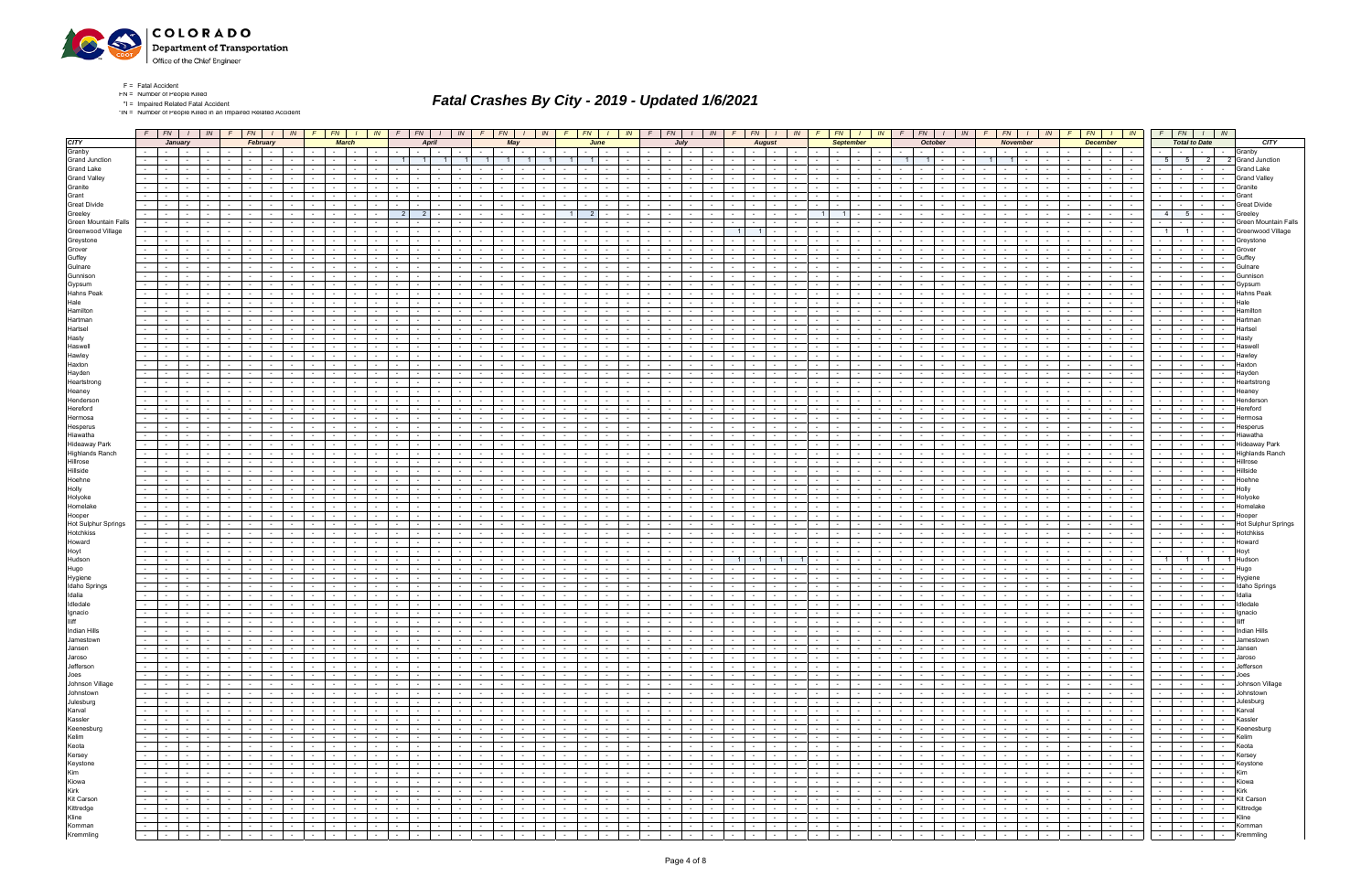

- $F =$  Fatal Accident  $FN =$  Number of People Killed
- \*I = Impaired Related Fatal Accident

\*IN = Number of People Killed in an Impaired Related Accident

## Fatal Crashes By City - 2019 - Updated 1/6/2021

|                        |                 |                          | $F$ $FN$ $I$ $N$           |                      | $F$ $FN$ $I$ $IN$             |                                        |                               | $F$ $FN$ $I$                               | IN              | $F$ $FN$                               |                               | $1 \mid W$                     | $F \mid$                         |                          | $FN$ $1$                    | IN                          | F                          | FN                                 | $\frac{1}{1}$ $\frac{1}{1}$ |           |                                                | $F$ $FN$ $I$ $N$ |                                         | $F$ $FN$ $I$ $N$            |                                   |                                  | $F$ $FN$ $I$              |                |                                   | $IN$ $F$ $F$ $I$                        | IN 1            |                  | $F$ $FN$ $I$                                      | IN                          |                  |                                | $F N$ $I$ $N$               |                 | $F N$ $I$ $I$ $N$                                                                             |                        |                             |
|------------------------|-----------------|--------------------------|----------------------------|----------------------|-------------------------------|----------------------------------------|-------------------------------|--------------------------------------------|-----------------|----------------------------------------|-------------------------------|--------------------------------|----------------------------------|--------------------------|-----------------------------|-----------------------------|----------------------------|------------------------------------|-----------------------------|-----------|------------------------------------------------|------------------|-----------------------------------------|-----------------------------|-----------------------------------|----------------------------------|---------------------------|----------------|-----------------------------------|-----------------------------------------|-----------------|------------------|---------------------------------------------------|-----------------------------|------------------|--------------------------------|-----------------------------|-----------------|-----------------------------------------------------------------------------------------------|------------------------|-----------------------------|
| <b>CITY</b>            |                 |                          | January                    |                      | February                      |                                        |                               | <b>March</b>                               |                 |                                        | <b>April</b>                  |                                |                                  |                          | May                         |                             |                            | June                               |                             |           | July                                           |                  |                                         | <b>August</b>               |                                   |                                  | <b>September</b>          |                |                                   | <b>October</b>                          |                 |                  | <b>November</b>                                   |                             |                  | <b>December</b>                |                             |                 | <b>Total to Date</b>                                                                          |                        | <b>CITY</b>                 |
| Kutch                  |                 | $\sim 10^{-11}$          | $\sim$                     |                      |                               |                                        |                               | $\sim$                                     |                 |                                        |                               |                                |                                  |                          | $\sim$                      |                             |                            |                                    |                             |           |                                                |                  |                                         | $\sim$<br>$\sim$            |                                   | $\sim$                           |                           |                |                                   |                                         |                 |                  | $\sim$ 100 $\mu$                                  | $\sim$                      |                  |                                |                             |                 |                                                                                               |                        | Kutch                       |
| La Garita              | $\sim$          | $\sim$                   |                            |                      |                               |                                        |                               |                                            |                 | $\sim$                                 |                               |                                |                                  |                          |                             |                             |                            |                                    |                             |           |                                                |                  |                                         |                             |                                   |                                  |                           |                |                                   |                                         |                 |                  | $\sim$                                            | $\overline{\phantom{a}}$    |                  |                                |                             |                 | $\sim$                                                                                        | $\sim 10^{-11}$        | La Garita                   |
| La Jara                | $\sim$          | $\sim$                   | $\sim$                     |                      |                               |                                        |                               |                                            |                 |                                        |                               |                                |                                  |                          | $\sim$                      |                             |                            | $\sim$                             |                             |           |                                                |                  |                                         |                             |                                   | $\sim$                           |                           |                |                                   |                                         |                 |                  |                                                   | $\overline{\phantom{a}}$    |                  |                                |                             |                 | $\sim$                                                                                        | $\sim$                 | La Jara                     |
| La Junta               |                 |                          |                            |                      |                               |                                        |                               |                                            |                 |                                        |                               |                                |                                  |                          |                             |                             |                            |                                    |                             |           |                                                |                  |                                         |                             |                                   |                                  |                           |                |                                   |                                         |                 |                  |                                                   |                             |                  |                                |                             |                 |                                                                                               |                        | .a Junta                    |
| La Salle               | $\sim$          |                          |                            |                      |                               |                                        |                               |                                            |                 |                                        |                               |                                |                                  |                          |                             |                             |                            |                                    |                             |           |                                                |                  |                                         |                             |                                   |                                  |                           |                |                                   |                                         |                 |                  |                                                   |                             |                  |                                |                             |                 |                                                                                               |                        | a Salle                     |
|                        |                 |                          |                            |                      |                               |                                        |                               |                                            |                 |                                        |                               |                                |                                  |                          |                             |                             |                            |                                    |                             |           |                                                |                  |                                         |                             |                                   |                                  |                           |                |                                   |                                         |                 |                  |                                                   |                             |                  |                                |                             |                 |                                                                                               |                        |                             |
| La Veta                | $\sim$          |                          |                            |                      |                               |                                        |                               |                                            |                 |                                        |                               |                                |                                  |                          |                             |                             |                            |                                    |                             |           |                                                |                  |                                         |                             |                                   |                                  |                           |                |                                   |                                         |                 |                  |                                                   |                             |                  |                                |                             |                 |                                                                                               |                        |                             |
| Lafayette              |                 |                          |                            |                      |                               |                                        |                               |                                            |                 |                                        |                               |                                |                                  |                          |                             |                             |                            |                                    |                             |           |                                                |                  |                                         |                             |                                   |                                  |                           |                |                                   |                                         |                 |                  |                                                   |                             |                  |                                |                             |                 |                                                                                               |                        |                             |
| Laird                  | $\sim$ 10 $\pm$ |                          |                            |                      |                               |                                        |                               |                                            |                 |                                        |                               |                                |                                  |                          |                             |                             |                            |                                    |                             |           |                                                |                  |                                         |                             |                                   |                                  |                           |                |                                   |                                         |                 |                  |                                                   |                             |                  |                                |                             |                 |                                                                                               |                        |                             |
| Lake City              |                 |                          |                            |                      |                               |                                        |                               |                                            |                 |                                        |                               |                                |                                  |                          |                             |                             |                            |                                    |                             |           |                                                |                  |                                         |                             |                                   |                                  |                           |                |                                   |                                         |                 |                  |                                                   |                             |                  |                                |                             |                 |                                                                                               |                        | Lake Citv                   |
| Lake George            |                 |                          |                            |                      |                               |                                        |                               |                                            |                 |                                        |                               |                                |                                  |                          |                             |                             |                            |                                    |                             |           |                                                |                  |                                         |                             |                                   |                                  |                           |                |                                   |                                         |                 |                  |                                                   |                             |                  |                                |                             |                 |                                                                                               |                        | Lake George                 |
| Lakeside               | $\sim$          |                          |                            |                      |                               |                                        |                               |                                            |                 |                                        |                               |                                |                                  |                          |                             |                             |                            |                                    |                             |           |                                                |                  |                                         |                             |                                   |                                  |                           |                |                                   |                                         |                 |                  |                                                   |                             |                  |                                |                             |                 |                                                                                               |                        | .akeside                    |
| Lakewood               |                 | $\overline{1}$           |                            |                      |                               |                                        |                               |                                            |                 |                                        |                               |                                |                                  | 3 <sup>1</sup>           |                             |                             |                            |                                    |                             |           |                                                |                  |                                         |                             |                                   | $\overline{2}$<br>2 <sup>1</sup> | 2                         |                |                                   |                                         |                 | $\mathcal{P}$    | $\overline{2}$                                    |                             | 2 <sup>1</sup>   | 3 <sup>1</sup>                 | $\overline{1}$              | 19              | 24                                                                                            | 5 <sub>1</sub>         | 6 Lakewood                  |
| Lamar                  |                 |                          |                            |                      |                               |                                        |                               |                                            |                 |                                        |                               |                                |                                  |                          |                             |                             |                            |                                    |                             |           |                                                |                  |                                         |                             |                                   |                                  |                           |                |                                   |                                         |                 |                  |                                                   |                             |                  |                                |                             |                 |                                                                                               |                        | amar                        |
| La Plata               | $\sim$          |                          |                            |                      |                               |                                        |                               |                                            |                 |                                        |                               |                                |                                  |                          |                             |                             |                            |                                    |                             |           |                                                |                  |                                         |                             |                                   |                                  |                           |                |                                   |                                         |                 |                  |                                                   |                             |                  |                                |                             |                 |                                                                                               |                        | a Plata                     |
| Laporte                |                 |                          |                            |                      |                               |                                        |                               |                                            |                 |                                        |                               |                                |                                  |                          |                             |                             |                            |                                    |                             |           |                                                |                  |                                         |                             |                                   |                                  |                           |                |                                   |                                         |                 |                  |                                                   |                             |                  |                                |                             |                 |                                                                                               |                        |                             |
| Last Chance            |                 |                          |                            |                      |                               |                                        |                               |                                            |                 |                                        |                               |                                |                                  |                          |                             |                             |                            |                                    |                             |           |                                                |                  |                                         |                             |                                   |                                  |                           |                |                                   |                                         |                 |                  |                                                   |                             |                  |                                |                             |                 |                                                                                               |                        | ast Chance.                 |
| Larkspur               |                 |                          |                            |                      |                               |                                        |                               |                                            |                 |                                        |                               |                                |                                  |                          |                             |                             |                            |                                    |                             |           |                                                |                  |                                         |                             |                                   |                                  |                           |                |                                   |                                         |                 |                  |                                                   |                             |                  |                                |                             |                 |                                                                                               |                        | .arkspur                    |
| Las Animas             |                 |                          |                            |                      |                               |                                        |                               |                                            |                 |                                        |                               |                                |                                  |                          |                             |                             |                            |                                    |                             |           |                                                |                  |                                         |                             |                                   |                                  |                           |                |                                   |                                         |                 |                  |                                                   |                             |                  |                                |                             |                 |                                                                                               |                        | Las Animas                  |
| Lawson                 | $\sim$          |                          |                            |                      |                               |                                        |                               |                                            |                 |                                        |                               |                                |                                  |                          |                             |                             |                            |                                    |                             |           |                                                |                  |                                         |                             |                                   |                                  |                           |                |                                   |                                         |                 |                  |                                                   |                             |                  |                                |                             |                 |                                                                                               |                        | awsor                       |
| Lay                    | $\sim$          |                          |                            |                      |                               |                                        |                               |                                            |                 |                                        |                               |                                |                                  |                          |                             |                             |                            |                                    |                             |           |                                                |                  |                                         |                             |                                   |                                  |                           |                |                                   |                                         |                 |                  |                                                   |                             |                  |                                |                             |                 |                                                                                               |                        |                             |
| Lazear                 |                 |                          |                            |                      |                               |                                        |                               |                                            |                 |                                        |                               |                                |                                  |                          |                             |                             |                            |                                    |                             |           |                                                |                  |                                         |                             |                                   |                                  |                           |                |                                   |                                         |                 |                  |                                                   |                             |                  |                                |                             |                 |                                                                                               |                        | azear                       |
| Leadville              |                 |                          |                            |                      |                               |                                        |                               |                                            |                 |                                        |                               |                                |                                  |                          |                             |                             |                            |                                    |                             |           |                                                |                  |                                         |                             |                                   |                                  |                           |                |                                   |                                         |                 |                  |                                                   |                             |                  |                                |                             |                 |                                                                                               |                        | eadvill                     |
| Lebanon                |                 |                          |                            |                      |                               |                                        |                               |                                            |                 |                                        |                               |                                |                                  |                          |                             |                             |                            |                                    |                             |           |                                                |                  |                                         |                             |                                   |                                  |                           |                |                                   |                                         |                 |                  |                                                   |                             |                  |                                |                             |                 |                                                                                               |                        |                             |
| Lewis                  |                 |                          |                            |                      |                               |                                        |                               |                                            |                 |                                        |                               |                                |                                  |                          |                             |                             |                            |                                    |                             |           |                                                |                  |                                         |                             |                                   |                                  |                           |                |                                   |                                         |                 |                  |                                                   |                             |                  |                                |                             |                 |                                                                                               |                        |                             |
| Limon                  | $\sim$          |                          |                            |                      |                               |                                        |                               |                                            |                 |                                        |                               |                                |                                  |                          |                             |                             |                            |                                    |                             |           |                                                |                  |                                         |                             |                                   |                                  |                           |                |                                   |                                         |                 |                  |                                                   |                             |                  |                                |                             |                 |                                                                                               |                        |                             |
| Lindon                 |                 |                          |                            |                      |                               |                                        |                               |                                            |                 |                                        |                               |                                |                                  |                          |                             |                             |                            |                                    |                             |           |                                                |                  |                                         |                             |                                   |                                  |                           |                |                                   |                                         |                 |                  |                                                   |                             |                  |                                |                             |                 |                                                                                               |                        |                             |
| Littleton              |                 |                          |                            |                      |                               |                                        |                               |                                            |                 |                                        |                               |                                |                                  |                          |                             |                             |                            |                                    |                             |           |                                                |                  |                                         |                             |                                   |                                  |                           |                |                                   |                                         |                 |                  |                                                   |                             |                  |                                |                             |                 | 4                                                                                             | 11<br>- 21             | Littleton                   |
| Livermore              | $\sim$          |                          | $\sim$                     |                      |                               |                                        |                               | $\sim$<br>$\sim$                           |                 |                                        |                               |                                |                                  |                          |                             |                             |                            | $\sim$                             |                             |           |                                                |                  |                                         |                             |                                   | $\sim$                           |                           |                |                                   |                                         |                 |                  | $\sim$                                            | $\sim$                      |                  | $\sim$                         |                             |                 |                                                                                               |                        |                             |
| Lochbuie               |                 |                          |                            |                      |                               |                                        |                               |                                            |                 |                                        |                               |                                |                                  |                          |                             |                             |                            |                                    |                             |           |                                                |                  |                                         |                             |                                   |                                  |                           |                |                                   |                                         |                 |                  |                                                   |                             |                  |                                |                             |                 |                                                                                               |                        | .ochbuie                    |
| Log Lane Village       |                 |                          |                            |                      |                               |                                        |                               |                                            |                 |                                        |                               |                                |                                  |                          |                             |                             |                            |                                    |                             |           |                                                |                  |                                         |                             |                                   |                                  |                           |                |                                   |                                         |                 |                  |                                                   |                             |                  |                                |                             |                 |                                                                                               |                        | og Lane Village             |
| Loma                   | $\sim$ $-$      |                          | $\sim$                     |                      |                               |                                        |                               | $\sim$                                     |                 | $\sim$                                 |                               |                                |                                  |                          | $\sim$                      |                             |                            | $\sim$                             |                             |           |                                                |                  |                                         |                             |                                   | $\sim$                           |                           |                |                                   | $\sim$                                  |                 |                  | $\sim$                                            | $\sim$                      |                  | $\sim$                         |                             |                 | $\sim$ 10 $\pm$<br>$\sim$                                                                     | $\sim$                 | Loma                        |
| Lone Tree              | $\sim$          |                          |                            |                      |                               |                                        |                               |                                            |                 |                                        |                               |                                |                                  |                          |                             |                             |                            |                                    |                             |           |                                                |                  |                                         |                             |                                   |                                  |                           |                |                                   |                                         |                 |                  |                                                   |                             |                  |                                |                             |                 |                                                                                               |                        |                             |
| Longmont               |                 | $\overline{2}$           |                            |                      |                               |                                        |                               |                                            |                 |                                        |                               |                                |                                  |                          |                             |                             |                            |                                    |                             |           |                                                |                  |                                         |                             |                                   |                                  |                           |                |                                   |                                         |                 |                  |                                                   |                             |                  |                                |                             | 12 <sub>1</sub> | 12                                                                                            | 6                      | Longmon                     |
| Louisville             | $\sim$          |                          |                            |                      |                               |                                        |                               | $\sim$                                     |                 | $\sim$                                 |                               |                                |                                  |                          |                             |                             |                            | $\sim$                             |                             |           |                                                |                  |                                         |                             |                                   | $\sim$                           |                           |                |                                   |                                         |                 |                  |                                                   |                             |                  | $\sim$                         |                             |                 |                                                                                               |                        | _ouisville                  |
| Louviers               |                 |                          |                            |                      |                               |                                        |                               |                                            |                 |                                        |                               |                                |                                  |                          |                             |                             |                            |                                    |                             |           |                                                |                  |                                         |                             |                                   |                                  |                           |                |                                   |                                         |                 |                  |                                                   |                             |                  |                                |                             |                 |                                                                                               |                        |                             |
| Loveland               |                 |                          |                            |                      |                               |                                        |                               |                                            |                 |                                        |                               |                                |                                  |                          |                             |                             |                            |                                    |                             |           |                                                |                  |                                         |                             |                                   |                                  |                           |                |                                   |                                         |                 |                  |                                                   |                             |                  |                                |                             | 2               |                                                                                               | -3                     |                             |
|                        | $\sim$          | $\sim$                   |                            |                      |                               |                                        |                               |                                            |                 |                                        |                               |                                |                                  |                          |                             |                             |                            |                                    |                             |           |                                                |                  | 2 <sup>1</sup>                          |                             |                                   |                                  |                           |                |                                   |                                         |                 |                  |                                                   | $\sim$                      |                  |                                |                             |                 | -3                                                                                            | 2 <sub>1</sub>         |                             |
| Lucerne                | $\sim$          |                          |                            |                      |                               |                                        |                               |                                            |                 |                                        |                               |                                |                                  |                          |                             |                             |                            |                                    |                             |           |                                                |                  |                                         |                             |                                   |                                  |                           |                |                                   |                                         |                 |                  |                                                   |                             |                  |                                |                             |                 |                                                                                               |                        |                             |
| Lycan                  |                 |                          |                            |                      |                               |                                        |                               |                                            |                 |                                        |                               |                                |                                  |                          |                             |                             |                            |                                    |                             |           |                                                |                  |                                         |                             |                                   |                                  |                           |                |                                   |                                         |                 |                  |                                                   |                             |                  |                                |                             |                 |                                                                                               |                        |                             |
| Lyons                  | $\sim$          |                          |                            |                      |                               |                                        |                               |                                            |                 |                                        |                               |                                |                                  |                          |                             |                             |                            |                                    |                             |           |                                                |                  |                                         |                             |                                   |                                  |                           |                |                                   |                                         |                 |                  |                                                   |                             |                  |                                |                             |                 |                                                                                               |                        |                             |
| Mack                   | $\sim$          |                          |                            |                      |                               |                                        |                               |                                            |                 |                                        |                               |                                |                                  |                          |                             |                             |                            |                                    |                             |           |                                                |                  |                                         |                             |                                   |                                  |                           |                |                                   |                                         |                 |                  |                                                   |                             |                  |                                |                             |                 |                                                                                               |                        | Mack                        |
| Maher                  |                 |                          |                            |                      |                               |                                        |                               |                                            |                 |                                        |                               |                                |                                  |                          |                             |                             |                            |                                    |                             |           |                                                |                  |                                         |                             |                                   |                                  |                           |                |                                   |                                         |                 |                  |                                                   |                             |                  |                                |                             |                 |                                                                                               |                        |                             |
| Malta                  | $\sim$          |                          |                            |                      |                               |                                        |                               |                                            |                 |                                        |                               |                                |                                  |                          |                             |                             |                            |                                    |                             |           |                                                |                  |                                         |                             |                                   |                                  |                           |                |                                   |                                         |                 |                  |                                                   |                             |                  |                                |                             |                 |                                                                                               |                        |                             |
| Manassa                |                 |                          |                            |                      |                               |                                        |                               |                                            |                 |                                        |                               |                                |                                  |                          |                             |                             |                            |                                    |                             |           |                                                |                  |                                         |                             |                                   |                                  |                           |                |                                   |                                         |                 |                  |                                                   |                             |                  |                                |                             |                 |                                                                                               |                        |                             |
| Mancos                 | $\sim$          |                          |                            |                      |                               |                                        |                               |                                            |                 |                                        |                               |                                |                                  |                          |                             |                             |                            |                                    |                             |           |                                                |                  |                                         |                             |                                   |                                  |                           |                |                                   |                                         |                 |                  |                                                   |                             |                  |                                |                             |                 |                                                                                               |                        | Mancos                      |
| <b>Manitou Springs</b> | $\sim$          |                          |                            |                      |                               |                                        |                               |                                            |                 |                                        |                               |                                |                                  |                          |                             |                             |                            |                                    |                             |           |                                                |                  |                                         |                             |                                   |                                  |                           |                |                                   |                                         |                 |                  |                                                   |                             |                  |                                |                             |                 |                                                                                               | $\overline{1}$         | Manitou Springs             |
| Manzanola              | $\sim$          |                          |                            |                      |                               |                                        |                               |                                            |                 |                                        |                               |                                |                                  |                          |                             |                             |                            |                                    |                             |           |                                                |                  |                                         |                             |                                   |                                  |                           |                |                                   |                                         |                 |                  |                                                   |                             |                  |                                |                             |                 |                                                                                               |                        | Manzanola                   |
| Marble                 | $\sim$          |                          |                            |                      |                               |                                        |                               |                                            |                 |                                        |                               |                                |                                  |                          |                             |                             |                            |                                    |                             |           |                                                |                  |                                         |                             |                                   |                                  |                           |                |                                   |                                         |                 |                  |                                                   |                             |                  |                                |                             |                 |                                                                                               |                        | Marble                      |
| Marshall               | $\sim$          |                          |                            |                      |                               |                                        |                               |                                            |                 |                                        |                               |                                |                                  |                          |                             |                             |                            |                                    |                             |           |                                                |                  |                                         |                             |                                   |                                  |                           |                |                                   |                                         |                 |                  |                                                   |                             |                  |                                |                             |                 |                                                                                               |                        | ⁄larshall                   |
| Marvel                 |                 |                          |                            |                      |                               |                                        |                               |                                            |                 |                                        |                               |                                |                                  |                          |                             |                             |                            |                                    |                             |           |                                                |                  |                                         |                             |                                   |                                  |                           |                |                                   |                                         |                 |                  |                                                   |                             |                  |                                |                             |                 |                                                                                               |                        |                             |
| Masonville             | $\sim$          |                          |                            |                      |                               |                                        |                               | $\sim$                                     |                 |                                        |                               |                                |                                  |                          |                             |                             |                            |                                    |                             |           |                                                |                  |                                         |                             |                                   |                                  |                           |                |                                   |                                         |                 |                  |                                                   | $\sim$                      |                  | $\sim$                         |                             |                 |                                                                                               |                        | ∧asonvill                   |
| <b>Masters</b>         |                 |                          |                            |                      |                               |                                        |                               |                                            |                 |                                        |                               |                                |                                  |                          |                             |                             |                            |                                    |                             |           |                                                |                  |                                         |                             |                                   |                                  |                           |                |                                   |                                         |                 |                  |                                                   |                             |                  |                                |                             |                 |                                                                                               |                        |                             |
| Matheson               |                 |                          |                            |                      |                               |                                        |                               |                                            |                 |                                        |                               |                                |                                  |                          |                             |                             |                            |                                    |                             |           |                                                |                  |                                         |                             |                                   |                                  |                           |                |                                   |                                         |                 |                  |                                                   |                             |                  |                                |                             |                 |                                                                                               |                        | lathesor                    |
| Maybell                | $\sim$          | $\sim$                   | $\sim$                     |                      | $\sim$                        |                                        |                               | $\sim$<br>$\sim$                           |                 | $\sim$                                 |                               |                                |                                  |                          | $\sim$ 100 $\mu$            |                             |                            | $\sim$                             |                             |           |                                                |                  | $\sim$ $-$                              |                             | $\sim$                            | $\sim$                           |                           |                |                                   | $\sim$ 100 $\pm$                        |                 | $\sim$           | $\sim$ $-$                                        | $\sim$                      |                  | $\sim$                         |                             |                 | <b>Service</b><br>$\sim$ $-$                                                                  | $\sim$ 100 $\mu$       | Maybell                     |
| Mayday                 |                 | $\sim$ $-$               | $\sim$                     |                      |                               | $\sim$                                 |                               | $\sim$<br>$\sim$                           | $\sim$          | $\sim$ 10 $\pm$<br>$\sim$              |                               |                                |                                  |                          | $\sim$ $-$                  |                             |                            | $\sim$<br>$\sim$                   |                             |           | $\sim$ 100 $\pm$<br>$\sim$                     |                  | $\sim$ $-$                              | $\sim 10^{-1}$              | $\sim$<br>$\sim$                  | $\sim$                           |                           |                |                                   |                                         |                 | $\sim$           | $\sim$ $-$                                        | $\sim$                      |                  |                                |                             |                 | $\sim$                                                                                        |                        | Mayday                      |
| May Valley             |                 | $\sim$                   | $\sim$                     | $\sim$ $-$<br>$\sim$ | $\mathbf{1}$ $\mathbf{1}$     | the contract of the con-               | and the state of the state of | $\mathbf{I}$ $\mathbf{I}$                  | $\sim$ $-$      | $-1$<br>$\sim$                         |                               | $\sim$ $\sim$                  | $\sim$ 1<br>$\sim$ $\sim$ $\sim$ |                          | the contract of             | $\sim$ $\sim$ $\sim$ $\sim$ | <b>Contract</b>            | <b>Contract</b><br>$\sim$          | $\mathbf{1}$ $\mathbf{1}$   | $\sim$    |                                                | $1 - 1 - 1 - 1$  | the contract of                         | the contract of             |                                   | the contract of the              | $1 - 1$                   | $\sim$         | $\sim$ $\sim$ $\sim$              | $\sim$ $  -$<br>$ -$                    | $\sim$ $-$      | $\sim 10^{-10}$  | the collection                                    | $\sim$ $\sim$ $\sim$ $\sim$ | $\sim$           | $1 - 1$                        | $\sim$ $\sim$ $\sim$ $\sim$ |                 | <u> - - - - - -</u>                                                                           |                        | May Valley                  |
| Mc Clave               | $\sim$          | $\sim 100$ m $^{-1}$     | $\sim$                     | $\sim$ $-$           |                               | $\sim 10^{-11}$<br>$\sim$ $\sim$       | $\sim 10^{-10}$               | <b>Contract Contract</b>                   | $\sim 10^{-1}$  | the contract                           |                               | $\sim$<br>$-1$                 | $\sim 10^{-11}$                  |                          | the company                 | <b>Contract</b>             | (Till                      | $\sim 100$ km s $^{-1}$            | <b>Service State</b>        | $\sim$    |                                                | $\sim 10^{-11}$  | जिल्ला प                                | <b>Service</b> State        |                                   |                                  | $-1 - 1 - 1$              | $\sim$         | $\sim 10^{-11}$                   | $\sim 10^{-11}$                         | the company     |                  | <b>Committee</b>                                  | $\sim$ $-$                  | $-1 - 1$         |                                | the contract of             |                 |                                                                                               | - - - Mc Clave         |                             |
| Mc Coy                 | $\sim$          | $\sim 100$               | $\sim$                     | $\sim$               | <b>Contract Contract</b>      | $\sim$<br>$\sim 100$                   | <b>Contract Contract</b>      | $\sim 100$<br>$\sim 100$                   | $\sim$          | the contract of                        | $\sim$ 100 $\mu$              | $\sim$                         | $\sim$ $-$                       | the contract of the con- |                             | $\sim$                      | $\sim$ $-$                 | $\sim 10^{-11}$<br>$\sim 100$      | . .                         | $\sim$    | <b>Contract</b><br>$\sim$                      | $\sim$ $-$       | $\sim$ $-$<br><b>Contract</b>           | and the state               | <b>Contract Contract</b>          | $\sim 10^{-11}$                  | $\sim$ $-$                | $\sim$         | $\sim$ 100 $\mu$<br>$\sim$ $-$    | $\sim 10^{-10}$                         | $\sim$          | $\sim 100$       | the collection                                    | $\sim$                      | $\sim$           | $\sim$ 100 $\mu$<br>$\sim$ $-$ | $\sim$                      | $\sim$          | $\frac{1}{2}$ , $\frac{1}{2}$ , $\frac{1}{2}$ , $\frac{1}{2}$ , $\frac{1}{2}$ , $\frac{1}{2}$ |                        | Mc Coy                      |
| Mead                   | $\sim 100$      | $\sim 100$               | $\sim$<br>$\sim$ 100 $\mu$ |                      | the contract of               | $\sim 10^{-11}$<br>$\sim 10^{-11}$     | $\sim 10^{-11}$               | <b>Contract</b><br>$\sim 100$ km s $^{-1}$ | $\sim$          | the contract of                        | $\sim 10^{-10}$               | $\sim$                         | 1 <sup>1</sup>                   |                          | $1 \cdot$                   | $\sim 10^{-11}$             | $\sim$                     | <b>Contract</b>                    | the contract of             | $\sim$    | $\sim$ $-$                                     | $\sim 10^{-11}$  | the contract of                         | the contract of             | $\sim 10^{-11}$                   | <b>Contract</b>                  | <b>Contract</b>           | $\sim$         | $\sim 10^{-11}$                   | $\sim$ $-$<br><b>Contract</b>           | $\sim$ $-$      | $\sim$ 100 $\mu$ | and the state                                     | $\sim 10^{-11}$             | $\sim$ 100 $\mu$ | $\sim$ $\sim$ $\sim$           | $\sim$<br>$\sim$            |                 | $1 \quad 1 \quad - \quad -$                                                                   |                        | Mead                        |
|                        | $\sim$          | $\sim$ $-$               | the contract of the con-   |                      | the contract of               | $\sim$ $-$<br>$\sim$ $-$               |                               |                                            | $\sim 10^{-11}$ | the control of the                     |                               | $\sim$ $\sim$ $\sim$<br>$\sim$ | $\sim 100$                       |                          | the contract of             | <b>Contract</b>             | <b>Contract Contract</b>   |                                    | the contract of             | $\sim$    | $\mathbf{I}$ . The set of $\mathbf{I}$         | $\sim 10^{-11}$  | 도메리                                     | and the control             |                                   |                                  | $-1$ . $-1$               | $\sim$         | $\sim 10^{-11}$                   | $\sim 10^{-11}$                         | the collection  | $\sim$ $ -$      | and the state of the state                        | $\sim 10^{-11}$             |                  |                                | $-1 - 1 - 1 - 1 - 1$        | $\sim$ $\sim$   | and the contract of the con-                                                                  |                        | Meeker                      |
| Meeker<br>Meeker Park  | $\sim$          | $\sim$                   | $\sim$                     | $\sim$<br>$\sim$     | <b>Contract Contract</b>      | $\sim$ $-$<br>$\sim$                   | $\sim$                        | $\sim 10^{-11}$<br>$\sim 100$              | $\sim$          | $\sim$ $\sim$ $\sim$<br>$\sim 10^{-1}$ | $\sim$                        | $\sim$                         | $\sim$ 10 $\pm$                  | $\sim$                   | $\sim 10^{-11}$             | $\sim$                      | $\sim$                     | $\sim 10^{-11}$<br>$\sim 100$      | .                           | $\sim$    | $\sim$ $-$<br><b>Contract Contract</b>         | $\sim$           | $\sim$<br>$\sim$ $-$                    | the contract                | $\sim$ 100 $\mu$                  | $\sim$                           | <b>Service</b>            | $\sim$ $-$     | $\sim 100$<br>$\sim$              | $\sim 10^{-11}$                         | $\sim$          | $\sim$           | المحارات والمنافذ                                 | $\sim$                      | $\sim$ 10 $\pm$  | $\sim$<br>$\sim$               | $\sim$ $-$                  | $\sim$          | <b>Service</b>                                                                                | the contract of        | <b>Meeker Park</b>          |
| Meredith               | $\sim$ $-$      | $\sim 100$ m $^{-1}$     | $\sim$                     | $\sim$ $-$           | the contract of               | $\sim$<br>$\sim 10^{-11}$              | <b>Contract</b>               | $\sim 10^{-10}$<br><b>Contract</b>         | $\sim$          | the contract of                        | <b>Contract</b>               | $\sim$                         | $\sim$ 100 $\mu$                 |                          | $\sim$ $\sim$ $\sim$ $\sim$ | $\sim$ $-$                  | $\sim$                     | $\sim 100$                         | the contract of             | $\sim$    | $\sim$                                         | $\sim$ $-$       | the contract of                         | the contract                | <b>Service</b>                    | $\sim 10^{-11}$                  | <b>Contract</b>           | $\sim$ $ \sim$ | $\sim 100$<br>$\sim$ $-$          | <b>Contract</b>                         | $\sim$ $-$      | $\sim 10^{-11}$  | and the state of the state                        | $\sim$                      | $\sim$ $-$       | <b>Contract</b>                | $\sim$<br>$\sim 100$        | $\sim$          | $\sim$ $\sim$ $\sim$ $\sim$                                                                   | the contract of        | Meredith                    |
| Merino                 | $\sim$          | $\sim 10^{-10}$          | $\sim$                     | $\sim$ $-$<br>$\sim$ | $\sim$ $-$                    | $\sim$ $-$<br>$\sim 10^{-11}$          | $\sim 10^{-11}$               | $\sim 10^{-11}$<br><b>Contract</b>         | $\sim$          | <b>Service</b> Service                 | <b>Service</b>                | $\sim$                         | <b>Contract</b>                  | $\sim$ $\sim$            | $\sim 10^{-11}$             | $\sim$ $-$                  | $\sim$                     | <b>Contract</b><br>$\sim$          | <b>Contract</b>             | $\sim$    | $\sim 10^{-11}$<br>$\sim$                      | $\sim$           | $\sim$ $-$<br><b>Contract</b>           | $\sim$ $\sim$ $\sim$        | <b>Contract</b>                   | $\sim 10^{-11}$                  | <b>Service</b>            | $\sim$         | $\sim 10^{-11}$<br>$\sim$ $-$     | $\sim$ $  -$                            | $\sim 100$      | $\sim$           | and the state                                     | $\sim$                      | $\sim$           | $\sim 100$                     | $\sim$<br>$\sim 10^{-11}$   | $\sim$          |                                                                                               | $   -$ Merino          |                             |
| Mesa                   | $\sim$          | $\sim$                   | $\sim$                     | $\sim$<br>$\sim$     | $\sim$ 100 $\mu$              | $\sim$<br>$\sim$                       | $\sim$                        | $\sim 10^{-10}$<br>$\sim$ $-$              | $\sim$          | $\sim 100$<br>$\sim$                   | $\sim$                        | $\sim$                         | $\sim$ 10 $\pm$                  | $\sim$                   | $\sim 10^{-11}$             | $\sim$                      | $\sim$                     | $\sim 10^{-11}$<br>$\sim$ 10 $\pm$ | .                           | $\sim$    | $\sim$ $-$<br><b>Contract</b>                  | $\sim$           | $\sim$ $-$<br>$\sim$                    | $\sim$ $\sim$               | $\sim 10^{-1}$<br>$\sim$ 10 $\pm$ | $\sim$ $-$                       | <b>Service</b>            | $\sim$ $-$     | $\sim$ 100 $\mu$<br>$\sim$ $-$    | $\sim 10$                               | $\sim$          | $\sim$           | $\sim$ $\sim$                                     | $\sim 10^{-1}$<br>$\sim$    | $\sim$ $-$       | $\sim$<br>$\sim$ 100 $\mu$     | $\sim$ $-$                  | $\sim$          | $\sim$ $\sim$                                                                                 | and the contract       | Mesa                        |
| Mesita                 | $\sim$          | $\sim 100$ m $^{-1}$     | $\sim$                     | $\sim$ 100 $\mu$     | the contract of the con-      | $\sim$<br>$\sim 10^{-11}$              | <b>Contract</b>               | $\sim 10^{-10}$<br><b>Contract</b>         | $\sim$          | <b>Service</b> Service                 | <b>Service</b>                | $\sim$                         | $\sim$ 100 $\mu$                 |                          | $\sim$ $\sim$ $\sim$ $\sim$ | $\sim$ $-$                  | $\sim$                     | $\sim 100$                         | the contract of             | $\sim$    | $\sim$ $\sim$ $\sim$ $\sim$<br>$\sim 10^{-10}$ | $\sim 10^{-11}$  | the contract of                         | the contract                | $\sim 10^{-11}$                   | $\sim 100$                       | <b>Contract</b>           | $\sim$ $ \sim$ | $\sim 10^{-11}$                   | $\sim$ $ \sim$<br>$\sim 10^{-10}$       | $\sim$ $-$      | $\sim$           | and the state of the state                        | $\sim$                      | $\sim$ $-$       | <b>Contract</b>                | $\sim$<br>$\sim 100$        | $\sim$          | the contract of the contract of the con-                                                      |                        | Mesita                      |
| Milliken               | $\sim$          | $\sim 10^{-10}$          | $\sim$                     | $\sim$<br>$\sim$ $-$ | <b>Contract</b>               | $\sim$ $-$<br>$\sim 10^{-11}$          | $\sim 10^{-10}$               | $\sim 100$<br><b>Contract</b>              | $\sim$          | the contract                           | <b>Service</b>                | $\sim$                         | <b>Contract</b>                  |                          | the contract of             | $\sim$                      | $\sim$                     | <b>Contract</b><br>$\sim$          | <b>Contract</b>             | $\sim$    | $\sim 10^{-11}$<br>$\sim$                      | $\sim$           | $\sim$ $-$<br><b>Contract</b>           | $\sim$ $\sim$ $\sim$        | <b>Contract</b>                   | $\sim 100$                       | $\sim 10^{-10}$           | $\sim$         | $\sim 10^{-11}$<br>$\sim$ $-$     | $\sim$ $-$                              | $\sim 100$      | $\sim$           | and the state                                     | $\sim 10^{-11}$             | $\sim$           | $\sim 100$<br>$\sim$           | $\sim$ $-$                  | $\sim$          |                                                                                               | $   -$ Milliken        |                             |
| Milner                 | $\sim$          | <b>Contract Contract</b> | $\sim$                     | $\sim$               | $\mathbf{1}$ and $\mathbf{1}$ | $\sim$<br>$\sim$ 10 $\pm$              | <b>Contract</b>               | $\sim 10^{-11}$<br>$\sim 100$              | $\sim$          | the contract of the con-               | $\sim$ 100 $\mu$              | $\sim$                         | $\sim$ 10 $\pm$                  | $\sim$ $-$               | $\sim 10^{-11}$             | $\sim$                      | $\sim$                     | $\sim 10^{-11}$                    | the contract of             | $\sim$    | <b>Service</b><br>$\sim$ $-$                   | $\sim 10^{-11}$  | $\sim 10^{-11}$<br><b>Contract</b>      | $\sim$ $\sim$ $\sim$ $\sim$ | $\sim 10^{-11}$                   | $\sim 10^{-11}$                  | <b>Contract Contract</b>  | $\sim$ $-$     | $\sim 100$<br>$\sim 10^{-1}$      | <b>Contract</b>                         | $\sim 10^{-1}$  | $\sim 10^{-11}$  | and the state                                     | $\sim$                      | $\sim$           | $\sim 10^{-11}$<br>$\sim$ $-$  | $\sim$ $-$                  | $\sim$          | the contract of the con-                                                                      |                        | Milner                      |
| Mineral Hot Springs    | $\sim 100$      | $\sim 10^{-10}$          | $\sim$                     | $\sim$ $-$           | the contract of               | $\sim 10^{-11}$<br>$\sim 100$          | $\sim 10^{-11}$               | $\sim 10^{-11}$<br><b>Contract</b>         | $\sim$          | the contract of                        | <b>Contract</b>               | $\sim$                         | $\sim 100$                       |                          | the contract of             | $\sim$ 100 $\pm$            | $\sim$                     | <b>Contract</b>                    | the contract of             | $\sim$    | $\sim$ $\sim$<br>$\sim$ $-$                    | <b>Contract</b>  | <b>Contract Contract</b>                | and the state               | $\sim$ $\sim$                     | $\sim 100$                       | <b>Common</b>             | $\sim$ $ \sim$ | <b>Contract</b>                   | $\sim 10^{-11}$<br>$\sim$ $ \sim$       | $\sim 10^{-1}$  | $\sim 10^{-1}$   | and the state                                     | $\sim 100$                  | $\sim$           | $\sim 100$                     | $\sim$<br>$\sim 100$        | $\sim$          | <b>Second Contract</b>                                                                        |                        | <b>Mineral Hot Springs</b>  |
| Minturn                | $\sim$          | $\sim 100$               | $\sim$                     | $\sim$<br>$\sim$     | $\sim$ $-$                    | $\sim 10^{-11}$<br>$\sim$ $-$          | <b>Contract</b>               | $\sim$ $-$<br>$\sim 10^{-11}$              | $\sim$          | $\sim 100$<br>$-1$                     | $\sim 100$                    | $\sim$                         | $\sim$ 10 $\pm$                  | <b>Contract</b>          | $\sim 10^{-11}$             | $\sim$                      | $\sim$                     | <b>Contract</b><br>$\sim$          | $\sim 100$                  | $\sim$    | $\sim$<br>$\sim 100$                           | $\sim$           | $\sim 10^{-11}$<br>$\sim 10^{-11}$      | $\sim$ $\sim$ $\sim$        | <b>Contract</b>                   | $\sim 10^{-11}$                  | <b>Contract</b>           | $\sim$         | <b>Contract</b><br>$\sim$ $-$     | $\sim$ $  -$                            | $\sim 10^{-1}$  | $\sim$           | and the state                                     | $\sim$                      | $\sim$           | $\sim$<br>$\sim 100$           | $\sim$ $-$                  | $\sim$          | $\sim$ $\sim$                                                                                 | -   - Minturn          |                             |
| Model                  | $\sim$ 10 $\pm$ | $\sim 100$               | $\sim$                     |                      | the contract of the con-      | $\sim$<br>$\sim 100$                   | $\sim 10^{-11}$               | <b>Contract</b><br><b>Contract</b>         | $\sim$          | <b>Service</b> Service                 | <b>Service</b>                | $\sim$                         | $\sim$ 100 $\mu$                 |                          | the contract of             | $\sim$                      | $\sim$                     | $\sim 100$                         | <b>Second Control</b>       | $\sim$    | $\sim$ $-$<br>$\sim$ $\sim$ $\sim$ $\sim$      | $\sim$ $-$       | the contract of                         | $\sim$ $\sim$ $\sim$        | $\sim 100$                        | $\sim$ $-$                       | <b>Common</b>             | $\sim$ $ \sim$ | $\sim$ $-$<br>$\sim 100$          | $\sim$ $-$                              | $\sim 10^{-1}$  | $\sim 10^{-11}$  | and the state                                     | $\sim$                      | $\sim 100$       | $\sim$ $-$                     | $\sim$<br>$\sim$ 100 $\mu$  | $\sim$          |                                                                                               | $   -$ Model           |                             |
| Moffat                 | $\sim$          | $\sim 10^{-10}$          | $\sim$                     | $\sim$<br>$\sim$ $-$ | $\mathbf{I}$                  | $\sim 10^{-11}$<br>$\sim 10^{-11}$     | $\sim 10^{-11}$               | $\sim 10^{-11}$<br><b>Contract</b>         | $\sim$          | the control of the                     |                               | $\sim$<br>$\sim 100$           | $\sim$ $-$                       |                          | the contract of             | $\sim 10^{-11}$             | $\sim 10$                  | <b>Contract</b>                    | the contract of             | $\sim$    | $\sim$ $-$<br>$\sim$ $  \sim$                  | $\sim 10^{-11}$  | $\sim$ $\sim$<br>$\sim 10^{-11}$        | and the con-                |                                   | the control of                   | $\sim 10^{-11}$           | $\sim$         | $\sim 100$                        | $\sim$<br>$\sim 10^{-11}$               | $\sim 10^{-11}$ |                  | $1 \mid 1 \mid -1$                                | $\sim$ 10 $\pm$             | $\sim$           | $\sim$<br>$\sim 100$           | $\sim 10^{-11}$             |                 | $1 \ 1 \ 1 \ -1$                                                                              |                        | Moffat                      |
| Molina                 | $\sim$          | $\sim 10^{-11}$          | $\sim$                     | $\sim$<br>$\sim$     | $\sim$ $-$                    | $\sim 10^{-1}$<br>$\sim 10^{-11}$      | $\sim 10^{-11}$               | $\sim 10^{-11}$<br>$\sim 10^{-11}$         | $\sim$          | $\sim$ $\sim$<br>$\sim 100$            | $\sim$ 100 $\mu$              | $\sim$                         | $\sim$ $-$                       | $\sim 10^{-11}$          | $\sim 100$                  | $\sim$                      | $\sim$                     | $\sim 10^{-11}$<br>$\sim$          | <b>Contract</b>             | $\sim$    | $\sim 100$<br>$\sim$                           | $\sim 10^{-11}$  | $\sim$ $-$<br>$\sim$ $-$                | and the state               | $\sim 10^{-11}$                   | $\sim 10^{-11}$                  | $\sim 10^{-11}$           | $\sim$         | $\sim 10^{-11}$<br>$\sim 10^{-1}$ | $\sim 10^{-11}$                         | $\sim$          | $\sim 100$       | and the state                                     | $\sim$                      | $\sim$           | $\sim$<br>$\sim 100$           | $\sim$ $-$                  |                 | the contract of the contract of the con-                                                      |                        | Molina                      |
| Monte Vista            | $\sim$          | $\sim 100$               | $\sim$                     | $\sim$ $-$           | $\overline{\phantom{a}}$      | $\sim$<br>$\sim$ $-$                   | $\sim 10^{-11}$               | $\sim 10^{-11}$<br><b>Contract</b>         | $\sim$          | <b>Service</b> Service                 | <b>Contract</b>               | $\sim$                         | $\sim$ $-$                       |                          | the contract of             | $\sim$                      | $1 \quad 1$                | $\sim$                             | <b>Contract</b>             | $\sim$    | $\sim$<br><b>Contract Contract</b>             | $\sim$ $-$       | the contract of                         | $\sim$ $\sim$ $\sim$        | <b>Service</b>                    | $\sim 10^{-11}$                  | <b>Contractor</b>         | $\sim$ $ \sim$ | $\sim$ 100 $\mu$<br>$\sim$        | $\sim$ $  -$                            | $\sim$ $-$      | $\sim 100$       | and the state                                     | $\sim$                      | $\sim$ $-$       | $\sim$ 100 $\mu$               | $\sim$<br>$\sim$ 100 $\mu$  |                 | $1 \cdot 1$ $-1$                                                                              |                        | Monte Vista                 |
| Montezuma              | $\sim$          | $\sim 10^{-10}$          | $\sim$                     | $\sim$               | the contract of               | $\sim 10^{-11}$<br>$\sim 10^{-11}$     | $\sim 10^{-10}$               | $\sim 10^{-11}$<br><b>Contract</b>         | $\sim$          | the control of the                     |                               | $\sim$<br>$\sim 100$           | $\sim$ 100 $\mu$                 |                          | the contract of             | $\sim 10^{-11}$             | $\sim 10$                  | <b>Contract</b>                    | the contract of             | $\sim$    | $\sim$ $-$<br>$\sim$ $-$                       | $\sim 10^{-11}$  | and the state                           | and the con-                |                                   | <b>Second Control</b>            | $\sim 10^{-10}$           | $\sim$         | $\sim 10^{-11}$                   | $\sim$<br>$\sim$ $-$                    | $\sim 10^{-1}$  | $\sim 10^{-11}$  | and the state                                     | $\sim$ 10 $\pm$             | $\sim$           | $\sim$ $\sim$                  | $\sim$<br>$\sim$ $-$        | $\sim$ $\sim$   | المحال جال جا                                                                                 |                        | Montezuma                   |
| Montrose               | $\sim$          | $\sim 100$               | $\sim$ $-$                 | $\sim$<br>$\sim$     | $\mathbf{1}$ and $\mathbf{1}$ | $\sim 10^{-11}$<br>$\sim 10^{-11}$     | <b>Contract</b>               | $\sim 10^{-11}$<br><b>Contract</b>         | $\sim$          | the contract of                        | $\sim 100$                    | $\sim$                         | $\sim$ $-$                       | $\sim$ $-$               | $\sim 100$                  | $\sim$                      |                            | $1 \quad 1$                        |                             | $\sim$    | $\sim 10^{-11}$<br>$\sim$                      | $\sim 10^{-11}$  | $\sim$ $\sim$ $\sim$<br>$\sim 10^{-11}$ | and the state               | $\sim 10^{-11}$                   | $\sim 10^{-1}$                   | $\sim 10^{-11}$           | $\sim$         | $\sim 100$<br>$\sim$ $-$          | $\sim$ $-$                              | $\sim 10^{-1}$  |                  | $1 \mid 1 \mid 1$                                 | $\overline{1}$              | $\sim$           | $\sim$<br>$\sim 100$           | $\sim$                      |                 |                                                                                               | 2 2 1 1 Montrose       |                             |
| Monument               |                 |                          | $\sim$ 100 $\mu$           |                      |                               |                                        |                               |                                            |                 |                                        |                               |                                |                                  |                          |                             |                             |                            |                                    |                             |           |                                                |                  | <b>Carl Tarry</b>                       |                             |                                   |                                  |                           |                |                                   |                                         |                 |                  |                                                   |                             |                  |                                |                             |                 |                                                                                               | -   -   -   Monument   |                             |
|                        | $\sim$ 10 $\pm$ | <b>Contract</b>          | $\sim$                     |                      | the contract of the con-      | $\sim$<br><b>Contract</b>              | $\sim$ $-$                    | <b>Contract</b><br><b>Contract</b>         | $\sim$          | the contract of                        |                               | $\sim 100$<br>$\sim$ $-$       | $\sim 100$                       |                          | $\sim$ $\sim$ $\sim$ $\sim$ | $\sim$                      | $\sim 100$                 | <b>Contract</b><br>$\sim 100$      | $\sim$ $-$                  | $\sim$    | $\sim$ $-$<br>$\sim$ $-$                       | <b>Contract</b>  |                                         | the contract                | <b>Contract</b>                   | $\sim 10^{-11}$                  | <b>Common</b>             | $\sim$ $ \sim$ | $\sim 10^{-11}$                   | $\sim$ $-$                              | and the state   | $\sim$ $ -$      | the company                                       | $\sim$                      | $\sim 100$       | $\sim$ $\sim$ $\sim$           | the contract of             | $\sim$          | المحال جال جا                                                                                 |                        |                             |
| Monument Park          | $\sim$          | $\sim 10^{-10}$          | $\sim$                     | $\sim$<br>$\sim$ $-$ | <b>Contract</b>               | $\sim$<br>$\sim 10^{-11}$              | $\sim 10^{-10}$               | $\sim 100$<br><b>Contract</b>              | $\sim$ $-$      | the contract                           | <b>Service</b>                | $\sim$                         | <b>Contract</b>                  |                          | the contract of             | $\sim 10^{-11}$             | $\sim$<br>$\sim$ 10 $\sim$ | $\sim 10$<br><b>Contract</b>       | <b>Contract</b>             | $\sim$    | <b>Contract</b><br>$\sim$                      | <b>Contract</b>  | the contract of                         |                             | <b>Contract</b>                   | $\sim 100$                       | <b>Service</b>            | $\sim$         | $\sim 10^{-11}$                   | $\sim 10^{-11}$<br>$\sim$ $-$           | $\sim$ $-$      | $\sim 10^{-11}$  | المحارات والمنافذ<br>$\sim$ 100 $\sim$ 100 $\sim$ | $\sim$                      | $\sim$           | $\sim 100$<br>$\sim$           | $\sim 10^{-11}$             | $\sim$          |                                                                                               |                        | <b>Monument Park</b>        |
| Morrison               | $\sim 100$      | $\sim 10^{-10}$          | the contract of            |                      | $-1 - 1$                      | the contract of                        |                               | and the state of                           | $\sim 10^{-1}$  | <b>Contract Contract</b>               | $\mathbf{1}$ and $\mathbf{1}$ | $\sim$                         | $\sim$ $\sim$                    |                          | the contract of             | <b>Contract</b>             |                            |                                    | <b>Contract Contract</b>    |           |                                                | .                |                                         | <b>Service</b> State        |                                   |                                  | $-1 - 1 - 1$              | $\sim$         | $\sim 10^{-10}$                   | $\sim$ $\sim$                           | and the co      |                  |                                                   | $\sim 10^{-11}$             | $-1 - 1$         |                                | the contract of             |                 |                                                                                               | -   -   -   - Morrison |                             |
| Mountain View          | $\sim$          | $\sim 10^{-10}$          | $\sim$<br>$\mathbf{r}$     |                      | the contract of               | $\sim$ $\sim$ $\sim$<br>$\sim 10^{-1}$ | $\sim 10^{-10}$               | <b>Contract Contract</b>                   | $\sim$          | the control of                         |                               | $\sim$<br>$\sim$ $\sim$        | $\sim 100$                       |                          | the contract of             | $\sim 10^{-11}$             | $\sim$                     | $\sim 10^{-10}$                    | <b>Service State</b>        | $\sim 10$ | $1 - 1 - 1$                                    | $\sim$           | <b>Contract Contract</b>                | <b>Service</b>              |                                   | the contract of                  | $\sim 10^{-10}$ m $^{-1}$ | $\sim$         | $\sim 10^{-11}$                   | $\sim 10^{-11}$<br>$\sim$ $\sim$ $\sim$ | $\sim 10^{-11}$ | $\mathbf{r}$     | <b>Contract Contract</b>                          | $\sim$                      | $\sim$           | $\sim$ $\sim$                  | <b>Service State</b>        |                 |                                                                                               |                        | -   -   -   - Mountain View |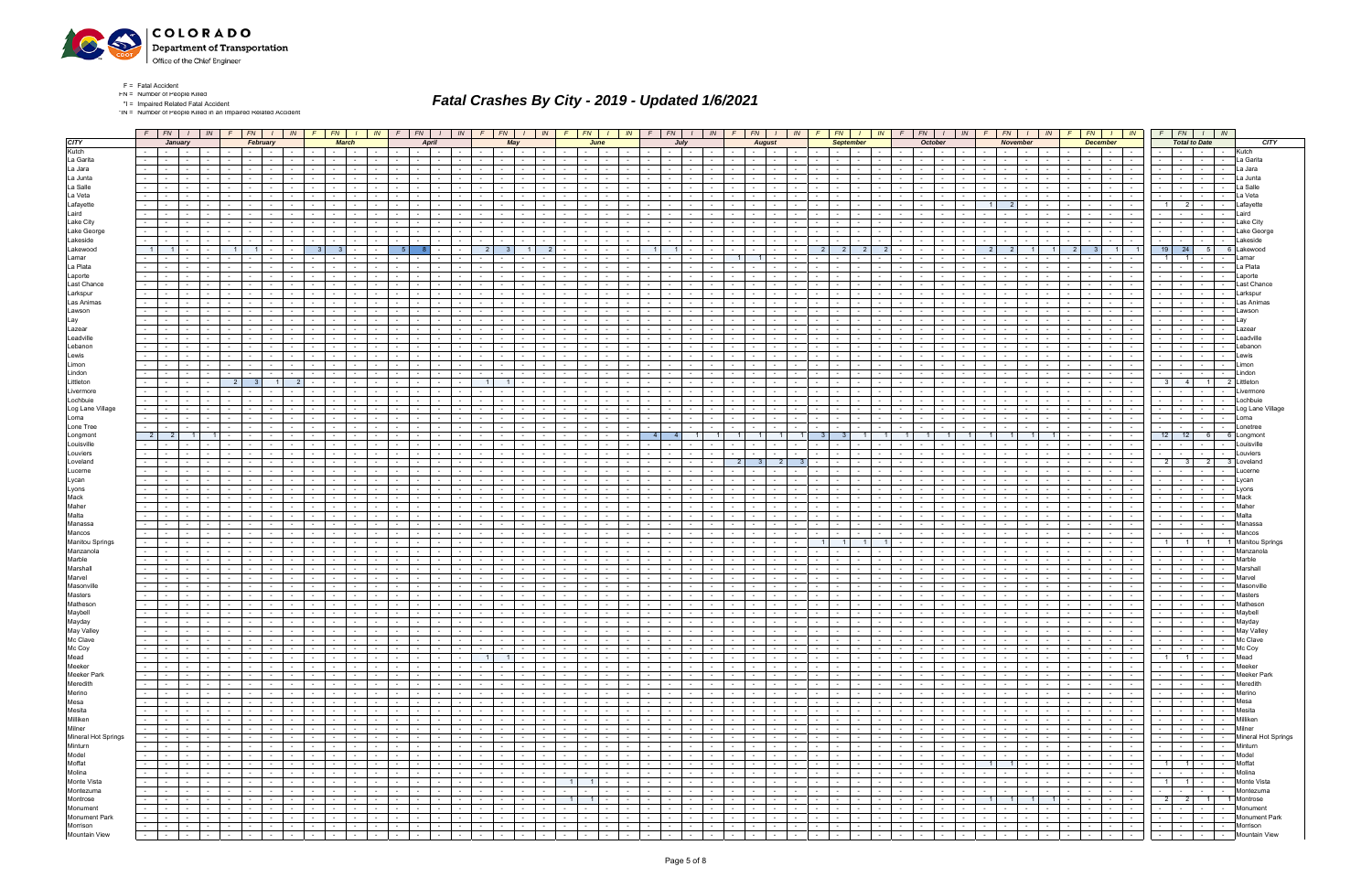

\*IN = Number of People Killed in an Impaired Related Accident

|                             |                 |                          |                 |                          |                 |                                          |                          |                                   |                      |                    |                                          |                 | $F \mid FN$                        |                 | $I$   $IN$                    |                 |                                                                                                                                                                                                                                |                             |            |                                     |                                                                                                           |                  |                 |                      |                                          |                 |                      | $IN$ $F$ $FN$ $I$ $IN$                                                                                        |                                    | F                |                          | $F N$ $I$ $I N$ $F$                     |                                         | $F N$ $I$ $N$                           |                              | FN                               |                            | $I$ $IN$ $F$               |                          |                 | $FN$ $\mid$ $\mid$ $\mid$ $\mid$ $\mid$ $\mid$ | $F$ $FN$ $I$ $N$           |                      |                |                                |
|-----------------------------|-----------------|--------------------------|-----------------|--------------------------|-----------------|------------------------------------------|--------------------------|-----------------------------------|----------------------|--------------------|------------------------------------------|-----------------|------------------------------------|-----------------|-------------------------------|-----------------|--------------------------------------------------------------------------------------------------------------------------------------------------------------------------------------------------------------------------------|-----------------------------|------------|-------------------------------------|-----------------------------------------------------------------------------------------------------------|------------------|-----------------|----------------------|------------------------------------------|-----------------|----------------------|---------------------------------------------------------------------------------------------------------------|------------------------------------|------------------|--------------------------|-----------------------------------------|-----------------------------------------|-----------------------------------------|------------------------------|----------------------------------|----------------------------|----------------------------|--------------------------|-----------------|------------------------------------------------|----------------------------|----------------------|----------------|--------------------------------|
| <b>CITY</b>                 |                 |                          | January         |                          |                 | February                                 |                          |                                   |                      |                    | <b>March</b>                             |                 |                                    | April           |                               |                 |                                                                                                                                                                                                                                | May                         |            |                                     | June                                                                                                      |                  |                 |                      | July                                     |                 |                      | <b>August</b>                                                                                                 |                                    |                  | <b>September</b>         |                                         |                                         | October                                 |                              |                                  | November                   |                            |                          | <b>December</b> |                                                |                            | <b>Total to Date</b> |                | <b>CITY</b>                    |
| <b>Mount Princeton Hots</b> |                 | $\sim 10^{-11}$          | $\sim$          |                          |                 |                                          |                          |                                   |                      |                    |                                          |                 |                                    |                 |                               |                 |                                                                                                                                                                                                                                |                             |            |                                     |                                                                                                           |                  |                 |                      |                                          |                 |                      | $\sim$                                                                                                        |                                    |                  |                          |                                         |                                         |                                         |                              |                                  |                            |                            |                          |                 | $\sim$                                         |                            |                      |                | Mount Princeton Hots           |
| Mountain Village            | $\sim$ 10 $\pm$ | $\sim 10^{-1}$           | $\sim$          |                          |                 |                                          |                          |                                   |                      |                    |                                          |                 |                                    |                 |                               |                 |                                                                                                                                                                                                                                |                             |            |                                     |                                                                                                           |                  |                 |                      |                                          |                 |                      | $\sim$                                                                                                        |                                    |                  |                          |                                         |                                         |                                         |                              |                                  |                            |                            |                          | $\sim$          | $\sim$ $\sim$ $\sim$<br>$\sim$                 | $\sim$                     |                      |                | Mountain Village               |
| Mt Crested Butte            | $\sim$          |                          |                 |                          |                 |                                          |                          |                                   |                      |                    |                                          |                 |                                    |                 |                               |                 |                                                                                                                                                                                                                                |                             |            |                                     |                                                                                                           |                  |                 |                      |                                          |                 |                      |                                                                                                               |                                    |                  |                          |                                         |                                         |                                         |                              |                                  |                            |                            |                          |                 | $\sim$                                         | $\sim$                     |                      |                | Mt Crested Butte               |
| Nathrop                     | $\sim$          |                          |                 |                          |                 |                                          |                          |                                   |                      |                    |                                          |                 |                                    |                 |                               |                 |                                                                                                                                                                                                                                |                             |            |                                     |                                                                                                           |                  |                 |                      |                                          |                 |                      |                                                                                                               |                                    |                  |                          |                                         |                                         |                                         |                              |                                  |                            |                            |                          |                 |                                                |                            |                      |                | Nathrop                        |
| Naturita                    | $\sim$          |                          |                 |                          |                 |                                          |                          |                                   |                      |                    |                                          |                 |                                    |                 |                               |                 |                                                                                                                                                                                                                                |                             |            |                                     |                                                                                                           |                  |                 |                      |                                          |                 |                      |                                                                                                               |                                    |                  |                          |                                         |                                         |                                         |                              |                                  |                            |                            |                          |                 | $\sim$ 100 $\mu$                               |                            |                      |                | Naturita                       |
| Nederland                   |                 |                          |                 |                          |                 |                                          |                          |                                   |                      |                    |                                          |                 |                                    |                 |                               |                 |                                                                                                                                                                                                                                |                             |            |                                     |                                                                                                           |                  |                 |                      |                                          |                 |                      |                                                                                                               |                                    |                  |                          |                                         |                                         |                                         |                              |                                  |                            |                            |                          |                 |                                                |                            |                      |                | √ederland                      |
| New Castle                  | $\sim$          |                          |                 |                          |                 |                                          |                          |                                   |                      |                    |                                          |                 |                                    |                 |                               |                 |                                                                                                                                                                                                                                |                             |            |                                     |                                                                                                           |                  |                 |                      |                                          |                 |                      |                                                                                                               |                                    |                  |                          |                                         |                                         |                                         |                              |                                  |                            |                            |                          |                 |                                                |                            |                      |                | New Castle                     |
| Ninaview                    | $\sim$          |                          |                 |                          |                 |                                          |                          |                                   |                      |                    |                                          |                 |                                    |                 |                               |                 |                                                                                                                                                                                                                                |                             |            |                                     |                                                                                                           |                  |                 |                      |                                          |                 |                      |                                                                                                               |                                    |                  |                          |                                         |                                         |                                         |                              |                                  |                            |                            |                          |                 | <b>Service</b>                                 |                            |                      |                | Ninaviev                       |
| Niwot                       |                 |                          |                 |                          |                 |                                          |                          |                                   |                      |                    |                                          |                 |                                    |                 |                               |                 |                                                                                                                                                                                                                                |                             |            |                                     |                                                                                                           |                  |                 |                      |                                          |                 |                      |                                                                                                               |                                    |                  |                          |                                         |                                         |                                         |                              |                                  |                            |                            |                          |                 |                                                | $\sim$                     |                      |                | √iwot                          |
| North Avondale              | $\sim$          |                          |                 |                          |                 |                                          |                          |                                   |                      |                    |                                          |                 |                                    |                 |                               |                 |                                                                                                                                                                                                                                |                             |            |                                     |                                                                                                           |                  |                 |                      |                                          |                 |                      |                                                                                                               |                                    |                  |                          |                                         |                                         |                                         |                              |                                  |                            |                            |                          |                 |                                                |                            |                      |                | North Avondal                  |
| Northglenn                  | $\sim$          |                          |                 |                          |                 |                                          |                          |                                   |                      |                    |                                          |                 |                                    |                 |                               |                 |                                                                                                                                                                                                                                |                             |            |                                     |                                                                                                           |                  |                 |                      |                                          |                 |                      |                                                                                                               |                                    |                  |                          |                                         |                                         |                                         |                              |                                  |                            |                            |                          |                 | $\sim$ 100 $\mu$                               | 2 <sup>1</sup>             | 3 <sup>1</sup>       | 1 <sup>1</sup> | 2 Northalenr                   |
| North Pole                  | $\sim$          |                          |                 |                          |                 |                                          |                          |                                   |                      |                    |                                          |                 |                                    |                 |                               |                 |                                                                                                                                                                                                                                |                             |            |                                     |                                                                                                           |                  |                 |                      |                                          |                 |                      |                                                                                                               |                                    |                  |                          |                                         |                                         |                                         |                              |                                  |                            |                            |                          |                 |                                                |                            |                      |                | North Pole                     |
| Norwood                     | $\sim$          |                          |                 |                          |                 |                                          |                          |                                   |                      |                    |                                          |                 |                                    |                 |                               |                 |                                                                                                                                                                                                                                |                             |            |                                     |                                                                                                           |                  |                 |                      |                                          |                 |                      |                                                                                                               |                                    |                  |                          |                                         |                                         |                                         |                              |                                  |                            |                            |                          |                 | $\sim$                                         | $\sim$                     |                      |                | Norwood                        |
| Nucla                       | $\sim$          |                          |                 |                          |                 |                                          |                          |                                   |                      |                    |                                          |                 |                                    |                 |                               |                 |                                                                                                                                                                                                                                |                             |            |                                     |                                                                                                           |                  |                 |                      |                                          |                 |                      |                                                                                                               |                                    |                  |                          |                                         |                                         |                                         |                              |                                  |                            |                            |                          |                 |                                                |                            |                      |                | Nucla                          |
| Nunn                        |                 |                          |                 |                          |                 |                                          |                          |                                   |                      |                    |                                          |                 |                                    |                 |                               |                 |                                                                                                                                                                                                                                |                             |            |                                     |                                                                                                           |                  |                 |                      |                                          |                 |                      |                                                                                                               |                                    |                  |                          |                                         |                                         |                                         |                              |                                  |                            |                            |                          |                 |                                                |                            |                      |                | Nunn                           |
| Oak Creek                   | $\sim$          |                          | $\sim$          |                          |                 |                                          |                          |                                   |                      |                    |                                          |                 |                                    |                 |                               |                 | $\sim$                                                                                                                                                                                                                         |                             |            |                                     |                                                                                                           |                  |                 |                      |                                          |                 |                      |                                                                                                               |                                    |                  |                          |                                         |                                         |                                         |                              |                                  |                            |                            |                          |                 | <b>Service</b>                                 | $\sim$                     |                      | $\sim$         | Oak Creek                      |
| Ohio                        |                 |                          |                 |                          |                 |                                          |                          |                                   |                      |                    |                                          |                 |                                    |                 |                               |                 |                                                                                                                                                                                                                                |                             |            |                                     |                                                                                                           |                  |                 |                      |                                          |                 |                      |                                                                                                               |                                    |                  |                          |                                         |                                         |                                         |                              |                                  |                            |                            |                          |                 |                                                |                            |                      |                |                                |
| Olathe                      |                 |                          |                 |                          |                 |                                          |                          |                                   |                      |                    |                                          |                 |                                    |                 |                               |                 |                                                                                                                                                                                                                                |                             |            |                                     |                                                                                                           |                  |                 |                      |                                          |                 |                      |                                                                                                               |                                    |                  |                          |                                         |                                         |                                         |                              |                                  |                            |                            |                          |                 |                                                |                            |                      |                | Olathe                         |
| <b>Olney Springs</b>        | $\sim$          |                          | $\sim$          |                          |                 |                                          |                          |                                   |                      |                    |                                          |                 |                                    | $\sim$          |                               |                 | $\sim$                                                                                                                                                                                                                         |                             |            |                                     |                                                                                                           |                  |                 |                      | $\sim$                                   |                 |                      | $\sim$                                                                                                        |                                    |                  |                          |                                         |                                         |                                         |                              |                                  |                            |                            |                          |                 | <b>Service</b><br>$\sim$                       | $\sim$                     |                      | $\sim$         | <b>Olney Springs</b>           |
| Ophir                       |                 |                          |                 |                          |                 |                                          |                          |                                   |                      |                    |                                          |                 |                                    |                 |                               |                 |                                                                                                                                                                                                                                |                             |            |                                     |                                                                                                           |                  |                 |                      |                                          |                 |                      |                                                                                                               |                                    |                  |                          |                                         |                                         |                                         |                              |                                  |                            |                            |                          |                 |                                                |                            |                      |                | Ophir                          |
| Orchard                     | $\sim$          |                          |                 |                          |                 |                                          |                          |                                   |                      |                    |                                          |                 |                                    |                 |                               |                 |                                                                                                                                                                                                                                |                             |            |                                     |                                                                                                           |                  |                 |                      |                                          |                 |                      |                                                                                                               |                                    |                  |                          |                                         |                                         |                                         |                              |                                  |                            |                            |                          |                 |                                                |                            |                      |                | Orchard                        |
| Orchard City                | $\sim$          |                          |                 |                          |                 |                                          |                          |                                   |                      |                    |                                          |                 |                                    |                 |                               |                 | $\sim$                                                                                                                                                                                                                         |                             |            |                                     |                                                                                                           |                  |                 |                      | $\sim$                                   |                 |                      | $\sim$                                                                                                        |                                    |                  |                          |                                         |                                         |                                         |                              |                                  |                            |                            |                          |                 | <b>Service</b>                                 | $\sim$                     |                      | $\sim$         | Orchard City                   |
| Ordway                      |                 |                          |                 |                          |                 |                                          |                          |                                   |                      |                    |                                          |                 |                                    |                 |                               |                 |                                                                                                                                                                                                                                |                             |            |                                     |                                                                                                           |                  |                 |                      |                                          |                 |                      |                                                                                                               |                                    |                  |                          |                                         |                                         |                                         |                              |                                  |                            |                            |                          |                 |                                                |                            |                      |                | Ordwa                          |
| Otis                        | $\sim$          |                          |                 |                          |                 |                                          |                          |                                   |                      |                    |                                          |                 |                                    |                 |                               |                 |                                                                                                                                                                                                                                |                             |            |                                     |                                                                                                           |                  |                 |                      |                                          |                 |                      |                                                                                                               |                                    |                  |                          |                                         |                                         |                                         |                              |                                  |                            |                            |                          |                 |                                                |                            |                      |                | <b>Otis</b>                    |
| Ouray                       | $\sim$          |                          |                 |                          |                 |                                          |                          |                                   |                      |                    |                                          |                 |                                    |                 |                               |                 | $\sim$                                                                                                                                                                                                                         |                             |            |                                     |                                                                                                           |                  |                 |                      |                                          |                 |                      |                                                                                                               |                                    |                  |                          |                                         |                                         |                                         |                              |                                  |                            |                            |                          |                 | $\sim$                                         | $\sim$                     |                      |                | Ouray                          |
| Ovid                        |                 |                          |                 |                          |                 |                                          |                          |                                   |                      |                    |                                          |                 |                                    |                 |                               |                 |                                                                                                                                                                                                                                |                             |            |                                     |                                                                                                           |                  |                 |                      |                                          |                 |                      |                                                                                                               |                                    |                  |                          |                                         |                                         |                                         |                              |                                  |                            |                            |                          |                 |                                                |                            |                      |                | Niv∩                           |
| Oxford                      | $\sim$ 10 $\pm$ |                          |                 |                          |                 |                                          |                          |                                   |                      |                    |                                          |                 |                                    |                 |                               |                 |                                                                                                                                                                                                                                |                             |            |                                     |                                                                                                           |                  |                 |                      |                                          |                 |                      |                                                                                                               |                                    |                  |                          |                                         |                                         |                                         |                              |                                  |                            |                            |                          |                 | $\sim$ 100 $\pm$                               |                            |                      |                | Oxford                         |
| Padroni                     | $\sim$          |                          |                 |                          |                 |                                          |                          |                                   |                      |                    |                                          |                 |                                    |                 |                               |                 |                                                                                                                                                                                                                                |                             |            |                                     |                                                                                                           |                  |                 |                      |                                          |                 |                      |                                                                                                               |                                    |                  |                          |                                         |                                         |                                         |                              |                                  |                            |                            |                          |                 |                                                |                            |                      |                | Padroni                        |
| Pagoda                      |                 |                          |                 |                          |                 |                                          |                          |                                   |                      |                    |                                          |                 |                                    |                 |                               |                 |                                                                                                                                                                                                                                |                             |            |                                     |                                                                                                           |                  |                 |                      |                                          |                 |                      |                                                                                                               |                                    |                  |                          |                                         |                                         |                                         |                              |                                  |                            |                            |                          |                 |                                                |                            |                      |                | Pagoda                         |
| Pagosa Jct                  | $\sim$ 10 $\pm$ |                          |                 |                          |                 |                                          |                          |                                   |                      |                    |                                          |                 |                                    |                 |                               |                 |                                                                                                                                                                                                                                |                             |            |                                     |                                                                                                           |                  |                 |                      |                                          |                 |                      |                                                                                                               |                                    |                  |                          |                                         |                                         |                                         |                              |                                  |                            |                            |                          |                 | $\sim$ 100 $\mu$                               |                            |                      |                | Pagosa Jct                     |
| Pagosa Springs              | $\sim$          |                          |                 |                          |                 |                                          |                          |                                   |                      |                    |                                          |                 |                                    |                 |                               |                 |                                                                                                                                                                                                                                |                             |            |                                     |                                                                                                           |                  |                 |                      |                                          |                 |                      |                                                                                                               |                                    |                  |                          |                                         |                                         |                                         |                              |                                  |                            |                            |                          |                 |                                                |                            |                      |                | Pagosa Springs                 |
| Palisade                    | $\sim$          |                          |                 |                          |                 |                                          |                          |                                   |                      |                    |                                          |                 |                                    |                 |                               |                 |                                                                                                                                                                                                                                |                             |            |                                     |                                                                                                           |                  |                 |                      |                                          |                 |                      |                                                                                                               |                                    |                  |                          |                                         |                                         |                                         |                              |                                  |                            |                            |                          |                 |                                                | $1 \mid$                   | $\overline{1}$       |                | Palisade                       |
| Palmer Lake                 | $\sim$          |                          |                 |                          |                 |                                          |                          |                                   |                      |                    |                                          |                 |                                    |                 |                               |                 |                                                                                                                                                                                                                                |                             |            |                                     |                                                                                                           |                  |                 |                      |                                          |                 |                      |                                                                                                               |                                    |                  |                          |                                         |                                         |                                         |                              |                                  |                            |                            |                          |                 | <b>Service</b>                                 |                            |                      |                | Palmer Lake                    |
| Paoli                       |                 |                          |                 |                          |                 |                                          |                          |                                   |                      |                    |                                          |                 |                                    |                 |                               |                 |                                                                                                                                                                                                                                |                             |            |                                     |                                                                                                           |                  |                 |                      |                                          |                 |                      |                                                                                                               |                                    |                  |                          |                                         |                                         |                                         |                              |                                  |                            |                            |                          |                 |                                                |                            |                      |                | Paoli                          |
| Paonia                      | $\sim$          |                          |                 |                          |                 |                                          |                          |                                   |                      |                    |                                          |                 |                                    |                 |                               |                 |                                                                                                                                                                                                                                |                             |            |                                     |                                                                                                           |                  |                 |                      |                                          |                 |                      |                                                                                                               |                                    |                  |                          |                                         |                                         |                                         |                              |                                  |                            |                            |                          |                 |                                                |                            |                      |                | Paonia                         |
| Parachute                   | $\sim$          |                          |                 |                          |                 |                                          |                          |                                   |                      |                    |                                          |                 |                                    |                 |                               |                 |                                                                                                                                                                                                                                |                             |            |                                     |                                                                                                           |                  |                 |                      |                                          |                 |                      |                                                                                                               |                                    |                  |                          |                                         |                                         |                                         |                              |                                  |                            |                            |                          |                 |                                                |                            |                      |                | <sup>o</sup> arachut           |
| Paradox                     | $\sim$          |                          |                 |                          |                 |                                          |                          |                                   |                      |                    |                                          |                 |                                    |                 |                               |                 |                                                                                                                                                                                                                                |                             |            |                                     |                                                                                                           |                  |                 |                      |                                          |                 |                      |                                                                                                               |                                    |                  |                          |                                         |                                         |                                         |                              |                                  |                            |                            |                          |                 |                                                |                            |                      |                | Paradox                        |
| Parkdale                    | $\sim$          |                          |                 |                          |                 |                                          |                          |                                   |                      |                    |                                          |                 |                                    |                 |                               |                 |                                                                                                                                                                                                                                |                             |            |                                     |                                                                                                           |                  |                 |                      |                                          |                 |                      |                                                                                                               |                                    |                  |                          |                                         |                                         |                                         |                              |                                  |                            |                            |                          |                 |                                                |                            |                      |                | Parkdale                       |
| Parker                      | $\sim$          |                          |                 |                          |                 |                                          |                          |                                   |                      |                    |                                          |                 |                                    |                 |                               |                 |                                                                                                                                                                                                                                |                             |            |                                     |                                                                                                           |                  |                 |                      |                                          |                 |                      |                                                                                                               |                                    |                  |                          |                                         |                                         |                                         |                              |                                  |                            |                            |                          |                 |                                                | $\overline{2}$             | $\overline{2}$       |                | Parker                         |
| Parlin                      | $\sim$          |                          |                 |                          |                 |                                          |                          |                                   |                      |                    |                                          |                 |                                    |                 |                               |                 |                                                                                                                                                                                                                                |                             |            |                                     |                                                                                                           |                  |                 |                      |                                          |                 |                      |                                                                                                               |                                    |                  |                          |                                         |                                         |                                         |                              |                                  |                            |                            |                          |                 |                                                |                            |                      |                | Parlin                         |
| Parshall                    | $\sim$          |                          |                 |                          |                 |                                          |                          |                                   |                      |                    |                                          |                 |                                    |                 |                               |                 |                                                                                                                                                                                                                                |                             |            |                                     |                                                                                                           |                  |                 |                      | $\sim$                                   |                 |                      |                                                                                                               |                                    |                  |                          |                                         |                                         |                                         |                              |                                  |                            |                            |                          |                 | $\sim$ $\sim$                                  | $\sim$                     |                      |                | Parshal                        |
| Peckham                     | $\sim$          |                          |                 |                          |                 |                                          |                          |                                   |                      |                    |                                          |                 |                                    |                 |                               |                 |                                                                                                                                                                                                                                |                             |            |                                     |                                                                                                           |                  |                 |                      |                                          |                 |                      |                                                                                                               |                                    |                  |                          |                                         |                                         |                                         |                              |                                  |                            |                            |                          |                 |                                                |                            |                      |                | Peckha                         |
| Peetz                       |                 |                          |                 |                          |                 |                                          |                          |                                   |                      |                    |                                          |                 |                                    |                 |                               |                 |                                                                                                                                                                                                                                |                             |            |                                     |                                                                                                           |                  |                 |                      |                                          |                 |                      |                                                                                                               |                                    |                  |                          |                                         |                                         |                                         |                              |                                  |                            |                            |                          |                 |                                                |                            |                      |                | Peetz                          |
| Penrose                     | $\sim$          |                          |                 |                          |                 |                                          |                          |                                   |                      |                    |                                          |                 |                                    |                 |                               |                 | $\sim$                                                                                                                                                                                                                         |                             |            |                                     |                                                                                                           |                  |                 |                      |                                          |                 |                      |                                                                                                               |                                    |                  |                          |                                         |                                         |                                         |                              |                                  |                            |                            |                          |                 | .                                              | $\sim$                     |                      |                | Penrose                        |
| Peyton                      |                 |                          |                 |                          |                 |                                          |                          |                                   |                      |                    |                                          |                 |                                    |                 |                               |                 |                                                                                                                                                                                                                                |                             |            |                                     |                                                                                                           |                  |                 |                      |                                          |                 |                      |                                                                                                               |                                    |                  |                          |                                         |                                         |                                         |                              |                                  |                            |                            |                          |                 |                                                |                            |                      |                |                                |
| Phippsburg                  | $\sim$ 10 $\pm$ |                          |                 |                          |                 |                                          |                          |                                   |                      |                    |                                          |                 |                                    |                 |                               |                 |                                                                                                                                                                                                                                |                             |            |                                     |                                                                                                           |                  |                 |                      |                                          |                 |                      |                                                                                                               |                                    |                  |                          |                                         |                                         |                                         |                              |                                  |                            |                            |                          |                 |                                                |                            |                      |                | Phippsburg                     |
| Pierce                      | $\sim$          |                          |                 |                          |                 |                                          |                          |                                   |                      |                    |                                          |                 |                                    |                 |                               |                 |                                                                                                                                                                                                                                |                             |            |                                     |                                                                                                           |                  |                 |                      |                                          |                 |                      |                                                                                                               |                                    | 1 <sup>1</sup>   | $\overline{1}$           |                                         |                                         |                                         |                              |                                  |                            |                            |                          |                 | .                                              | $1 \mid$                   | $\blacksquare$ 1     | $\sim$         | Pierce                         |
| Pine                        |                 |                          |                 |                          |                 |                                          |                          |                                   |                      |                    |                                          |                 |                                    |                 |                               |                 |                                                                                                                                                                                                                                |                             |            |                                     |                                                                                                           |                  |                 |                      |                                          |                 |                      |                                                                                                               |                                    |                  |                          |                                         |                                         |                                         |                              |                                  |                            |                            |                          |                 |                                                |                            |                      |                |                                |
| Pine Junction               | $\sim 100$      |                          |                 |                          |                 |                                          |                          |                                   |                      |                    |                                          |                 |                                    |                 |                               |                 |                                                                                                                                                                                                                                |                             |            |                                     |                                                                                                           |                  |                 |                      |                                          |                 |                      |                                                                                                               |                                    |                  |                          |                                         |                                         |                                         |                              |                                  |                            |                            |                          |                 |                                                |                            |                      |                | Pine Junction                  |
| Pinecliffe                  |                 |                          |                 |                          |                 |                                          |                          |                                   |                      |                    |                                          |                 |                                    |                 |                               |                 |                                                                                                                                                                                                                                |                             |            |                                     |                                                                                                           |                  |                 |                      |                                          |                 |                      |                                                                                                               |                                    |                  |                          |                                         |                                         |                                         |                              |                                  |                            |                            |                          |                 |                                                | $\sim$                     |                      |                | Pinecliffe                     |
| <b>Pinewood Springs</b>     | $\sim$          |                          |                 |                          |                 |                                          |                          |                                   |                      |                    |                                          |                 |                                    |                 |                               |                 |                                                                                                                                                                                                                                |                             |            |                                     |                                                                                                           |                  |                 |                      |                                          |                 |                      |                                                                                                               |                                    |                  |                          |                                         |                                         |                                         |                              |                                  |                            |                            |                          |                 |                                                |                            |                      |                | <b>Pinewood Springs</b>        |
| Pitkin                      | $\sim$ 10 $\pm$ |                          |                 |                          |                 |                                          |                          |                                   |                      |                    |                                          |                 |                                    |                 |                               |                 |                                                                                                                                                                                                                                |                             |            |                                     |                                                                                                           |                  |                 |                      |                                          |                 |                      |                                                                                                               |                                    |                  |                          |                                         |                                         |                                         |                              |                                  |                            |                            |                          |                 | $\sim$ 100 $\mu$                               |                            |                      |                | Pitkin                         |
| Placerville                 | $\sim$          |                          |                 |                          |                 |                                          |                          |                                   |                      |                    |                                          |                 |                                    |                 |                               |                 |                                                                                                                                                                                                                                |                             |            |                                     |                                                                                                           |                  |                 |                      |                                          |                 |                      |                                                                                                               |                                    |                  |                          |                                         |                                         |                                         |                              |                                  |                            |                            |                          |                 | $\sim$ $-$<br>$\sim 100$                       | $\sim$                     |                      |                | Placerville                    |
| Platoro                     | $\sim$ 10 $\pm$ | $\sim$ 100 $\mu$         | $\sim$          |                          |                 |                                          | $\sim$                   |                                   |                      | $\sim 10^{-11}$    | $\sim 10^{-1}$                           | $\sim$ $-$      |                                    | $\sim$ 10 $\pm$ | $\sim$ $-$                    |                 | $\sim$                                                                                                                                                                                                                         | $\sim$ 100 $\sim$           |            |                                     | $\sim$                                                                                                    |                  |                 | $\sim$ 10 $\pm$      | $\sim$<br>$\sim$ $-$                     |                 | $\sim$               | $\sim$<br>$\sim$                                                                                              |                                    |                  |                          |                                         |                                         |                                         |                              | $\sim$ $-$                       |                            |                            |                          |                 | $\sim 100$                                     | $\sim$ 100 $\mu$<br>$\sim$ |                      |                | Platoro                        |
| Platteville                 |                 | $1 \quad 1$              |                 |                          |                 |                                          |                          |                                   |                      |                    |                                          |                 | the contract of the con-           |                 | and the state of the state of |                 | <b>Service</b> Service                                                                                                                                                                                                         | $\sim$ $\sim$ $\sim$ $\sim$ |            |                                     |                                                                                                           |                  |                 |                      | $1 \quad 1$                              |                 |                      | .                                                                                                             |                                    | $\sim$           | $   -$                   | $\mathbf{1}$ and $\mathbf{1}$           | $\begin{array}{c c} \hline \end{array}$ | $\sim$ 1 $\sim$                         |                              | $\sim$ 100 $\mu$                 |                            | the company of the company | the contract of the con- |                 | the contract of the con-                       | $3 \mid 3 \mid -1$         |                      |                | Platteville                    |
| Pleasant View               |                 | <b>Section Contract</b>  | $\sim 100$      | <b>Contract</b>          | $\sim 100$      | $\sim$ $-$                               | the contract of the con- |                                   | $\sim 100$           |                    | the collection                           | $\sim 10^{-11}$ | the contract of                    |                 | the contract of the con-      |                 | $-1 - 1 - 1$                                                                                                                                                                                                                   |                             | $\sim$ $-$ |                                     | the contract of the contract of the con-                                                                  |                  | $\sim$          |                      | the contract of the con-                 |                 |                      |                                                                                                               | <b>Contract</b>                    | $\sim 10$        | $\sim 10^{-10}$          | $\sim$ $-$<br><b>Contract</b>           | <b>Contract</b>                         | $\sim 10^{-11}$<br>$\sim$ $\sim$ $\sim$ | $\sim 10^{-11}$              | the contract of                  |                            | and the state              | $\sim$ $  -$             | $\sim 10^{-10}$ | <b>Contract Contract</b>                       | $-1 - 1 - 1 - 1$           |                      |                | Pleasant View                  |
| Poncha Springs              |                 | <b>Service State</b>     | $\sim$          | $\sim$                   | $\sim$          | $\sim$ $\sim$ $\sim$ $\sim$              | $\sim$ $-$               | and the state of the state of the | $\sim 100$           |                    | the contract of the contract of          | <b>Contract</b> | <b>Contract Contract Contract</b>  |                 | and the state                 |                 |                                                                                                                                                                                                                                |                             | $\sim$     | the contract of the contract of the |                                                                                                           | <b>Contract</b>  | $\sim$          |                      | the contract of the con-                 | <b>Contract</b> |                      | and the contract of the contract of                                                                           | $\sim 10^{-11}$                    |                  | <b>Service</b> School    | $\sim$ $-$<br>$\sim$ 100 $\mu$          | $\sim$                                  | $\sim 10^{-10}$<br>$-1$                 | $\sim 10^{-10}$              | $\sim$ $  -$<br><b>Contract</b>  |                            | the contract of            | $\sim$ $-$               | <b>Contract</b> |                                                | .                          |                      | $\sim 10^{-1}$ | Poncha Springs                 |
| Portland                    |                 | <b>Second Second</b>     | $\sim 10^{-11}$ | <b>Contract</b>          | $\sim$          | 10 Million 10 Million                    |                          |                                   | $\sim$ $\sim$        |                    | المحال جال جا                            |                 | the contract of                    |                 | and the control               |                 | the contract of the contract of the contract of the contract of the contract of the contract of the contract of the contract of the contract of the contract of the contract of the contract of the contract of the contract o |                             |            |                                     | the contract of the contract of                                                                           |                  | $\sim$          |                      |                                          | $\sim 10^{-11}$ |                      | and the contract                                                                                              | <b>Contract</b>                    |                  | $-1 - 1$                 | the contract of                         | <b>Contract</b>                         | <b>Contract Contract</b>                | $\sim 10^{-11}$              | <b>Contract Contract</b>         |                            | <b>Contract Contract</b>   |                          |                 | .                                              | .                          |                      |                | Portland                       |
| Poudre Park                 | $\sim$          | <b>Contract Contract</b> | $\sim$ $-$      | <b>Contract Contract</b> | $\sim$          | $\sim$ $\sim$ $\sim$ $\sim$              | the contract of          |                                   | $\sim 100$           |                    | and the contract                         |                 | the contract of                    |                 | the contract                  |                 | $-1 - 1 - 1 - 1$                                                                                                                                                                                                               |                             | $\sim$     | the contract of                     |                                                                                                           | $\sim 10^{-11}$  | $\sim$ $-$      |                      | <b>Second Second Second</b>              | $\sim 10^{-10}$ |                      | 1989 - 1989 - 1989 - 1989 - 1989 - 1989 - 1989 - 1989 - 1989 - 1989 - 1989 - 1989 - 1989 - 1989 - 1989 - 1989 | $\sim 10^{-11}$                    | $\sim$ 100 $\mu$ | $\sim$ $\sim$ $\sim$     | $\sim$<br>$\sim 100$                    | $\sim$ $-$                              | $\sim$ $-$<br>$\sim$ $\sim$ $\sim$      | <b>Contract</b>              | <b>Service</b> Service           |                            | the contract of            | <b>Contract Contract</b> |                 | 1999 - Personal Property Corp.                 | the company                |                      |                | -   -   Poudre Park            |
| Powderhorn                  | $\sim 100$      | <b>Contract</b>          | $\sim$          | $\sim 100$               | $\sim$ $-$      | <b>Contract Contract</b>                 | the contract of          |                                   | $\sim$               |                    | the contract of the con-                 | $\sim 10^{-11}$ | the contract of                    |                 | and the state                 | $\sim 10^{-11}$ |                                                                                                                                                                                                                                | the contract of             | $\sim$     | $\sim$ $\sim$ $\sim$                |                                                                                                           | $\sim 10^{-11}$  | $\sim 10^{-1}$  | $\sim 10^{-11}$      | the contract of                          | <b>Contract</b> |                      | $\sim 100$ km s $^{-1}$<br>$\sim 100$                                                                         | $\sim 10^{-11}$                    | $\sim$           | <b>Contract Contract</b> | $\sim$<br>$\sim$ $-$                    | $\sim 10^{-1}$                          | $\sim$ $-$<br>$\sim$ $-$                | $\sim$ $-$                   | $\sim$ $\sim$<br><b>Contract</b> |                            | the contract of            | <b>Contract</b>          | <b>Contract</b> | the contract                                   | the contract of            |                      |                | - Powderhorn                   |
| Powder Wash                 | $\sim 100$      | <b>Contract</b>          | $\sim$          | $\sim 10^{-10}$          | $\sim$          | $\sim$ $\sim$ $\sim$                     |                          | the contract of                   | $\sim 10^{-11}$      |                    | $-1 - 1$                                 | $\sim 10^{-11}$ | $-1 - 1$                           |                 | and the state                 |                 | $-1 - 1 - 1$                                                                                                                                                                                                                   |                             | $\sim$     | the contract of                     |                                                                                                           | <b>Contract</b>  | $\sim$          |                      | $-1 - 1 - 1 - 1$                         | $\sim 10^{-11}$ |                      | the contract of the con-                                                                                      | $\sim$ $-$                         | $\sim$           | <b>Contract Contract</b> | $\sim$<br><b>Contract</b>               | $\sim 10^{-1}$                          | $\sim 10^{-11}$<br>$\sim$               | $\sim 10^{-11}$              | and the co                       |                            | the contract of            | the company of           |                 | 1940 - <b>1940</b>                             | the contract of            |                      | .              | Powder Wash                    |
| Pritchett                   | $\sim$          | <b>Contract</b>          | $\sim$          | $\sim$                   | $\sim$          | $\sim 100$                               | $\sim$                   | $\sim 10^{-11}$                   | $\sim$               |                    | <b>Second Second</b>                     | $\sim 10^{-1}$  | $\sim$ $\sim$                      | $\sim$ $-$      | and the state                 | $\sim 100$      | $\sim$ $-$                                                                                                                                                                                                                     | $\sim 100$ m $^{-1}$        | $\sim$     | $\sim 10^{-11}$                     | $\sim$                                                                                                    | <b>Contract</b>  | $\sim$          | $\sim 10^{-11}$      | $\sim 10^{-11}$                          | $\sim$ $-$      | $\sim$ $-$           | $\sim 10^{-11}$<br>$\sim 10^{-11}$                                                                            | $\sim$ $-$                         | $\sim$           | $\sim 10^{-11}$          | $\sim$<br>$\sim$                        | $\sim 10^{-1}$<br>$\sim 100$            | $\sim$                                  | $\sim$ $-$                   | $\sim 10^{-11}$<br>$\sim$ $-$    | $\sim$ $\sim$              | <b>Contract</b>            | $\sim$ $-$               | $\sim 10^{-11}$ | and the state                                  | <b>All Part</b>            | $\sim$ $\sim$ $\sim$ | $\sim$ $-$     | Pritchett                      |
| Proctor                     | $\sim$ $\sim$   | <b>Contract</b>          | $\sim$          | $\sim 100$               | $\sim$          | <b>Contract Contract</b>                 | the contract of          |                                   | $\sim$               |                    | the contract of                          | $\sim 10^{-11}$ | the contract of                    |                 | and the state                 | $\sim 10^{-11}$ | $\sim$ $-$                                                                                                                                                                                                                     | $\sim$ 100 $\sim$           | $\sim$     | $-1$                                | $\sim 10^{-1}$                                                                                            | <b>Contract</b>  | $\sim$          | $\sim 10^{-11}$      | the contract of                          | <b>Contract</b> |                      | $\sim 100$                                                                                                    | $\sim$ $-$                         | $\sim$           | <b>Contract Contract</b> | $\sim$<br>$\sim 100$                    | $\sim$                                  | $\sim$ $-$<br>$\sim$ $-$                | $\sim$ $-$                   | the contract of                  |                            | the contract of            | <b>Contract</b>          | $\sim 10^{-11}$ | the contract                                   |                            |                      |                | - - - - - Proctor              |
| Prospect Heights            |                 | <b>All Street</b>        | $\sim$          | <b>Contract</b>          | $\sim$          | $\sim$ $\sim$                            |                          | the contract of                   | $\sim 10^{-11}$      |                    | $-1 - 1$                                 | $\sim 10^{-11}$ | the contract of                    |                 | and the state                 |                 | $-1 - 1 - 1$                                                                                                                                                                                                                   |                             | $\sim$     | the contract of                     |                                                                                                           | <b>Contract</b>  | $\sim$ $-$      |                      | $-1 - 1 - 1 - 1$                         | $\sim 10^{-11}$ |                      | and the contract                                                                                              | $\sim$ $-$                         | $\sim$ $-$       | <b>Contract Contract</b> | $\sim$<br>$\sim 10^{-11}$               | $\sim$                                  | $\sim 10^{-11}$<br>$\sim$               | $\sim 10^{-11}$              | and the co                       |                            | the contract of            | the contract of          |                 | 1949 - Peter                                   |                            |                      |                | -   -   -   - Prospect Heights |
| Prospect Valley             | $\sim 100$      | <b>Contract</b>          | $\sim$          | $\sim 10^{-11}$          | $\sim$          | <b>Contract</b>                          | $\sim$                   | $\sim$                            | $\sim$               |                    | the contract of                          | $\sim 10^{-1}$  | <b>Second Control</b>              |                 | المحال المحاد                 | $\sim 10^{-11}$ |                                                                                                                                                                                                                                | <b>Contract Contract</b>    | $\sim$     | $\sim$ $\sim$                       | $\sim 10^{-1}$                                                                                            | <b>Contract</b>  | $\sim$          | $\sim 10^{-11}$      | the contract of                          | $\sim$          | $\sim 10^{-11}$      | $\sim$ $\sim$ $\sim$ $\sim$<br>$\sim 10^{-1}$                                                                 | $\sim$                             | $\sim$           | $\sim 10^{-10}$          | $\sim$<br>$\sim 10^{-11}$               | $\sim$                                  | $\sim$ $-$<br>$\sim 10^{-1}$            | $\sim$ $-$                   | $\sim$ $\sim$<br>$\sim 10^{-11}$ |                            | and the con-               | $\sim$ $-$               | $\sim 100$      | and the state                                  |                            |                      |                | -   -   -   - Prospect Valley  |
| Pryor                       | $\sim 100$      | <b>Contract</b>          | $\sim$          | $\sim 100$               | $\sim 100$      | $\sim$ $\sim$ $\sim$ $\sim$              |                          | the contract of the               | $\sim$ $\sim$ $\sim$ |                    | the contract of the con-                 |                 | $\sim$ $\sim$ $\sim$ $\sim$ $\sim$ |                 | the contract of the con-      | <b>Contract</b> |                                                                                                                                                                                                                                |                             | $\sim$     |                                     | $-1 - 1 - 1 - 1$                                                                                          |                  | $\sim$ $-$      |                      | $-1 - 1 - 1$                             | <b>Contract</b> |                      | $-1 - 1 - 1 -$                                                                                                | $\sim 10^{-11}$                    | $\sim$ $-$       | <b>Common</b>            | $\sim$<br>$\sim 100$                    | $\sim$                                  | $\sim$ $\sim$ $\sim$<br><b>Contract</b> | $\sim 10^{-11}$              | the contract of                  |                            | the contract of            | $\sim$ $-$               | <b>Contract</b> | <b>Contract Contract</b>                       | -   -   -   -   Pryor      |                      |                |                                |
| Pueblo                      | $\sim$          |                          | $\sim$          |                          |                 | $1 \quad 1$                              |                          | $\sim$                            |                      | $1 \mid 1 \mid -1$ |                                          | $\sim 10^{-11}$ |                                    |                 | $1 \t1 \t1$                   |                 | the contract                                                                                                                                                                                                                   | <b>Contract</b>             | $\sim$     |                                     | $\left  \begin{array}{c} 1 \\ 1 \end{array} \right $ $\left  \begin{array}{c} 1 \\ 1 \end{array} \right $ |                  | $\sim$ $-$      |                      | $2$   $2$   $-$                          | <b>Contract</b> | $2 \mid 2 \mid$      |                                                                                                               | $\blacksquare$ 1<br>$\overline{1}$ | $\sim$           | <b>Contract</b>          | $\sim$<br>$\sim 100$                    | 1                                       | $1 \quad 1$                             |                              | $1 \ 3 \ 3 \ 1 \ 1 \ 1$          |                            |                            |                          |                 | and the state                                  |                            |                      |                | 12 12 3 3 Pueblo               |
| Pueblo West                 | $\sim 100$      | <b>Contract</b>          | $\sim$          | $\sim$                   |                 | $-1 - 1$                                 | $\sim$                   | $\mathbf{I}$ and $\mathbf{I}$     | $\sim$ $\sim$ $\sim$ |                    |                                          | $\sim 10^{-11}$ |                                    |                 |                               |                 |                                                                                                                                                                                                                                |                             | $\sim$     | the contract of the contract of the |                                                                                                           | <b>Contract</b>  | $\sim$          |                      | $-1 - 1 -$                               | $\sim 10^{-11}$ | <b>Service State</b> | $\sim 10^{-11}$                                                                                               | $\sim$                             | $\sim$           | <b>Contract Contract</b> | $\sim$<br>$\sim$                        | $\sim$ 100 $\mu$                        | $\sim 10^{-10}$                         | $\sim$ 10 $\pm$              | $\sim$ $\sim$<br><b>Contract</b> |                            | the contract of the con-   | $\sim$ $  -$             | <b>Contract</b> | and the state                                  | $-1 - 1 - 1$               |                      | $\sim 10^{-1}$ | Pueblo West                    |
| Punkin Center               |                 | <b>All And</b>           | $\sim 10^{-1}$  | <b>Contract</b>          |                 | the contract of the contract of the con- |                          |                                   | $\sim$ $\sim$        |                    | and the state of the state               |                 |                                    |                 | $-$ 1 $-$ 1 $-$ 1 $-$         |                 | $-1 - 1 - 1$                                                                                                                                                                                                                   |                             | $\sim$     |                                     | the contract of the contract of the con-                                                                  |                  | $\sim$ $-$      |                      | and the later                            | $\sim 10^{-10}$ |                      |                                                                                                               | <b>Contract</b>                    |                  | $-1 - 1$                 | $\sim$<br>$\mathbf{I}$ and $\mathbf{I}$ | $\sim$                                  | $\sim 10^{-11}$<br>$\sim$               | $\sim 10^{-11}$              | $-1 - 1$                         |                            | the contract of            | $\sim$ $-$               | $\sim 10^{-10}$ | $  \cdot   \cdot  $                            | $-1 - 1 - 1$               |                      | $\sim$ $-$     | <b>Punkin Center</b>           |
| Purcell                     | $\sim$          | $\sim 100$               | $\sim$          |                          |                 | $-1$                                     | $\sim$                   | $\sim$ 100 $\pm$                  | $\sim$               |                    | the contract of the contract of the      | $\sim 10^{-11}$ | the contract of                    |                 | the contract                  | $\sim 100$      | $\sim 100$                                                                                                                                                                                                                     | <b>Contract Contract</b>    | $\sim$     | $-1$                                | $\sim 10^{-1}$                                                                                            | <b>Contract</b>  | $\sim$ $-$      | $\sim$ $\sim$ $\sim$ | the contract of                          | $\sim$ $-$      | $\sim 10^{-11}$      | <b>Common</b><br>$\sim 100$                                                                                   | $\sim$ $-$                         |                  | $\sim$ $-$               | $\sim$<br>$\sim$ $-$                    |                                         | $\sim$ $\sim$ $\sim$<br>$\sim$ $ \sim$  | $\sim$ $ \sim$<br>$\sim$ $-$ | $\sim 10^{-11}$                  | and the state of the state |                            | <b>Contract Contract</b> | $\sim 100$      | and the state                                  | the contract of            | $\sim 100$           | $\sim$         | Purcell                        |
| Radium                      | $\sim 100$      | <b>Contract</b>          | $\sim$          | $\sim 100$               | $\sim 10^{-10}$ | <b>Contract Contract</b>                 | the contract of          |                                   | $\sim$               |                    | the contract of the contract of the      | $\sim 10^{-11}$ | the contract of                    |                 | and the state                 | $\sim 10^{-10}$ | $\sim$ $-$                                                                                                                                                                                                                     | $\sim$ $-$                  | $\sim$     | $\sim$ $\sim$ $\sim$                | $\sim$                                                                                                    | $\sim$ 100 $\mu$ | $\sim$          | $\sim 10^{-11}$      | the contract of                          | <b>Contract</b> | <b>Contract</b>      | $\sim 100$ km s $^{-1}$<br>$\sim 100$                                                                         | $\sim 100$                         | $\sim$           | <b>Contract Contract</b> | $\sim$<br>$\sim$ $-$                    | $\sim$<br><b>Contract</b>               | $\sim 10^{-1}$                          | $\sim$ $-$                   | $\sim$ $\sim$<br><b>Contract</b> |                            | the contract of            | $\sim$ $-$               | $\sim 100$      | and the state                                  |                            |                      | $\sim$ $-$     | Radium                         |
| Ramah                       |                 | the contract of          | $\sim$ $-$      | <b>Contract</b>          |                 | the contract of the contract of the con- |                          |                                   | $\sim 10^{-11}$      |                    | the product of the con-                  |                 | the contract of                    |                 | and the control               |                 | $-1 - 1 - 1$                                                                                                                                                                                                                   |                             | $\sim$     |                                     | $-1 - 1 - 1 - 1$                                                                                          |                  | $\sim$ $-$      |                      | and the later                            | <b>Contract</b> |                      | the contract of the con-                                                                                      | $\sim 100$                         |                  | $-1 - 1$                 | $\sim$<br><b>Contract</b>               | $\sim$ $-$                              | $\sim 10^{-11}$<br>$\sim$               | $\sim 10^{-11}$              | $-1 - 1$                         |                            | the contract of            | $\sim$ $-$               | $\sim 10^{-11}$ | 1949 - Peter                                   | $-1 - 1 - 1$               |                      | $\sim$         | Ramah                          |
| Rand                        | $\sim 100$      | $\sim 100$               |                 |                          | $\sim$          | $\sim$ $\sim$ $\sim$                     | $\sim$                   | $\mathbf{r}$                      | $\sim$               |                    | the contract of the contract of the      | $\sim 10^{-11}$ | the contract of                    |                 | the collection                | $\sim 100$      | $\sim 100$                                                                                                                                                                                                                     | <b>Contract Contract</b>    | $\sim$     | the contract of                     |                                                                                                           | <b>Contract</b>  | $\sim$ $-$      | $\sim$ $\sim$ $\sim$ | the contract of                          | $\sim$ $-$      | <b>Contract</b>      | $\sim 100$<br>$\sim$ $-$                                                                                      | $\sim 10^{-11}$                    | $\sim$ $-$       | <b>Contract</b>          | $\sim$<br>$\sim 100$                    |                                         | $\sim$ $\sim$ $\sim$<br>$\sim$ $ \sim$  | $\sim$ $ \sim$<br>$\sim$ $-$ | $\sim 10^{-11}$                  |                            | <b>Contract Contract</b>   | $\sim$ $-$               | $\sim 100$      | <b>Contract Contract</b>                       | the contract of            |                      | $\sim$         | Rand                           |
| Rangely                     | $\sim$ $-$      | <b>Contract</b>          | $\sim$          | $\sim 10^{-10}$          | $\sim 10^{-11}$ | <b>Contract Contract</b>                 | the contract of          |                                   | $\sim$ $-$           |                    | the contract of the contract of the      | $\sim 10^{-11}$ | the contract of                    |                 | and the state                 | $\sim 10^{-10}$ | $\sim$ $-$                                                                                                                                                                                                                     | <b>Contract Contract</b>    | $\sim$     | $\sim$ $\sim$                       | $\sim 10^{-1}$                                                                                            | <b>Contract</b>  | $\sim$ $-$      | $\sim 100$           | the contract of                          | <b>Contract</b> | $\sim 10^{-11}$      | $\sim$ $\sim$ $\sim$ $\sim$<br>$\sim 100$                                                                     | $\sim 10^{-11}$                    | $\sim$           | <b>Contract Contract</b> | $\sim$<br><b>Contract</b>               | $\sim$<br><b>Contract</b>               | $\sim 10^{-1}$                          | $\sim 10^{-11}$              | $\sim$ $\sim$<br><b>Contract</b> |                            | the contract of            | <b>Contract</b>          | $\sim 100$      | and the state                                  | the contract of            | $\sim$ $-$           |                | - Rangely                      |
| Raymer                      |                 | <b>All Street</b>        | $\sim$          | <b>Contract</b>          | $\sim$          |                                          |                          |                                   | $\sim 10^{-11}$      |                    | the contract of the con-                 |                 |                                    |                 |                               |                 | $-$ 1 $-$ 1 $-$ 1 $-$                                                                                                                                                                                                          |                             |            |                                     | the contract of the con-                                                                                  |                  | $\sim$          |                      | $-1 - 1 - 1 - 1$                         | $\sim 10^{-10}$ |                      | the contract of the con-                                                                                      | <b>Contract</b>                    |                  | $-1 - 1$                 | $\sim$<br><b>Contract</b>               | $\sim$ $-$                              | $\sim 10^{-11}$<br>$\sim$               | $\sim 10^{-11}$              | and the co                       |                            | and the state              | $\sim$ $\sim$ $\sim$     |                 | and the contract                               |                            |                      |                | $    -$ Raymer                 |
| Raymond                     | $\sim 100$      | $\sim$                   | $\sim$          |                          | $\sim$          | $\sim$ 100 $\mu$                         | $\sim$                   | $\sim$                            | $\sim$               | $\sim$ $-$         | $\sim 10^{-10}$                          | $\sim 10^{-1}$  | $\sim$ $\sim$ $\sim$               | $\sim 100$      | and the state                 | $\sim 10^{-11}$ | $\sim$ $-$                                                                                                                                                                                                                     | <b>Contract Contract</b>    | $\sim$     | $\sim 100$                          | $\sim$                                                                                                    | <b>Contract</b>  | $\sim$          | $\sim 100$           | $\sim$ $-$<br>$\sim 10^{-11}$            | $\sim$          | $\sim$ $-$           | $\sim$<br><b>Contract</b>                                                                                     | $\sim$ $-$                         | $\sim$           | $\sim$                   | $\sim$<br>$\sim$                        | $\sim$ 100 $\mu$<br>$\sim$              | $\sim$ $-$                              | $\sim$ 10 $\pm$              | $\sim$ $-$<br>$\sim$ $-$         | $\sim 10^{-10}$            | $\sim 100$                 | $\sim$                   | $\sim$ $-$      | the collection                                 | the contract of            | <b>Service</b>       | $\sim$         | Raymond                        |
| Red Cliff                   |                 | the contract of          | $\sim$          | $\sim 100$               | $\sim$          | <b>Contract</b>                          |                          | the contract of                   |                      |                    | the contract of the contract of the con- |                 | the contract of                    |                 | the contract                  | $\sim 10^{-11}$ |                                                                                                                                                                                                                                | the contract of             | $\sim$     |                                     | $-1 - 1 - 1$                                                                                              |                  | $\sim$ $-$      |                      | the contract of the con-                 | $\sim 10^{-11}$ |                      | and the state of the state of the state                                                                       | $\sim 10^{-11}$                    | $\sim$           | <b>Contract</b>          | $\sim$<br>$\sim 10^{-11}$               | $\sim$                                  | $\sim$ $\sim$ $\sim$<br>$\sim$ $-$      | $\sim 10^{-11}$              | <b>Carl Carl Carl</b>            | the contract               |                            | $\sim 10^{-11}$          | $\sim 10^{-11}$ | the contract                                   | the contract of            | <b>Contract</b>      | $\sim$         | Red Cliff                      |
| <b>Red Feather Lakes</b>    |                 | <b>Section</b> Section   | $\sim 10$       | $\sim$ $-1$              | $\sim 100$      |                                          |                          | $     -$                          |                      |                    | .                                        |                 |                                    |                 |                               |                 | .                                                                                                                                                                                                                              |                             |            |                                     | $\sim$ 1 $\sim$ 1 $\sim$ 1                                                                                |                  | $\sim 10^{-11}$ |                      | the contract of the contract of the con- | $\sim 10^{-10}$ |                      | 1949 - 1940 - 1940 - 1940 - 1940 - 1940 - 1940 - 1940 - 1940 - 1940 - 1940 - 1940 - 1940 - 1940 - 1940 - 1940 | <b>Contract</b>                    |                  | $-1 - 1$                 | $\sim 10^{-11}$<br><b>Contract</b>      |                                         |                                         | $\sim$ $\sim$                | and the contract of              |                            | and the control            | the contract of          |                 | the contract of                                | the property of the        |                      | and the state  | <b>Red Feather Lakes</b>       |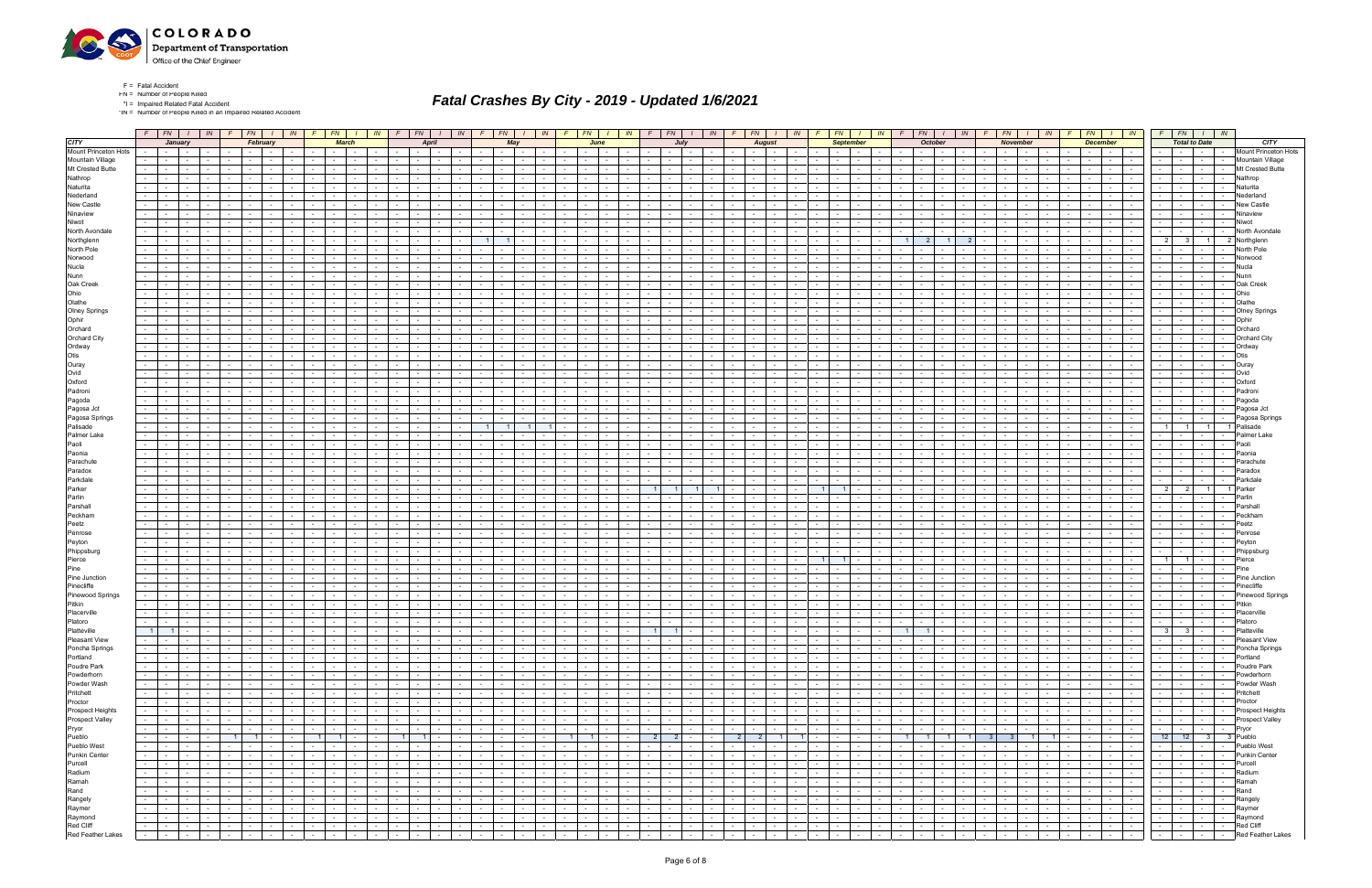

\*IN = Number of People Killed in an Impaired Related Accident

|                           |                  |                                                  |                                                                                                                                                                                                                                     |                               |                  |                                                         |                           |                               |                      | $F$ $F$ $\vert$ $I$ $\vert$ $I$ $\vert$ $I$ $\vert$ $F$ $\vert$ $F$ $\vert$ $I$ $\vert$ $I$ $\vert$ $I$ $\vert$ $I$ $\vert$ $I$ $\vert$ $I$ $\vert$ $I$ $\vert$ $I$ $\vert$ $I$ $\vert$ $I$ $\vert$ $I$ $\vert$ $I$ $\vert$ $I$ $\vert$ $I$ $\vert$ $I$ $\vert$ $I$ $\vert$ $I$ $\vert$ $I$ $\vert$ |                 |                      | $F \parallel F N$                  | $1 \mid W$                                                                                                                                                                                                                     |                      | $F$ $F$ $\mid$ $F$ $\mid$ $I$ $\mid$ $I$ $\mid$ $I$ $\mid$ $I$ $\mid$ $I$ $\mid$ $I$ $\mid$ $I$ $\mid$ $I$ $\mid$ $I$ $\mid$ $I$ $\mid$ $I$ $\mid$ $I$ $\mid$ $I$ $\mid$ $I$ $\mid$ $I$ $\mid$ $I$ $\mid$ $I$ $\mid$ $I$ $\mid$ $I$ $\mid$ $I$ $\mid$ $I$ $\mid$ $I$ $\mid$ |                            |                  |                                      |                                          |                                    |                              |                           | $F$ $FN$ $1$                             |                                    |                  | $IN$ $F$ $FN$ $I$ $N$                                                            |                               | $\sqrt{F}$               | $F N$ $I$                                                            | $\mid$ $\mid N \mid$ $\mid$ $\mid$ |                                                  | $FN$ $I$ $IN$                           |                               | FN                                                   |                                    | $1 \mid IN \mid$ |                                 |                 | $FN$ $I$ $IN$                                  | $F$ $FN$ $I$ $IN$                  |                             |                                           |                          |  |
|---------------------------|------------------|--------------------------------------------------|-------------------------------------------------------------------------------------------------------------------------------------------------------------------------------------------------------------------------------------|-------------------------------|------------------|---------------------------------------------------------|---------------------------|-------------------------------|----------------------|-----------------------------------------------------------------------------------------------------------------------------------------------------------------------------------------------------------------------------------------------------------------------------------------------------|-----------------|----------------------|------------------------------------|--------------------------------------------------------------------------------------------------------------------------------------------------------------------------------------------------------------------------------|----------------------|-----------------------------------------------------------------------------------------------------------------------------------------------------------------------------------------------------------------------------------------------------------------------------|----------------------------|------------------|--------------------------------------|------------------------------------------|------------------------------------|------------------------------|---------------------------|------------------------------------------|------------------------------------|------------------|----------------------------------------------------------------------------------|-------------------------------|--------------------------|----------------------------------------------------------------------|------------------------------------|--------------------------------------------------|-----------------------------------------|-------------------------------|------------------------------------------------------|------------------------------------|------------------|---------------------------------|-----------------|------------------------------------------------|------------------------------------|-----------------------------|-------------------------------------------|--------------------------|--|
| <b>CITY</b>               |                  |                                                  | January                                                                                                                                                                                                                             |                               |                  | February                                                |                           |                               |                      | <b>March</b>                                                                                                                                                                                                                                                                                        |                 |                      |                                    | April                                                                                                                                                                                                                          |                      |                                                                                                                                                                                                                                                                             | May                        |                  |                                      | June                                     |                                    |                              |                           | July                                     |                                    |                  | <b>August</b>                                                                    |                               |                          | <b>September</b>                                                     |                                    |                                                  | October                                 |                               |                                                      | November                           |                  |                                 | <b>December</b> |                                                |                                    | <b>Total to Date</b>        |                                           | <b>CITY</b>              |  |
| Redmesa                   |                  | $\sim$ $-$                                       | $\sim$                                                                                                                                                                                                                              |                               |                  |                                                         |                           |                               |                      |                                                                                                                                                                                                                                                                                                     |                 |                      |                                    |                                                                                                                                                                                                                                |                      |                                                                                                                                                                                                                                                                             |                            |                  |                                      |                                          |                                    |                              |                           |                                          |                                    |                  | $\sim$<br>$\sim$                                                                 |                               |                          |                                                                      |                                    |                                                  |                                         |                               |                                                      |                                    |                  |                                 |                 | $\sim$ 100 $\mu$                               | $\sim$                             |                             |                                           | Redmesa                  |  |
| Red Mountain              | $\sim$           | $\sim 10^{-1}$                                   |                                                                                                                                                                                                                                     |                               |                  |                                                         |                           |                               |                      |                                                                                                                                                                                                                                                                                                     |                 |                      |                                    |                                                                                                                                                                                                                                |                      |                                                                                                                                                                                                                                                                             |                            |                  |                                      |                                          |                                    |                              |                           |                                          |                                    |                  | $\sim$                                                                           |                               |                          |                                                                      |                                    |                                                  |                                         |                               |                                                      |                                    |                  |                                 | $\sim$          | <b>Service</b><br>$\sim$                       | $\sim$                             |                             |                                           | <b>Red Mountain</b>      |  |
| Redstone                  | $\sim$           |                                                  |                                                                                                                                                                                                                                     |                               |                  |                                                         |                           |                               |                      |                                                                                                                                                                                                                                                                                                     |                 |                      |                                    |                                                                                                                                                                                                                                |                      |                                                                                                                                                                                                                                                                             |                            |                  |                                      |                                          |                                    |                              |                           |                                          |                                    |                  |                                                                                  |                               |                          |                                                                      |                                    |                                                  |                                         |                               |                                                      |                                    |                  |                                 |                 | $\sim$                                         |                                    |                             |                                           |                          |  |
| Redvale                   | $\sim$           |                                                  |                                                                                                                                                                                                                                     |                               |                  |                                                         |                           |                               |                      |                                                                                                                                                                                                                                                                                                     |                 |                      |                                    |                                                                                                                                                                                                                                |                      |                                                                                                                                                                                                                                                                             |                            |                  |                                      |                                          |                                    |                              |                           |                                          |                                    |                  |                                                                                  |                               |                          |                                                                      |                                    |                                                  |                                         |                               |                                                      |                                    |                  |                                 |                 |                                                |                                    |                             |                                           | Redval                   |  |
| Red Wing                  | $\sim$ 10 $\pm$  |                                                  |                                                                                                                                                                                                                                     |                               |                  |                                                         |                           |                               |                      |                                                                                                                                                                                                                                                                                                     |                 |                      |                                    |                                                                                                                                                                                                                                |                      |                                                                                                                                                                                                                                                                             |                            |                  |                                      |                                          |                                    |                              |                           |                                          |                                    |                  |                                                                                  |                               |                          |                                                                      |                                    |                                                  |                                         |                               |                                                      |                                    |                  |                                 |                 | $\sim$ 100 $\mu$                               |                                    |                             |                                           | <b>Red Wind</b>          |  |
| Rico                      |                  |                                                  |                                                                                                                                                                                                                                     |                               |                  |                                                         |                           |                               |                      |                                                                                                                                                                                                                                                                                                     |                 |                      |                                    |                                                                                                                                                                                                                                |                      |                                                                                                                                                                                                                                                                             |                            |                  |                                      |                                          |                                    |                              |                           |                                          |                                    |                  |                                                                                  |                               |                          |                                                                      |                                    |                                                  |                                         |                               |                                                      |                                    |                  |                                 |                 |                                                |                                    |                             |                                           |                          |  |
| Ridgway                   |                  |                                                  |                                                                                                                                                                                                                                     |                               |                  |                                                         |                           |                               |                      |                                                                                                                                                                                                                                                                                                     |                 |                      |                                    |                                                                                                                                                                                                                                |                      |                                                                                                                                                                                                                                                                             |                            |                  |                                      |                                          |                                    |                              |                           |                                          |                                    |                  |                                                                                  |                               |                          |                                                                      |                                    |                                                  |                                         |                               |                                                      |                                    |                  |                                 |                 |                                                |                                    |                             |                                           | Ridgway                  |  |
| Rifle                     |                  |                                                  |                                                                                                                                                                                                                                     |                               |                  |                                                         |                           |                               |                      |                                                                                                                                                                                                                                                                                                     |                 |                      |                                    |                                                                                                                                                                                                                                |                      |                                                                                                                                                                                                                                                                             |                            |                  |                                      |                                          |                                    |                              |                           |                                          |                                    |                  |                                                                                  |                               |                          |                                                                      |                                    |                                                  |                                         |                               |                                                      |                                    |                  |                                 |                 | $\sim$ 100 $\mu$                               |                                    |                             |                                           |                          |  |
| Rio Blanco                |                  |                                                  |                                                                                                                                                                                                                                     |                               |                  |                                                         |                           |                               |                      |                                                                                                                                                                                                                                                                                                     |                 |                      |                                    |                                                                                                                                                                                                                                |                      |                                                                                                                                                                                                                                                                             |                            |                  |                                      |                                          |                                    |                              |                           |                                          |                                    |                  |                                                                                  |                               |                          |                                                                      |                                    |                                                  |                                         |                               |                                                      |                                    |                  |                                 |                 |                                                |                                    |                             |                                           | Rio Blanco               |  |
| Rockport                  | $\sim$           |                                                  |                                                                                                                                                                                                                                     |                               |                  |                                                         |                           |                               |                      |                                                                                                                                                                                                                                                                                                     |                 |                      |                                    |                                                                                                                                                                                                                                |                      |                                                                                                                                                                                                                                                                             |                            |                  |                                      |                                          |                                    |                              |                           |                                          |                                    |                  |                                                                                  |                               |                          |                                                                      |                                    |                                                  |                                         |                               |                                                      |                                    |                  |                                 |                 |                                                |                                    |                             |                                           | Rockport                 |  |
| Rockvale                  | $\sim$           |                                                  |                                                                                                                                                                                                                                     |                               |                  |                                                         |                           |                               |                      |                                                                                                                                                                                                                                                                                                     |                 |                      |                                    |                                                                                                                                                                                                                                |                      |                                                                                                                                                                                                                                                                             |                            |                  |                                      |                                          |                                    |                              |                           |                                          |                                    |                  |                                                                                  |                               |                          |                                                                      |                                    |                                                  |                                         |                               |                                                      |                                    |                  |                                 |                 | $\sim$ 100 $\mu$                               |                                    |                             |                                           | Rockvale                 |  |
| Rockwood                  |                  |                                                  |                                                                                                                                                                                                                                     |                               |                  |                                                         |                           |                               |                      |                                                                                                                                                                                                                                                                                                     |                 |                      |                                    |                                                                                                                                                                                                                                |                      |                                                                                                                                                                                                                                                                             |                            |                  |                                      |                                          |                                    |                              |                           |                                          |                                    |                  |                                                                                  |                               |                          |                                                                      |                                    |                                                  |                                         |                               |                                                      |                                    |                  |                                 |                 |                                                |                                    |                             |                                           | Rockwoor                 |  |
| Rocky Ford                | $\sim 100$       |                                                  |                                                                                                                                                                                                                                     |                               |                  |                                                         |                           |                               |                      |                                                                                                                                                                                                                                                                                                     |                 |                      |                                    |                                                                                                                                                                                                                                |                      |                                                                                                                                                                                                                                                                             |                            |                  |                                      |                                          |                                    |                              |                           |                                          |                                    |                  |                                                                                  |                               |                          |                                                                      |                                    |                                                  |                                         |                               |                                                      |                                    |                  |                                 |                 |                                                |                                    |                             |                                           | Rocky Ford               |  |
| Rocky Mtn. Arsenal        | $\sim$           |                                                  |                                                                                                                                                                                                                                     |                               |                  |                                                         |                           |                               |                      |                                                                                                                                                                                                                                                                                                     |                 |                      |                                    |                                                                                                                                                                                                                                |                      |                                                                                                                                                                                                                                                                             |                            |                  |                                      |                                          |                                    |                              |                           |                                          |                                    |                  |                                                                                  |                               |                          |                                                                      |                                    |                                                  |                                         |                               |                                                      |                                    |                  |                                 |                 |                                                |                                    |                             |                                           | Rocky Mtn. Arsenal       |  |
| Roggen                    | $\sim$           |                                                  |                                                                                                                                                                                                                                     |                               |                  |                                                         |                           |                               |                      |                                                                                                                                                                                                                                                                                                     |                 |                      |                                    |                                                                                                                                                                                                                                |                      |                                                                                                                                                                                                                                                                             |                            |                  |                                      |                                          |                                    |                              |                           |                                          |                                    |                  |                                                                                  |                               |                          |                                                                      |                                    |                                                  |                                         |                               |                                                      |                                    |                  |                                 |                 |                                                |                                    |                             |                                           | Roggen                   |  |
| Rollinsville              | $\sim$           |                                                  |                                                                                                                                                                                                                                     |                               |                  |                                                         |                           |                               |                      |                                                                                                                                                                                                                                                                                                     |                 |                      |                                    |                                                                                                                                                                                                                                |                      | $\sim$                                                                                                                                                                                                                                                                      |                            |                  |                                      |                                          |                                    |                              |                           |                                          |                                    |                  |                                                                                  |                               |                          |                                                                      |                                    |                                                  |                                         |                               |                                                      |                                    |                  |                                 |                 | <b>Service</b>                                 | $\sim$                             |                             |                                           | Rollinsville             |  |
| Romeo                     |                  |                                                  |                                                                                                                                                                                                                                     |                               |                  |                                                         |                           |                               |                      |                                                                                                                                                                                                                                                                                                     |                 |                      |                                    |                                                                                                                                                                                                                                |                      |                                                                                                                                                                                                                                                                             |                            |                  |                                      |                                          |                                    |                              |                           |                                          |                                    |                  |                                                                                  |                               |                          |                                                                      |                                    |                                                  |                                         |                               |                                                      |                                    |                  |                                 |                 |                                                |                                    |                             |                                           |                          |  |
| Rosedale                  |                  |                                                  |                                                                                                                                                                                                                                     |                               |                  |                                                         |                           |                               |                      |                                                                                                                                                                                                                                                                                                     |                 |                      |                                    |                                                                                                                                                                                                                                |                      |                                                                                                                                                                                                                                                                             |                            |                  |                                      |                                          |                                    |                              |                           |                                          |                                    |                  |                                                                                  |                               |                          |                                                                      |                                    |                                                  |                                         |                               |                                                      |                                    |                  |                                 |                 |                                                |                                    |                             |                                           | रेosedal                 |  |
| Rosita                    | $\sim$           |                                                  | $\sim$                                                                                                                                                                                                                              |                               |                  |                                                         |                           |                               |                      |                                                                                                                                                                                                                                                                                                     |                 |                      | $\sim$                             |                                                                                                                                                                                                                                |                      | $\sim$                                                                                                                                                                                                                                                                      |                            |                  |                                      |                                          |                                    |                              |                           | $\sim$                                   |                                    |                  | $\sim$                                                                           |                               |                          |                                                                      |                                    |                                                  |                                         |                               |                                                      |                                    |                  |                                 |                 | <b>Service</b><br>$\sim$                       | $\sim$                             |                             |                                           | Rosita                   |  |
| Roxborough Park           | $\sim$           |                                                  |                                                                                                                                                                                                                                     |                               |                  |                                                         |                           |                               |                      |                                                                                                                                                                                                                                                                                                     |                 |                      |                                    |                                                                                                                                                                                                                                |                      |                                                                                                                                                                                                                                                                             |                            |                  |                                      |                                          |                                    |                              |                           |                                          |                                    |                  |                                                                                  |                               |                          |                                                                      |                                    |                                                  |                                         |                               |                                                      |                                    |                  |                                 |                 |                                                |                                    |                             |                                           | Roxborough Park          |  |
| Royal Gorge               | $\sim$           |                                                  |                                                                                                                                                                                                                                     |                               |                  |                                                         |                           |                               |                      |                                                                                                                                                                                                                                                                                                     |                 |                      |                                    |                                                                                                                                                                                                                                |                      |                                                                                                                                                                                                                                                                             |                            |                  |                                      |                                          |                                    |                              |                           |                                          |                                    |                  |                                                                                  |                               |                          |                                                                      |                                    |                                                  |                                         |                               |                                                      |                                    |                  |                                 |                 |                                                |                                    |                             |                                           | Royal Gorge              |  |
| Rush                      | $\sim$           |                                                  |                                                                                                                                                                                                                                     |                               |                  |                                                         |                           |                               |                      |                                                                                                                                                                                                                                                                                                     |                 |                      |                                    |                                                                                                                                                                                                                                |                      | $\sim$                                                                                                                                                                                                                                                                      |                            |                  |                                      |                                          |                                    |                              |                           | $\sim$                                   |                                    |                  | $\sim$                                                                           |                               |                          |                                                                      |                                    |                                                  |                                         |                               |                                                      |                                    |                  |                                 |                 | <b>Service</b>                                 | $\sim$                             |                             | $\sim$                                    | Rush                     |  |
| Rustic                    |                  |                                                  |                                                                                                                                                                                                                                     |                               |                  |                                                         |                           |                               |                      |                                                                                                                                                                                                                                                                                                     |                 |                      |                                    |                                                                                                                                                                                                                                |                      |                                                                                                                                                                                                                                                                             |                            |                  |                                      |                                          |                                    |                              |                           |                                          |                                    |                  |                                                                                  |                               |                          |                                                                      |                                    |                                                  |                                         |                               |                                                      |                                    |                  |                                 |                 |                                                |                                    |                             |                                           | Rustic                   |  |
| Rye                       | $\sim$<br>$\sim$ |                                                  |                                                                                                                                                                                                                                     |                               |                  |                                                         |                           |                               |                      |                                                                                                                                                                                                                                                                                                     |                 |                      |                                    |                                                                                                                                                                                                                                |                      |                                                                                                                                                                                                                                                                             |                            |                  |                                      |                                          |                                    |                              |                           |                                          |                                    |                  |                                                                                  |                               |                          |                                                                      |                                    |                                                  |                                         |                               |                                                      |                                    |                  |                                 |                 | $\sim$                                         |                                    |                             |                                           |                          |  |
| Saguache<br>Salida        |                  |                                                  |                                                                                                                                                                                                                                     |                               |                  |                                                         |                           |                               |                      |                                                                                                                                                                                                                                                                                                     |                 |                      |                                    |                                                                                                                                                                                                                                |                      | $\sim$                                                                                                                                                                                                                                                                      |                            |                  |                                      |                                          |                                    |                              |                           |                                          |                                    |                  |                                                                                  |                               |                          |                                                                      |                                    |                                                  |                                         |                               |                                                      |                                    |                  |                                 |                 |                                                | $\sim$                             |                             | $\sim$                                    | Saguache<br>Salida       |  |
| San Acacio                | $\sim$           |                                                  |                                                                                                                                                                                                                                     |                               |                  |                                                         |                           |                               |                      |                                                                                                                                                                                                                                                                                                     |                 |                      |                                    |                                                                                                                                                                                                                                |                      |                                                                                                                                                                                                                                                                             |                            |                  |                                      |                                          |                                    |                              |                           |                                          |                                    |                  |                                                                                  |                               |                          |                                                                      |                                    |                                                  |                                         |                               |                                                      |                                    |                  |                                 |                 | $\sim$ 100 $\mu$                               |                                    |                             |                                           | San Acaci                |  |
| San Francisco             | $\sim$           |                                                  |                                                                                                                                                                                                                                     |                               |                  |                                                         |                           |                               |                      |                                                                                                                                                                                                                                                                                                     |                 |                      |                                    |                                                                                                                                                                                                                                |                      |                                                                                                                                                                                                                                                                             |                            |                  |                                      |                                          |                                    |                              |                           |                                          |                                    |                  |                                                                                  |                               |                          |                                                                      |                                    |                                                  |                                         |                               |                                                      |                                    |                  |                                 |                 |                                                |                                    |                             |                                           | San Francisco            |  |
| San Luis                  |                  |                                                  |                                                                                                                                                                                                                                     |                               |                  |                                                         |                           |                               |                      |                                                                                                                                                                                                                                                                                                     |                 |                      |                                    |                                                                                                                                                                                                                                |                      |                                                                                                                                                                                                                                                                             |                            |                  |                                      |                                          |                                    |                              |                           |                                          |                                    |                  |                                                                                  |                               |                          |                                                                      |                                    |                                                  |                                         |                               |                                                      |                                    |                  |                                 |                 |                                                |                                    |                             |                                           | San Luis                 |  |
| San Pablo                 | $\sim$           |                                                  |                                                                                                                                                                                                                                     |                               |                  |                                                         |                           |                               |                      |                                                                                                                                                                                                                                                                                                     |                 |                      |                                    |                                                                                                                                                                                                                                |                      |                                                                                                                                                                                                                                                                             |                            |                  |                                      |                                          |                                    |                              |                           |                                          |                                    |                  |                                                                                  |                               |                          |                                                                      |                                    |                                                  |                                         |                               |                                                      |                                    |                  |                                 |                 | $\sim$ 100 $\mu$                               |                                    |                             |                                           | San Pablo                |  |
| Sanford                   | $\sim$           |                                                  |                                                                                                                                                                                                                                     |                               |                  |                                                         |                           |                               |                      |                                                                                                                                                                                                                                                                                                     |                 |                      |                                    |                                                                                                                                                                                                                                |                      |                                                                                                                                                                                                                                                                             |                            |                  |                                      |                                          |                                    |                              |                           |                                          |                                    |                  |                                                                                  |                               |                          |                                                                      |                                    |                                                  |                                         |                               |                                                      |                                    |                  |                                 |                 |                                                |                                    |                             |                                           | Sanford                  |  |
| Sapinero                  |                  |                                                  |                                                                                                                                                                                                                                     |                               |                  |                                                         |                           |                               |                      |                                                                                                                                                                                                                                                                                                     |                 |                      |                                    |                                                                                                                                                                                                                                |                      |                                                                                                                                                                                                                                                                             |                            |                  |                                      |                                          |                                    |                              |                           |                                          |                                    |                  |                                                                                  |                               |                          |                                                                      |                                    |                                                  |                                         |                               |                                                      |                                    |                  |                                 |                 |                                                |                                    |                             |                                           | Sapinero                 |  |
| Sargents                  | $\sim$           |                                                  |                                                                                                                                                                                                                                     |                               |                  |                                                         |                           |                               |                      |                                                                                                                                                                                                                                                                                                     |                 |                      |                                    |                                                                                                                                                                                                                                |                      |                                                                                                                                                                                                                                                                             |                            |                  |                                      |                                          |                                    |                              |                           |                                          |                                    |                  |                                                                                  |                               |                          |                                                                      |                                    |                                                  |                                         |                               |                                                      |                                    |                  |                                 |                 | <b>Service</b>                                 |                                    |                             |                                           | Sargent                  |  |
| Saw Pit                   |                  |                                                  |                                                                                                                                                                                                                                     |                               |                  |                                                         |                           |                               |                      |                                                                                                                                                                                                                                                                                                     |                 |                      |                                    |                                                                                                                                                                                                                                |                      |                                                                                                                                                                                                                                                                             |                            |                  |                                      |                                          |                                    |                              |                           |                                          |                                    |                  |                                                                                  |                               |                          |                                                                      |                                    |                                                  |                                         |                               |                                                      |                                    |                  |                                 |                 |                                                |                                    |                             |                                           | Saw Pit                  |  |
| Security-Widefield        | $\sim 100$       |                                                  |                                                                                                                                                                                                                                     |                               |                  |                                                         |                           |                               |                      |                                                                                                                                                                                                                                                                                                     |                 |                      |                                    |                                                                                                                                                                                                                                |                      |                                                                                                                                                                                                                                                                             |                            |                  |                                      |                                          |                                    |                              |                           |                                          |                                    |                  |                                                                                  |                               |                          |                                                                      |                                    |                                                  |                                         |                               |                                                      |                                    |                  |                                 |                 |                                                |                                    |                             |                                           | Security-Widefiel        |  |
| Sedalia                   | $\sim$           |                                                  |                                                                                                                                                                                                                                     |                               |                  |                                                         |                           |                               |                      |                                                                                                                                                                                                                                                                                                     |                 |                      |                                    |                                                                                                                                                                                                                                |                      |                                                                                                                                                                                                                                                                             |                            |                  |                                      |                                          |                                    |                              |                           |                                          |                                    |                  |                                                                                  |                               |                          |                                                                      |                                    |                                                  |                                         |                               |                                                      |                                    |                  |                                 |                 |                                                |                                    |                             |                                           | Sedalia                  |  |
| Sedgwick                  | $\sim$           |                                                  |                                                                                                                                                                                                                                     |                               |                  |                                                         |                           |                               |                      |                                                                                                                                                                                                                                                                                                     |                 |                      |                                    |                                                                                                                                                                                                                                |                      |                                                                                                                                                                                                                                                                             |                            |                  |                                      |                                          |                                    |                              |                           |                                          |                                    |                  |                                                                                  |                               |                          |                                                                      |                                    |                                                  |                                         |                               |                                                      |                                    |                  |                                 |                 |                                                |                                    |                             |                                           | Sedgwicl                 |  |
| Segundo                   |                  |                                                  |                                                                                                                                                                                                                                     |                               |                  |                                                         |                           |                               |                      |                                                                                                                                                                                                                                                                                                     |                 |                      |                                    |                                                                                                                                                                                                                                |                      |                                                                                                                                                                                                                                                                             |                            |                  |                                      |                                          |                                    |                              |                           |                                          |                                    |                  |                                                                                  |                               |                          |                                                                      |                                    |                                                  |                                         |                               |                                                      |                                    |                  |                                 |                 |                                                |                                    |                             |                                           | Segundo                  |  |
| Seibert                   |                  |                                                  |                                                                                                                                                                                                                                     |                               |                  |                                                         |                           |                               |                      |                                                                                                                                                                                                                                                                                                     |                 |                      |                                    |                                                                                                                                                                                                                                |                      |                                                                                                                                                                                                                                                                             |                            |                  |                                      |                                          |                                    |                              |                           |                                          |                                    |                  |                                                                                  |                               |                          |                                                                      |                                    |                                                  |                                         |                               |                                                      |                                    |                  |                                 |                 |                                                |                                    |                             |                                           | Seibert                  |  |
| Severance                 |                  |                                                  |                                                                                                                                                                                                                                     |                               |                  |                                                         |                           |                               |                      |                                                                                                                                                                                                                                                                                                     |                 |                      |                                    |                                                                                                                                                                                                                                |                      |                                                                                                                                                                                                                                                                             |                            |                  |                                      |                                          |                                    |                              |                           |                                          |                                    |                  |                                                                                  |                               |                          |                                                                      |                                    |                                                  |                                         |                               |                                                      |                                    |                  |                                 |                 |                                                |                                    |                             |                                           | Severanc                 |  |
| Shawnee                   | $\sim$           |                                                  |                                                                                                                                                                                                                                     |                               |                  |                                                         |                           |                               |                      |                                                                                                                                                                                                                                                                                                     |                 |                      |                                    |                                                                                                                                                                                                                                |                      |                                                                                                                                                                                                                                                                             |                            |                  |                                      |                                          |                                    |                              |                           |                                          |                                    |                  |                                                                                  |                               |                          |                                                                      |                                    |                                                  |                                         |                               |                                                      |                                    |                  |                                 |                 | $\sim$ 100 $\mu$                               | $\sim$                             |                             |                                           | Shawne                   |  |
| <b>Shaffers Crossing</b>  |                  |                                                  |                                                                                                                                                                                                                                     |                               |                  |                                                         |                           |                               |                      |                                                                                                                                                                                                                                                                                                     |                 |                      |                                    |                                                                                                                                                                                                                                |                      |                                                                                                                                                                                                                                                                             |                            |                  |                                      |                                          |                                    |                              |                           |                                          |                                    |                  |                                                                                  |                               |                          |                                                                      |                                    |                                                  |                                         |                               |                                                      |                                    |                  |                                 |                 |                                                |                                    |                             |                                           | <b>Shaffers Crossing</b> |  |
| Sheridan                  |                  |                                                  |                                                                                                                                                                                                                                     |                               |                  |                                                         |                           |                               |                      |                                                                                                                                                                                                                                                                                                     |                 |                      |                                    |                                                                                                                                                                                                                                |                      |                                                                                                                                                                                                                                                                             |                            |                  |                                      |                                          |                                    |                              |                           |                                          |                                    |                  |                                                                                  |                               |                          |                                                                      |                                    |                                                  |                                         |                               |                                                      |                                    |                  |                                 |                 |                                                | $1 \mid$                           | $\overline{1}$              |                                           | Sheridan                 |  |
| Sheridan Lake             | $\sim$           |                                                  |                                                                                                                                                                                                                                     |                               |                  |                                                         |                           |                               |                      |                                                                                                                                                                                                                                                                                                     |                 |                      |                                    |                                                                                                                                                                                                                                |                      | $\sim$                                                                                                                                                                                                                                                                      |                            |                  |                                      |                                          |                                    |                              |                           |                                          |                                    |                  |                                                                                  |                               |                          |                                                                      |                                    |                                                  |                                         |                               |                                                      |                                    |                  |                                 |                 | $-1$                                           | $\sim$                             |                             | $\sim$                                    | Sheridan Lake            |  |
| Silt                      |                  |                                                  |                                                                                                                                                                                                                                     |                               |                  |                                                         |                           |                               |                      |                                                                                                                                                                                                                                                                                                     |                 |                      |                                    |                                                                                                                                                                                                                                |                      |                                                                                                                                                                                                                                                                             |                            |                  |                                      |                                          |                                    |                              |                           |                                          |                                    |                  |                                                                                  |                               |                          |                                                                      |                                    |                                                  |                                         |                               |                                                      |                                    |                  |                                 |                 |                                                |                                    |                             |                                           | Silt                     |  |
| Silver Cliff              | $\sim$           |                                                  |                                                                                                                                                                                                                                     |                               |                  |                                                         |                           |                               |                      |                                                                                                                                                                                                                                                                                                     |                 |                      |                                    |                                                                                                                                                                                                                                |                      |                                                                                                                                                                                                                                                                             |                            |                  |                                      |                                          |                                    |                              |                           |                                          |                                    |                  |                                                                                  |                               |                          |                                                                      |                                    |                                                  |                                         |                               |                                                      |                                    |                  |                                 |                 |                                                |                                    |                             |                                           | Silver Cli               |  |
| <b>Silver Plume</b>       | $\sim$           |                                                  |                                                                                                                                                                                                                                     |                               |                  |                                                         |                           |                               |                      |                                                                                                                                                                                                                                                                                                     |                 |                      |                                    |                                                                                                                                                                                                                                |                      |                                                                                                                                                                                                                                                                             |                            |                  |                                      |                                          |                                    |                              |                           |                                          |                                    |                  |                                                                                  |                               |                          |                                                                      |                                    |                                                  |                                         |                               |                                                      |                                    |                  |                                 |                 | $\sim$                                         |                                    |                             |                                           | Silver Plum              |  |
| Silverthorne              |                  |                                                  |                                                                                                                                                                                                                                     |                               |                  |                                                         |                           |                               |                      |                                                                                                                                                                                                                                                                                                     |                 |                      |                                    |                                                                                                                                                                                                                                |                      |                                                                                                                                                                                                                                                                             |                            |                  |                                      |                                          |                                    |                              |                           |                                          |                                    |                  |                                                                                  |                               |                          |                                                                      |                                    |                                                  |                                         |                               |                                                      |                                    |                  |                                 |                 |                                                |                                    |                             |                                           | Silverthorn              |  |
| Silverton                 | $\sim$ 10 $\pm$  |                                                  |                                                                                                                                                                                                                                     |                               |                  |                                                         |                           |                               |                      |                                                                                                                                                                                                                                                                                                     |                 |                      |                                    |                                                                                                                                                                                                                                |                      |                                                                                                                                                                                                                                                                             |                            |                  |                                      |                                          |                                    |                              |                           |                                          |                                    |                  |                                                                                  |                               |                          |                                                                      |                                    |                                                  |                                         |                               |                                                      |                                    |                  |                                 |                 |                                                |                                    |                             |                                           |                          |  |
| Simla                     |                  |                                                  |                                                                                                                                                                                                                                     |                               |                  |                                                         |                           |                               |                      |                                                                                                                                                                                                                                                                                                     |                 |                      |                                    |                                                                                                                                                                                                                                |                      |                                                                                                                                                                                                                                                                             |                            |                  |                                      |                                          |                                    |                              |                           |                                          |                                    |                  |                                                                                  |                               |                          |                                                                      |                                    |                                                  |                                         |                               |                                                      |                                    |                  |                                 |                 |                                                |                                    |                             |                                           | imla                     |  |
| Skyway                    |                  |                                                  |                                                                                                                                                                                                                                     |                               |                  |                                                         |                           |                               |                      |                                                                                                                                                                                                                                                                                                     |                 |                      |                                    |                                                                                                                                                                                                                                |                      |                                                                                                                                                                                                                                                                             |                            |                  |                                      |                                          |                                    |                              |                           |                                          |                                    |                  |                                                                                  |                               |                          |                                                                      |                                    |                                                  |                                         |                               |                                                      |                                    |                  |                                 |                 | $\sim$                                         |                                    |                             |                                           | Skywa <sup>,</sup>       |  |
| Slater                    | $\sim$           |                                                  |                                                                                                                                                                                                                                     |                               |                  |                                                         |                           |                               |                      |                                                                                                                                                                                                                                                                                                     |                 |                      |                                    |                                                                                                                                                                                                                                |                      |                                                                                                                                                                                                                                                                             |                            |                  |                                      |                                          |                                    |                              |                           |                                          |                                    |                  |                                                                                  |                               |                          |                                                                      |                                    |                                                  |                                         |                               |                                                      |                                    |                  |                                 |                 | $\sim$ 100 $\mu$                               |                                    |                             |                                           | Slater                   |  |
| <b>Slick Rock</b>         | $\sim$           |                                                  |                                                                                                                                                                                                                                     |                               |                  |                                                         |                           |                               |                      |                                                                                                                                                                                                                                                                                                     |                 |                      |                                    |                                                                                                                                                                                                                                |                      |                                                                                                                                                                                                                                                                             |                            |                  |                                      |                                          |                                    |                              |                           |                                          |                                    |                  |                                                                                  |                               |                          |                                                                      |                                    |                                                  |                                         |                               |                                                      |                                    |                  |                                 |                 | $\sim$<br>$\sim 100$                           | $\sim$                             |                             |                                           | <b>Slick Rock</b>        |  |
| Snowmass                  | $\sim$           | $\sim$ $-$                                       | $\sim$                                                                                                                                                                                                                              |                               |                  |                                                         | $\sim$                    |                               |                      | $\sim 10^{-11}$<br>$\sim 10^{-1}$                                                                                                                                                                                                                                                                   | $\sim$ $-$      |                      | $\sim$                             |                                                                                                                                                                                                                                |                      | $\sim$                                                                                                                                                                                                                                                                      | $\sim$                     |                  |                                      | $\sim$                                   |                                    |                              | $\sim$ 10 $\pm$<br>$\sim$ | $\sim$ $-$                               |                                    | $\sim$<br>$\sim$ | $\sim$                                                                           |                               |                          |                                                                      |                                    |                                                  |                                         |                               | $\sim$ $-$                                           |                                    |                  |                                 | $\sim$          | $\sim$ 100 $\mu$                               | $\sim 100$<br>$\sim$               |                             |                                           | Snowmass                 |  |
| Snowmass Village          |                  |                                                  |                                                                                                                                                                                                                                     |                               |                  |                                                         |                           |                               |                      |                                                                                                                                                                                                                                                                                                     |                 |                      | the contract of the con-           | and the state of the state of                                                                                                                                                                                                  |                      | $\sim$ $-$                                                                                                                                                                                                                                                                  | .                          |                  |                                      |                                          |                                    |                              |                           | the contract of the con-                 |                                    | .                |                                                                                  |                               | $\sim$                   | $   -$                                                               | $\sim$ $-$                         |                                                  |                                         |                               |                                                      | the contract of the con-           |                  |                                 | $\sim$ $-$      | the contract of the con-                       | the contract of the con-           |                             |                                           | Snowmass Village         |  |
| Snyder                    | $\sim$ $-$       | $\sim 100$ km s $^{-1}$                          | $\sim$                                                                                                                                                                                                                              | <b>Contract</b>               | $\sim$           | $\sim$ $\sim$ $\sim$                                    | the contract of           | $\mathbf{1}$ and $\mathbf{1}$ | $\sim$ 100 $\mu$     | the collection                                                                                                                                                                                                                                                                                      | $\sim 10^{-11}$ |                      | the contract of                    |                                                                                                                                                                                                                                |                      | <b>Second Second</b>                                                                                                                                                                                                                                                        | $\sim$ $-$                 | $\sim$           |                                      | $-1 - 1$                                 | $\sim 10^{-10}$                    | $\sim$ $-$                   |                           | the contract of the con-                 |                                    |                  |                                                                                  | <b>Contract</b>               | $\sim$                   | $\sim 10^{-10}$<br>$\sim$                                            | $\sim 10^{-11}$                    | $\sim$ $-$<br>$\sim$ $\sim$ $\sim$               | $\sim 10^{-11}$                         | <b>Contract</b>               | $\sim 10^{-11}$                                      | and the control                    |                  | $\sim$ $  -$                    | $\sim 100$      | المحال المنا                                   | the contract of                    | $\sim$ 1                    | $\sim 10^{-11}$                           | Snyder                   |  |
| Somerset                  |                  | the property of the con-                         | $\sim$ $-$                                                                                                                                                                                                                          | $\sim 100$                    | $\sim$           | <b>Contract Contract</b>                                | $\sim$ $-$                |                               | $\sim 10^{-11}$      | the contract of the contract of the con-                                                                                                                                                                                                                                                            | <b>Contract</b> |                      | <b>Contract Contract Contract</b>  | and the state of the state of                                                                                                                                                                                                  |                      |                                                                                                                                                                                                                                                                             |                            | $\sim$           | the contract of the con-             |                                          | <b>Contract</b>                    | $\sim$ $-$                   |                           |                                          | <b>Contract</b>                    | $\sim 10^{-10}$  | $\sim$ $\sim$ $\sim$ $\sim$<br>$\sim 10^{-11}$                                   | <b>Contract</b>               | the contract of the con- | $\sim$ $-$                                                           | $\sim$ 100 $\mu$                   | $\sim$ $-$                                       | $\sim 10^{-10}$<br>$\sim$ $\sim$ $\sim$ | $\sim 10^{-10}$               | $\sim$ $-$<br>$\sim 10^{-10}$                        | and the state                      |                  | $\sim$ $-$                      | $\sim 10^{-11}$ | 1940 - Peter                                   | $\sim$ 1 $\sim$ 1 $\sim$ 1         |                             | $\sim$                                    | Somerset                 |  |
| South Fork<br>Spar City   | $\sim$           | <b>Second Second</b><br><b>Contract Contract</b> | $\sim 10^{-1}$                                                                                                                                                                                                                      | <b>Contract</b><br>$\sim 100$ | $\sim$           | 10 Million 10 Million                                   |                           |                               |                      |                                                                                                                                                                                                                                                                                                     |                 |                      | the contract of                    |                                                                                                                                                                                                                                |                      | the collection of the collection                                                                                                                                                                                                                                            |                            |                  |                                      | the contract of the contract of          |                                    | $\sim$                       |                           |                                          | $\sim 10^{-11}$                    |                  | and the contract                                                                 | <b>Contract</b>               | $-1 - 1$                 |                                                                      | the contract of                    | $\sim$ $ -$                                      | the contract of                         | $\sim 10^{-11}$               | <b>Contract Contract</b><br><b>Contract Contract</b> | <b>Contract Contract</b>           |                  |                                 |                 | .                                              | $-$ 1 $-$ 1 $-$ 1 $-$              |                             |                                           | South Fork<br>Spar City  |  |
|                           | $\sim$ $-$       | <b>Contract</b>                                  | $\sim 10^{-11}$<br>$\sim$                                                                                                                                                                                                           | $\sim 100$                    | $\sim$<br>$\sim$ | $\sim$ $\sim$ $\sim$ $\sim$<br><b>Contract Contract</b> | $\sim$<br>the contract of | $\sim$ $\sim$                 | $\sim$<br>$\sim$ $-$ | and the contract<br>the contract of the con-                                                                                                                                                                                                                                                        | $\sim 10^{-11}$ |                      | the contract of<br>the contract of | المعالم المعال<br>and the state                                                                                                                                                                                                | $\sim 10^{-10}$      | <b>Contract</b>                                                                                                                                                                                                                                                             | $\sim$ 100 $\sim$          | $\sim$           | the contract<br>$\sim$ $\sim$ $\sim$ |                                          | $\sim 10^{-11}$<br>$\sim 10^{-11}$ | $\sim$ $-$<br>$\sim 10^{-1}$ | $\sim$ $\sim$             | the collection                           | <b>Contract</b><br><b>Contract</b> | $\sim$ $\sim$    | and the state of the state of the state<br>$\sim 100$ km s $^{-1}$<br>$\sim 100$ | <b>Contract</b><br>$\sim 100$ | $\sim 100$<br>$\sim$     | $\sim$ $\sim$ $\sim$<br>$\sim$<br><b>Contract Contract</b><br>$\sim$ | <b>Contract</b>                    | $\sim$ $-$<br>$\sim$ $-$<br>$\sim$ $\sim$ $\sim$ | $\sim 10^{-11}$<br>$-1$<br>$\sim$ $-$   | <b>Contract</b><br>$\sim$ $-$ | the contract of                                      | the contract of<br>the contract of |                  | the contract of<br>$\sim$ $  -$ | <b>Contract</b> | 1989 - Personal Property Corp.<br>the contract | the contract of<br>the contract of |                             | and the state                             | - Springfield            |  |
| Springfield<br>Sprucewood | $\sim$ $\sim$    | $\sim$ $\sim$ $\sim$                             | $\sim$                                                                                                                                                                                                                              | <b>Contract Contract</b>      | $\sim$           |                                                         | the contract of           |                               | $\sim 100$           | $-1 - 1$                                                                                                                                                                                                                                                                                            | $\sim 10^{-11}$ |                      | $-1 - 1$                           | and the state                                                                                                                                                                                                                  |                      | $-1 - 1 - 1$                                                                                                                                                                                                                                                                |                            | $\sim$<br>$\sim$ | the contract                         |                                          | <b>Service</b>                     | $\sim$                       |                           | the contract of the con-                 | $\sim 10^{-11}$                    |                  | the contract of the con-                                                         | <b>Contract</b>               |                          | $\sim$<br>$\sim$ $ -$                                                | <b>Contract</b><br>n e s           | $\sim$ $-$                                       | $\sim 10^{-11}$                         | $\sim 10^{-11}$               | <b>Contract Contract</b>                             | the contract of                    |                  | the company of                  |                 | 1940 - <b>1940</b>                             |                                    |                             |                                           | Sprucewood               |  |
| Starkville                | $\sim 10^{-1}$   | $\sim 100$                                       | $\sim$                                                                                                                                                                                                                              | $\sim$ 100 $\sim$             | $\sim$           | $\sim$ $\sim$<br>$\sim 100$                             | $\sim$                    | $\sim 10^{-11}$               | $\sim$               | <b>Second Second</b>                                                                                                                                                                                                                                                                                | $\sim 100$      | $\sim$ $\sim$        | $\sim 100$                         | and the state                                                                                                                                                                                                                  | $\sim 100$           | $\sim$ $-$                                                                                                                                                                                                                                                                  | $\sim 100$ km s $^{-1}$    | $\sim$           | $\sim 10^{-11}$                      | $\sim$                                   | <b>Contract</b>                    | $\sim$                       | $\sim 10^{-11}$           | $\sim$ $-$                               | $\sim 10^{-1}$                     | $\sim$           | $\sim 10^{-11}$<br>$\sim$ $-$                                                    | $\sim$                        | $\sim 100$<br>$\sim$     | $\sim$<br>$\sim 100$                                                 | $\sim$                             | $\sim$ $-$<br>$\sim 100$                         | $\sim$ $-$                              | $\sim 10^{-11}$               | $\sim 10^{-11}$<br>$\sim 10^{-11}$                   | $\sim$ $\sim$                      | $\sim 10^{-11}$  | $\sim 10^{-11}$                 | $\sim 10^{-11}$ | المجال الجالا                                  | the contract of<br>the contract of |                             | .<br>$\sim$ $-$<br>$\sim$ $\sim$ $\sim$   | Starkville               |  |
| State Bridge              |                  | <b>Service State</b>                             | $\sim$                                                                                                                                                                                                                              | $\sim 100$                    | $\sim$           | <b>Contract Contract</b>                                | $\sim$                    | $\mathbf{I}$ and $\mathbf{I}$ | $\sim$               | the contract of                                                                                                                                                                                                                                                                                     | $\sim 10^{-11}$ |                      | the contract of                    | and the state                                                                                                                                                                                                                  | $\sim 10^{-10}$      | $\sim$ $-$                                                                                                                                                                                                                                                                  | $\sim$ 100 $\sim$          | $\sim$           | $\sim$ $\sim$                        | $\sim 10^{-11}$                          | <b>Contract</b>                    | $\sim$                       | $\sim 100$                | the collection                           | $\sim 10^{-11}$                    | $\sim$ $-$       | $\sim 100$ km s $^{-1}$<br>$\sim 100$                                            | $\sim$ $-$                    | $\sim$                   | <b>Contract Contract</b><br>$\sim$                                   | $\sim$ $-$                         | $\sim$<br>$\sim$ $-$                             | $\sim$ $-$                              | $\sim$ $-$                    | $\sim$ $\sim$<br><b>Contract</b>                     | the contract of                    |                  | <b>Contract</b>                 | $\sim 100$      | the contract                                   | the property of                    | $\sim$ $\sim$ $\sim$ $\sim$ | <b>Contract</b>                           | <b>State Bridge</b>      |  |
| <b>Steamboat Springs</b>  |                  | <b>All Street</b>                                | $\sim$                                                                                                                                                                                                                              | <b>Contract Contract</b>      | $\sim$           | $\sim$ $\sim$                                           | the contract of           |                               | $\sim 10^{-11}$      | and the state                                                                                                                                                                                                                                                                                       | $\sim 10^{-11}$ |                      | <b>Second Second</b>               | and the state                                                                                                                                                                                                                  |                      | the contract of                                                                                                                                                                                                                                                             | $\sim$ $ -$                | $\sim$           |                                      | the contract of                          | <b>Service</b>                     | $\sim$                       |                           | $-1 - 1 - 1 - 1$                         | $\sim 10^{-11}$                    | $\sim 10^{-11}$  | $\vert \hspace{.1cm} \vert$ - $\vert \hspace{.1cm} \vert$ - $\vert$              | $\sim$ $-$                    | $\sim$                   | $\sim$<br><b>Contract Contract</b>                                   | <b>Contract</b>                    | $\sim 10^{-1}$                                   | $\sim 10^{-11}$                         | $\sim 10^{-11}$               | $\sim 10^{-11}$                                      | the contract of                    |                  | <b>Contract Contract</b>        |                 | 1940 - <b>1940</b>                             | the company                        |                             | and the con-                              | <b>Steamboat Springs</b> |  |
| St Elmo                   | $\sim 10$        | $\sim$                                           | $\sim$                                                                                                                                                                                                                              | $\sim$                        |                  | <b>Service</b>                                          | $\sim$                    | <b>Contract</b>               | $\sim$               | the contract of                                                                                                                                                                                                                                                                                     | $\sim 10^{-1}$  | $\sim$ $\sim$ $\sim$ | $\sim$ $-$                         | the contract                                                                                                                                                                                                                   | $\sim$ 100 $\mu$     | $\sim$ $-$                                                                                                                                                                                                                                                                  | <b>Contract</b>            | $\sim$           | $\sim$ $\sim$                        | $\sim 10^{-11}$                          | <b>Contract</b>                    | $\sim$                       | $\sim 100$                | $\sim 10^{-11}$                          | $\sim$                             | $\sim$           | $\sim 10^{-11}$<br>$\sim 10^{-1}$                                                | $\sim$                        | $\sim$                   | <b>Contract</b><br>$\sim$                                            | $\sim$                             | $\sim 10^{-1}$<br>$\sim 100$                     | $\sim 10^{-1}$                          | $\sim$ $-$                    | $\sim 10^{-11}$<br>$\sim 10^{-11}$                   | $\sim$ $-$                         | <b>Contract</b>  | $\sim 10^{-10}$                 | $\sim 10^{-1}$  | and the state                                  | <b>All Part</b>                    | $1 - 1$                     | $\sim 10^{-11}$                           | St Elmo                  |  |
| Sterling                  | $\sim 100$       | <b>Contract</b>                                  | $\sim$                                                                                                                                                                                                                              | <b>Contract Contract</b>      | $\sim$           | $\sim$ 100 $\mu$                                        | the contract of           |                               | <b>Contract</b>      | the contract of the con-                                                                                                                                                                                                                                                                            | <b>Contract</b> |                      | <b>Contract Contract</b>           | the collection                                                                                                                                                                                                                 | $\sim 100$           |                                                                                                                                                                                                                                                                             | and the state of the state | $\sim$           |                                      | $1 \quad 1$                              |                                    | $\sim$ $-$                   | $-1$                      | and the state                            | $\sim 10^{-11}$                    |                  |                                                                                  | $\sim 10^{-11}$               | $\sim$ $-$               | <b>Common</b><br>$\sim$                                              | $\sim 100$                         | $\sim$                                           | $\sim$ $\sim$ $\sim$<br>$\sim$ $-$      | $\sim$ $-$                    | the contract of                                      | the contract of                    |                  | $\sim$ $-$                      | $\sim 10^{-11}$ | the contract                                   | $1 \quad 1 \quad -1$               |                             | $\sim$ 100 $\pm$                          | Sterling                 |  |
| Stoneham                  | $\sim$           | <b>Contract</b>                                  | $\sim$                                                                                                                                                                                                                              |                               | $\sim$           | <b>Service</b>                                          | $\sim$                    | <b>Contract</b>               | $\sim$               | the contract of                                                                                                                                                                                                                                                                                     | $\sim 10^{-11}$ |                      | the contract of                    | and the state                                                                                                                                                                                                                  | $\sim 100$           | $\sim 100$                                                                                                                                                                                                                                                                  | <b>Contract</b>            | $\sim$           | $\sim 100$                           | $\sim$                                   | $\sim 100$                         | $\sim$ $-$                   | $\sim 10^{-11}$           | the contract of                          | <b>Contract</b>                    | <b>Contract</b>  | $\sim$ $  -$<br>$\sim 100$                                                       | <b>Contract</b>               | $\sim$ $-$               | $\sim$<br><b>Contract</b>                                            | $\sim 100$                         | $\sim$ $\sim$ $\sim$<br>$\sim$                   | $\sim$ $-$                              | $\sim$ $-$<br>$\sim$ $-$      | $\sim 10^{-11}$                                      | the contract of                    |                  | $\sim$                          | $\sim 100$      | $\mathbb{R}^n$ . $\mathbb{R}^n$                | <b>Service</b>                     | $\sim 100$                  | $\sim$                                    | Stoneham                 |  |
| Stoner                    |                  | <b>Service</b> State                             | $\sim$                                                                                                                                                                                                                              | $\sim$                        | $\sim$           | $\sim$ $-$                                              | $\sim$ $-$                | $\mathbf{1}$ and $\mathbf{1}$ | $\sim$               |                                                                                                                                                                                                                                                                                                     | $\sim 10^{-10}$ |                      | the contract of                    | and the state                                                                                                                                                                                                                  | $\sim$ $\sim$ $\sim$ |                                                                                                                                                                                                                                                                             |                            | $\sim$           | the contract of                      |                                          | $\sim 10^{-11}$                    | $\sim$                       |                           | the contract of the contract of the con- | <b>Contract</b>                    | the contract of  | $\sim 10^{-11}$                                                                  | $\sim 10^{-11}$               | $\sim$                   | $\mathbf{1}$ and $\mathbf{1}$<br>$\sim$ $-$                          | <b>Contract</b>                    | $\sim$<br>$\sim$ $-$                             | $\sim 10^{-1}$                          | $\sim 10^{-11}$               | and the contract                                     | and the state                      |                  | $\sim 10^{-10}$                 | $\sim 10^{-11}$ | and the state                                  | <b>Service State</b>               | $\sim$ $\sim$ $\sim$ $\sim$ | $\sim$ $-$                                | Stoner                   |  |
| Stonewall                 |                  | the contract of                                  | $\sim 10^{-11}$                                                                                                                                                                                                                     | <b>Contract Contract</b>      |                  | $-1$ $-1$                                               | the contract of           |                               | $\sim 100$           | and the contract of the con-                                                                                                                                                                                                                                                                        |                 |                      | the contract of                    | and the state                                                                                                                                                                                                                  |                      | $-1 - 1 - 1 - 1$                                                                                                                                                                                                                                                            |                            | $\sim$ $-$       |                                      |                                          |                                    | $\sim$ $-$                   |                           | the contract of the con-                 | <b>Contract</b>                    |                  | the contract of the con-                                                         | <b>Contract</b>               | $-1 - 1$                 | $\sim$ $-$                                                           | <b>Contract</b>                    | $\sim$ $-$                                       | $\sim 10^{-11}$<br>$-1$                 | $\sim 10^{-11}$               | $-1 - 1$                                             | the contract of                    |                  | $\sim$ $  -$                    | $\sim 10^{-10}$ | $  \cdot   \cdot  $                            | the contract of                    | $\sim$ $\sim$               | <b>Contract</b>                           | Stonewall                |  |
| Stonington                | $\sim$           | <b>Contract Contract</b>                         | $\sim$                                                                                                                                                                                                                              |                               |                  | $\sim 100$                                              | $\sim$                    | $\mathbf{I}$ and $\mathbf{I}$ | $\sim$               | the contract of the con-                                                                                                                                                                                                                                                                            | <b>Contract</b> |                      | the contract of                    | the contract                                                                                                                                                                                                                   | $\sim 100$           | $\sim 100$                                                                                                                                                                                                                                                                  | <b>Contract</b>            | $\sim$           | the contract of                      |                                          | <b>Contract</b>                    | $\sim$ $-$                   | $\sim$ $\sim$ $\sim$      | and the control                          | $\sim 10^{-1}$                     | $\sim 10^{-11}$  | <b>Common</b><br>$\sim 100$                                                      | $\sim$ $-$                    | $\sim$                   | $\sim$<br><b>Contract Contract</b>                                   | $\sim 100$                         | $\sim$                                           | $-1$<br>$\sim$ $ \sim$                  | $\sim$ $-$<br>$\sim 10^{-1}$  | $\sim 10^{-11}$                                      | and the state of the state         |                  | $\sim$ $-$                      | $\sim 100$      | <b>Contract Contract</b>                       | <b>Service</b> Service             |                             | the collection                            | Stonington               |  |
| Strasburg                 | $\sim 100$       | <b>Contract</b>                                  | $\sim$                                                                                                                                                                                                                              | $\sim 100$                    | $\sim$           | <b>Contract Contract</b>                                | the contract of           |                               | $\sim$               | the contract of the con-                                                                                                                                                                                                                                                                            | $\sim 10^{-11}$ |                      | the contract of                    | and the state                                                                                                                                                                                                                  | $\sim 10^{-10}$      |                                                                                                                                                                                                                                                                             | the contract of the con-   | $\sim$           | $\sim$ $\sim$                        | $\sim 10^{-1}$                           | $\sim 10^{-11}$                    | $\sim$ $-$                   | $\sim 10^{-11}$           | the contract of                          | <b>Contract</b>                    | <b>Contract</b>  | $\sim 100$ km s $^{-1}$<br>$\sim 100$                                            | $\sim 10^{-11}$               | $\sim$                   | <b>Contract Contract</b><br>$\sim$ $-$                               | <b>Contract</b>                    | $\sim$ $-$<br>$\sim$ $-$                         | $\sim 10^{-1}$                          | $\sim$ $-$                    | $\sim$ $\sim$<br><b>Contract</b>                     | the contract of                    |                  | <b>Contract</b>                 | $\sim 100$      | the contract                                   | the contract of                    |                             | the contract of                           | Strasburg                |  |
| Stratton                  |                  | <b>Second Second</b>                             | $\sim 10^{-11}$                                                                                                                                                                                                                     | <b>Contract Contract</b>      |                  | $-1$ $-1$                                               | the contract of           |                               | $\sim 100$           | the product of the con-                                                                                                                                                                                                                                                                             |                 |                      | the contract of                    | and the control                                                                                                                                                                                                                |                      | $-1 - 1 - 1$                                                                                                                                                                                                                                                                |                            | $\sim$           |                                      | $-1 - 1 - 1 - 1$                         |                                    | $\sim$ $-$                   |                           |                                          | <b>Contract</b>                    |                  | the contract of the con-                                                         | $\sim 100$                    | $-1 - 1$                 | $\sim$ $-$                                                           | $\mathbf{1}$ and $\mathbf{1}$      | $\sim$ $-$                                       | $\sim 10^{-11}$<br>$\sim$               | $\sim 10^{-11}$               | $-1 - 1$                                             | <b>Contract Contract</b>           |                  | $\sim$ $\sim$ $\sim$            | $\sim 10^{-11}$ | 1949 - Peter                                   | <b>Second Control</b>              |                             | <b>Contract Contract</b>                  | - Stratton               |  |
| Sugar City                | $\sim$           | <b>Contract Contract</b>                         | $\sim$                                                                                                                                                                                                                              |                               | $\sim$           | $-1$                                                    | $\sim$                    | $\mathbf{r}$                  | $\sim$               | the contract of the contract of the                                                                                                                                                                                                                                                                 | <b>Contract</b> |                      | the contract of                    | the collection                                                                                                                                                                                                                 | $\sim 100$           | $\sim 100$                                                                                                                                                                                                                                                                  | <b>Common</b>              | $\sim$           | the contract of                      |                                          | <b>Contract</b>                    | $\sim$ $-$                   | $\sim$ $\sim$ $\sim$      | the contract of                          | $\sim 100$                         | $\sim 10^{-11}$  | $\sim 10^{-11}$<br>$\sim$ $-$                                                    | $\sim 10^{-11}$               | $\sim$ $-$               | $\sim 100$<br>$\sim$                                                 | $\sim 100$                         | $\sim$ $-$                                       | $-1$<br>$\sim 100$                      | $\sim$ $-$<br>$\sim$ $-$      | $\sim 10^{-11}$                                      | the contract of                    |                  | $\sim$ $-$                      | $\sim 100$      | the contract                                   | the contract of                    |                             | $\sim$ $\sim$ $\sim$ $\sim$<br>$\sim$ $-$ | <b>Sugar City</b>        |  |
| Summitville               | $\sim 10^{-11}$  | <b>Contract</b>                                  | $\sim$ $-$                                                                                                                                                                                                                          | $\sim 100$                    | $\sim 10^{-11}$  | <b>Contract Contract</b>                                | the contract of           |                               | $\sim$ $-$           | the contract of the contract of the                                                                                                                                                                                                                                                                 | $\sim 10^{-11}$ |                      | the contract of                    | and the state                                                                                                                                                                                                                  | $\sim 10^{-10}$      | <b>Contract</b>                                                                                                                                                                                                                                                             | $\sim$ 100 $\sim$          | $\sim$           | $\sim$ $\sim$                        | $\sim 10^{-11}$                          | <b>Contract</b>                    | $\sim$ $-$                   | <b>Contract</b>           | the contract of                          | <b>Contract</b>                    | $\sim 10^{-11}$  | $\sim$ $\sim$ $\sim$ $\sim$<br>$\sim 100$                                        | $\sim 10^{-11}$               | $\sim$                   | <b>Contract Contract</b><br>$\sim$                                   | <b>Contract</b>                    | $\sim$ $-$<br><b>Contract</b>                    | $\sim 10^{-1}$                          | $\sim$ $-$                    | and the state                                        | the contract of                    |                  | <b>Contract</b>                 | $\sim 100$      | and the state                                  | $\sim$ $\sim$ $\sim$               | $\sim$ $-$                  | $\sim$                                    | Summitville              |  |
| Sunbeam                   |                  | <b>All And</b>                                   | $\sim$                                                                                                                                                                                                                              | <b>Contract</b>               | $\sim$           | $-1 - 1 -$                                              |                           |                               | $\sim 10^{-11}$      | the contract of the con-                                                                                                                                                                                                                                                                            |                 |                      |                                    |                                                                                                                                                                                                                                |                      | $-$ 1 $-$ 1 $-$ 1 $-$                                                                                                                                                                                                                                                       |                            |                  |                                      | $-1 - 1 - 1$                             |                                    | $\sim 10^{-1}$               |                           |                                          | $\sim 10^{-10}$                    |                  | <b>Second Second Second</b>                                                      | <b>Contract</b>               | the contract of the      | $\sim$ $-$                                                           | $\mathbf{1}$                       | $\sim$                                           | $\sim 10^{-11}$                         | $\sim 10^{-11}$               | and the co                                           | <b>Contract Contract</b>           |                  | $\sim$ $\sim$                   |                 | and the contract                               | the contract of                    |                             | <b>Contract Contract</b>                  | Sunbeam                  |  |
| Superior                  | $\sim$           | $\sim$                                           | $\sim$                                                                                                                                                                                                                              |                               | $\sim$           | $\sim$ 100 $\mu$                                        | $\sim$                    | <b>Contract</b>               | $\sim$               | the contract of                                                                                                                                                                                                                                                                                     | $\sim 10^{-11}$ | $\sim$ $\sim$        | $\sim$ $-$                         | and the state                                                                                                                                                                                                                  | $\sim 10^{-11}$      | $\sim 10^{-1}$                                                                                                                                                                                                                                                              | <b>Contract</b>            | $\sim$           | <b>Service</b>                       | $\sim$                                   | <b>Contract</b>                    | $\sim$ $-$                   | $\sim 10^{-11}$           | $\sim 10^{-11}$                          | $\sim 10^{-11}$                    | $\sim$ $-$       | $\sim 10^{-10}$<br>$\sim 10^{-1}$                                                | $\sim 10^{-11}$               | $\sim$                   | $\sim$ 100 $\mu$<br>$\sim$                                           | $\sim$ $-$                         | $\sim$<br><b>Contract</b>                        | $\sim$ $-$                              | $\sim$ $-$                    | $\sim 10^{-11}$<br>$\sim 10^{-11}$                   | $\sim$ $\sim$ $\sim$ $\sim$        | $\sim 10^{-11}$  | $\sim$                          | $\sim$          | <b>Contract Contract</b>                       | the contract                       | <b>Contract</b>             | $\sim$                                    | Superior                 |  |
| Swink                     |                  | the contract of                                  | $\sim$                                                                                                                                                                                                                              | $\sim 10^{-11}$               | $\sim$           | $\sim$ $-$                                              | the contract of the con-  |                               |                      | 55 The Hole Hotel                                                                                                                                                                                                                                                                                   |                 |                      |                                    |                                                                                                                                                                                                                                |                      | the contract of the contract of the con-                                                                                                                                                                                                                                    |                            |                  |                                      | the contract of the contract of the con- |                                    | $\sim$                       |                           |                                          | $\sim 10^{-10}$                    |                  |                                                                                  | <b>Contract</b>               | the contract of          | $\sim$                                                               | <b>Contract</b>                    | $\sim$ $-$                                       | $\sim 10^{-10}$<br>$\sim$ $\sim$ $\sim$ | $\sim$ $-$                    | the contract of                                      | <b>Contract Contract</b>           |                  | $\sim 100$                      | $\sim 10^{-11}$ | <b>Service</b>                                 | the contract                       | <b>Contract</b>             | $\sim$                                    | Swink                    |  |
| Tabernash                 |                  |                                                  | <u>the second</u> control of the second second the second second that the second second the second second second the second second second second second second second second second second second second second second second secon | $\sim$ $\sim$                 |                  | .                                                       |                           |                               |                      |                                                                                                                                                                                                                                                                                                     |                 |                      |                                    | the contract of the contract of the contract of the contract of the contract of the contract of the contract of the contract of the contract of the contract of the contract of the contract of the contract of the contract o |                      | the contract of the contract of the con-                                                                                                                                                                                                                                    |                            |                  |                                      | .                                        |                                    |                              |                           |                                          |                                    |                  | .                                                                                | $\sim$ $\sim$ $\sim$          |                          | $-1 - 1 - 1 - 1 - 1$                                                 |                                    |                                                  |                                         |                               |                                                      |                                    |                  | the company of                  |                 | the contract of                                | the contract of                    |                             | the collection                            | Tabernash                |  |